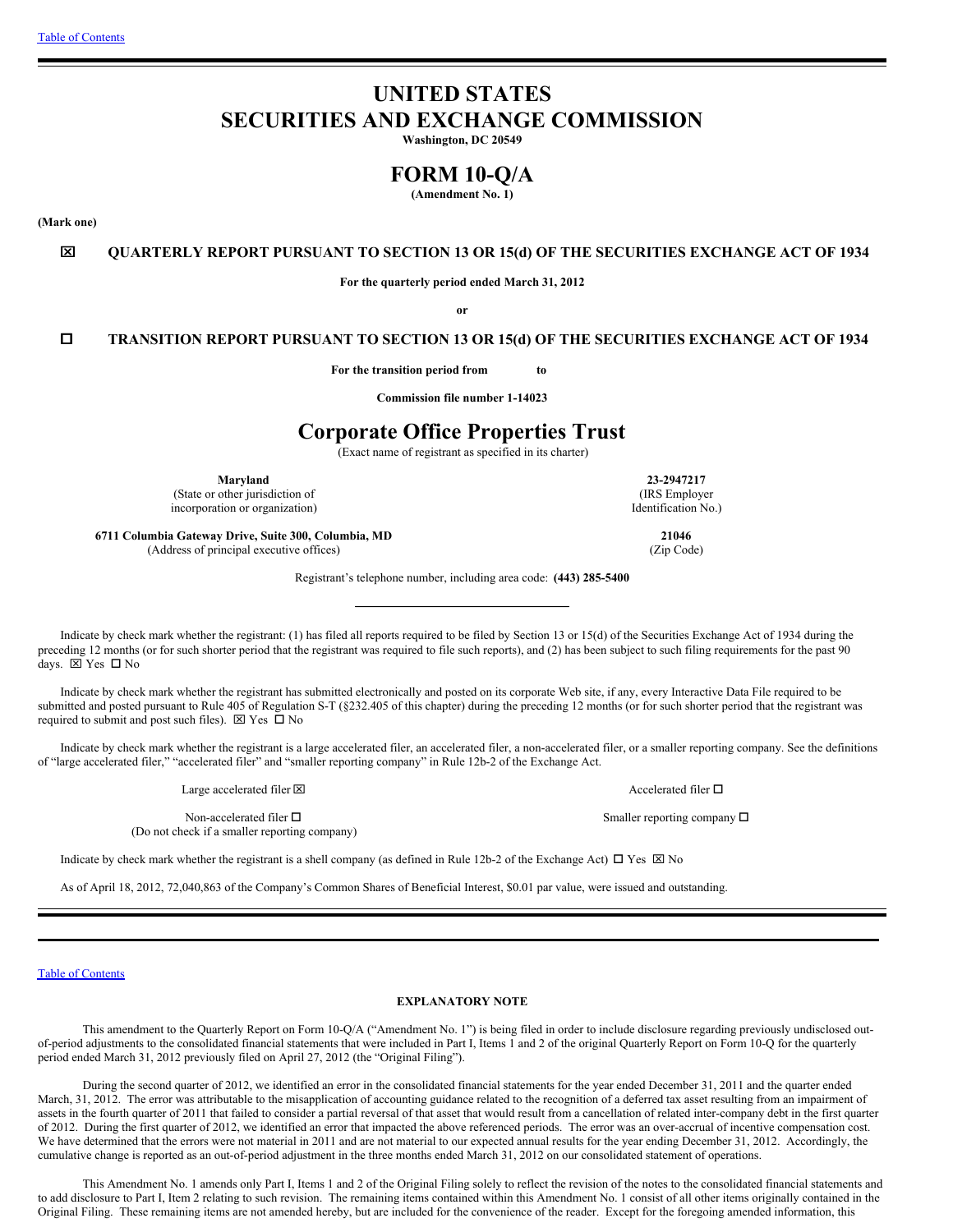Amendment No. 1 continues to describe conditions as of the date of the Original Filing, and we have not updated the disclosures contained herein to reflect events that occurred at a later date. We are also updating the signature page and certifications of our Chief Executive and Financial Officers contained in Exhibits 31.1, 31.2, 32.1 and 32.2.

# Table of [Contents](#page-1-0)

# **TABLE O F CONTENTS**

# <span id="page-1-0"></span>**FORM 10-Q**

**PAGE**

# **PART I: FINANCIAL [INFORMATION](#page-1-1)**

| Item 1:           | <b>Financial Statements:</b>                                                                                   |    |
|-------------------|----------------------------------------------------------------------------------------------------------------|----|
|                   | Consolidated Balance Sheets as of March 31, 2012 and December 31, 2011 (unaudited)                             | 3  |
|                   | Consolidated Statements of Operations for the Three Months Ended March 31, 2012 and 2011 (unaudited)           |    |
|                   | Consolidated Statements of Comprehensive Income for the Three Months Ended March 31, 2012 and 2011 (unaudited) |    |
|                   | Consolidated Statements of Equity for the Three Months Ended March 31, 2012 and 2011 (unaudited)               | 6  |
|                   | Consolidated Statements of Cash Flows for the Three Months Ended March 31, 2012 and 2011 (unaudited)           |    |
|                   | Notes to Consolidated Financial Statements (unaudited)                                                         | 9  |
| Item $2$ :        | Management's Discussion and Analysis of Financial Condition and Results of Operations                          | 28 |
| Item $3$ :        | <b>Quantitative and Qualitative Disclosures About Market Risk</b>                                              | 38 |
| Item 4:           | <b>Controls and Procedures</b>                                                                                 | 39 |
|                   | <b>PART II: OTHER INFORMATION</b>                                                                              |    |
| Item $1$ :        | <b>Legal Proceedings</b>                                                                                       | 40 |
| Item $1A$ :       | <b>Risk Factors</b>                                                                                            | 40 |
| Item $2$ :        | Unregistered Sales of Equity Securities and Use of Proceeds                                                    | 40 |
| Item $3:$         | <b>Defaults Upon Senior Securities</b>                                                                         | 40 |
| Item $4$ :        | <b>Mine Safety Disclosures</b>                                                                                 | 40 |
| Item 5:           | <b>Other Information</b>                                                                                       | 40 |
| Item $6$ :        | <b>Exhibits</b>                                                                                                | 40 |
| <b>SIGNATURES</b> |                                                                                                                | 42 |
|                   | $\bigcap$                                                                                                      |    |

<span id="page-1-3"></span>2

Table of [Contents](#page-1-0)

# **PART I: FINANCIAL INFORMATION**

**ITEM 1. Financial Statements**

# <span id="page-1-2"></span><span id="page-1-1"></span>**Corporate Office Properties Trust and Subsidiaries Consolidated Balance Sheets (Dollars in thousands, except share data) (unaudited)**

|                                                                                                   |             | March 31,<br>2012 |               | December 31,<br>2011 |
|---------------------------------------------------------------------------------------------------|-------------|-------------------|---------------|----------------------|
| <b>Assets</b>                                                                                     |             |                   |               |                      |
| Properties, net:                                                                                  |             |                   |               |                      |
| Operating properties, net                                                                         | $\mathbf S$ | 2,704,323         | \$            | 2,714,056            |
| Projects in development or held for future development                                            |             | 633.968           |               | 638,919              |
| Total properties, net                                                                             |             | 3,338,291         |               | 3,352,975            |
| Assets held for sale, net                                                                         |             | 81,352            |               | 116,616              |
| Cash and cash equivalents                                                                         |             | 7,987             |               | 5,559                |
| Restricted cash and marketable securities                                                         |             | 21,711            |               | 36,232               |
| Accounts receivable (net of allowance for doubtful accounts of \$3,796 and \$3,546, respectively) |             | 11,231            |               | 26,032               |
| Deferred rent receivable                                                                          |             | 89,337            |               | 86,856               |
| Intangible assets on real estate acquisitions, net                                                |             | 83,940            |               | 89,120               |
| Deferred leasing and financing costs, net                                                         |             |                   |               |                      |
|                                                                                                   |             | 66,987            |               | 66,515               |
| Prepaid expenses and other assets                                                                 |             | 96,532            |               | 87,619               |
| <b>Total assets</b>                                                                               | S           | 3,797,368         | S.            | 3,867,524            |
|                                                                                                   |             |                   |               |                      |
| Liabilities and equity                                                                            |             |                   |               |                      |
| Liabilities:                                                                                      |             |                   |               |                      |
| Debt, net                                                                                         | \$          | 2,418,078         | <sup>\$</sup> | 2,426,303            |
| Accounts payable and accrued expenses                                                             |             | 93,156            |               | 96,425               |
| Rents received in advance and security deposits                                                   |             | 27,647            |               | 29,548               |
| Dividends and distributions payable                                                               |             | 24,544            |               | 35,038               |
| Deferred revenue associated with operating leases                                                 |             | 15,258            |               | 15,554               |
| Distributions received in excess of investment in unconsolidated real estate joint venture        |             | 6,178             |               | 6,071                |
| Interest rate derivatives                                                                         |             | 2,673             |               | 30,863               |
| Other liabilities                                                                                 |             | 9,038             |               | 9,657                |
| <b>Total liabilities</b>                                                                          |             | 2,596,572         |               | 2,649,459            |
| Commitments and contingencies (Note 15)                                                           |             |                   |               |                      |
| Equity:                                                                                           |             |                   |               |                      |
| Comerste Office Dreparties Trust's shareholders' county.                                          |             |                   |               |                      |

Corporate Office Properties Trust's shareholders' equity: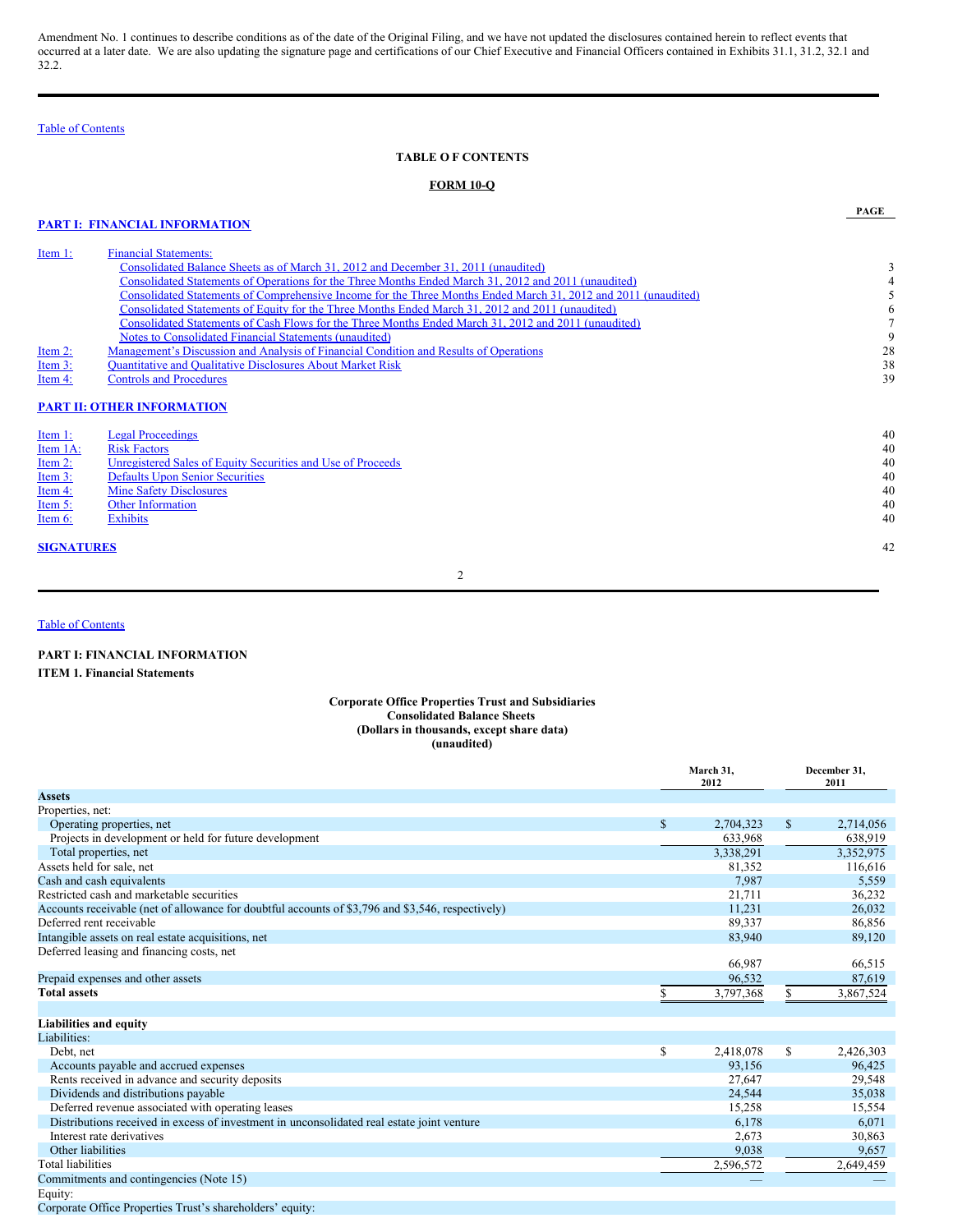| Preferred Shares of beneficial interest with an aggregate liquidation preference of \$216,333 (\$0.01 par value; 15,000,000 |            |            |
|-----------------------------------------------------------------------------------------------------------------------------|------------|------------|
| shares authorized and 8,121,667 shares issued and outstanding at March 31, 2012 and December 31, 2011)                      | 81         | 81         |
| Common Shares of beneficial interest (\$0.01 par value; 125,000,000 shares authorized, shares issued and outstanding of     |            |            |
| 72,037,627 at March 31, 2012 and 72,011,324 at December 31, 2011)                                                           | 720        | 720        |
| Additional paid-in capital                                                                                                  | 1,670,451  | 1,668,645  |
| Cumulative distributions in excess of net income                                                                            | (549, 456) | (532, 288) |
| Accumulated other comprehensive loss                                                                                        | (2,201)    | (1,733)    |
| Total Corporate Office Properties Trust's shareholders' equity                                                              | 1,119,595  | 1,135,425  |
| Noncontrolling interests in subsidiaries:                                                                                   |            |            |
| Common units in the Operating Partnership                                                                                   | 53,883     | 55,281     |
| Preferred units in the Operating Partnership                                                                                | 8.800      | 8,800      |
| Other consolidated entities                                                                                                 | 18,518     | 18,559     |
| Noncontrolling interests in subsidiaries                                                                                    | 81,201     | 82,640     |
| Total equity                                                                                                                | 1.200.796  | 1,218,065  |
| <b>Total liabilities and equity</b>                                                                                         | 3,797,368  | 3,867,524  |

See accompanying notes to consolidated financial statements.

<span id="page-2-0"></span>3

# Table of [Contents](#page-1-0)

# **Corporate Office Properties Trust and Subsidiaries Consolidated Statements of Operations (in thousands, except per share data) (unaudited)**

|                                                                                                                     |               | <b>Ended March 31.</b> | <b>For the Three Months</b> |           |  |
|---------------------------------------------------------------------------------------------------------------------|---------------|------------------------|-----------------------------|-----------|--|
|                                                                                                                     |               | 2012                   |                             | 2011      |  |
| Revenues                                                                                                            |               |                        |                             |           |  |
| Rental revenue                                                                                                      | $\mathbb{S}$  | 99,144                 | \$                          | 94,249    |  |
| Tenant recoveries and other real estate operations revenue                                                          |               | 22,795                 |                             | 22,212    |  |
| Construction contract and other service revenues                                                                    |               | 21,534                 |                             | 21,028    |  |
| <b>Total revenues</b>                                                                                               |               | 143,473                |                             | 137,489   |  |
| Expenses                                                                                                            |               |                        |                             |           |  |
| Property operating expenses                                                                                         |               | 47,202                 |                             | 47,061    |  |
| Depreciation and amortization associated with real estate operations                                                |               | 31.066                 |                             | 30.043    |  |
| Construction contract and other service expenses                                                                    |               | 20.607                 |                             | 20,618    |  |
| Impairment losses                                                                                                   |               | 5.126                  |                             | 27,742    |  |
| General and administrative expenses                                                                                 |               | 7,017                  |                             | 6,777     |  |
| Business development expenses and land carry costs                                                                  |               | 1,594                  |                             | 1,241     |  |
| Total operating expenses                                                                                            |               | 112,612                |                             | 133,482   |  |
| Operating income                                                                                                    |               | 30,861                 |                             | 4,007     |  |
| Interest expense                                                                                                    |               | (25, 224)              |                             | (26, 115) |  |
| Interest and other income                                                                                           |               | 1,217                  |                             | 1,168     |  |
| Income (loss) from continuing operations before equity in (loss) income of unconsolidated entities and income taxes |               | 6,854                  |                             | (20, 940) |  |
| Equity in (loss) income of unconsolidated entities                                                                  |               | (89)                   |                             | 30        |  |
| Income tax (expense) benefit                                                                                        |               | (4,173)                |                             | 544       |  |
| Income (loss) from continuing operations                                                                            |               | 2,592                  |                             | (20, 366) |  |
| Discontinued operations                                                                                             |               | 4,385                  |                             | (901)     |  |
| Income (loss) before gain on sales of real estate                                                                   |               | 6,977                  |                             | (21, 267) |  |
| Gain on sales of real estate, net of income taxes                                                                   |               |                        |                             | 2,701     |  |
| Net income (loss)                                                                                                   |               | 6,977                  |                             | (18, 566) |  |
| Net (income) loss attributable to noncontrolling interests:                                                         |               |                        |                             |           |  |
| Common units in the Operating Partnership                                                                           |               | (159)                  |                             | 1,479     |  |
| Preferred units in the Operating Partnership                                                                        |               | (165)                  |                             | (165)     |  |
| Other consolidated entities                                                                                         |               | 24                     |                             | (538)     |  |
| Net income (loss) attributable to Corporate Office Properties Trust                                                 |               | 6,677                  |                             | (17,790)  |  |
| Preferred share dividends                                                                                           |               | (4,025)                |                             | (4,025)   |  |
| Net income (loss) attributable to Corporate Office Properties Trust common shareholders                             | $\mathcal{S}$ | 2,652                  | $\frac{1}{2}$               | (21, 815) |  |
| Net income (loss) attributable to Corporate Office Properties Trust:                                                |               |                        |                             |           |  |
| Income (loss) from continuing operations                                                                            | $\mathbb{S}$  | 2,539                  | \$                          | (16,946)  |  |
| Discontinued operations, net                                                                                        |               | 4,138                  |                             | (844)     |  |
| Net income (loss) attributable to Corporate Office Properties Trust                                                 | $\mathbb{S}$  | 6,677                  | \$                          | (17,790)  |  |
|                                                                                                                     |               |                        |                             |           |  |
| Basic earnings per common share (1)                                                                                 |               |                        |                             |           |  |
| Loss from continuing operations                                                                                     | $\mathbb{S}$  | (0.02)                 | $\mathcal{S}$               | (0.32)    |  |
| Discontinued operations                                                                                             |               | 0.06                   |                             | (0.01)    |  |
| Net income (loss) attributable to COPT common shareholders                                                          | \$            | 0.04                   | \$                          | (0.33)    |  |
| Diluted earnings per common share (1)                                                                               |               |                        |                             |           |  |
| Loss from continuing operations                                                                                     | \$            | (0.02)                 | \$                          | (0.32)    |  |
| Discontinued operations                                                                                             |               | 0.06                   |                             | (0.01)    |  |
| Net income (loss) attributable to COPT common shareholders                                                          | $\mathbb{S}$  | 0.04                   | \$                          | (0.33)    |  |

<sup>(1)</sup> Basic and diluted earnings per common share are calculated based on amounts attributable to common shareholders of Corporate Office Properties Trust.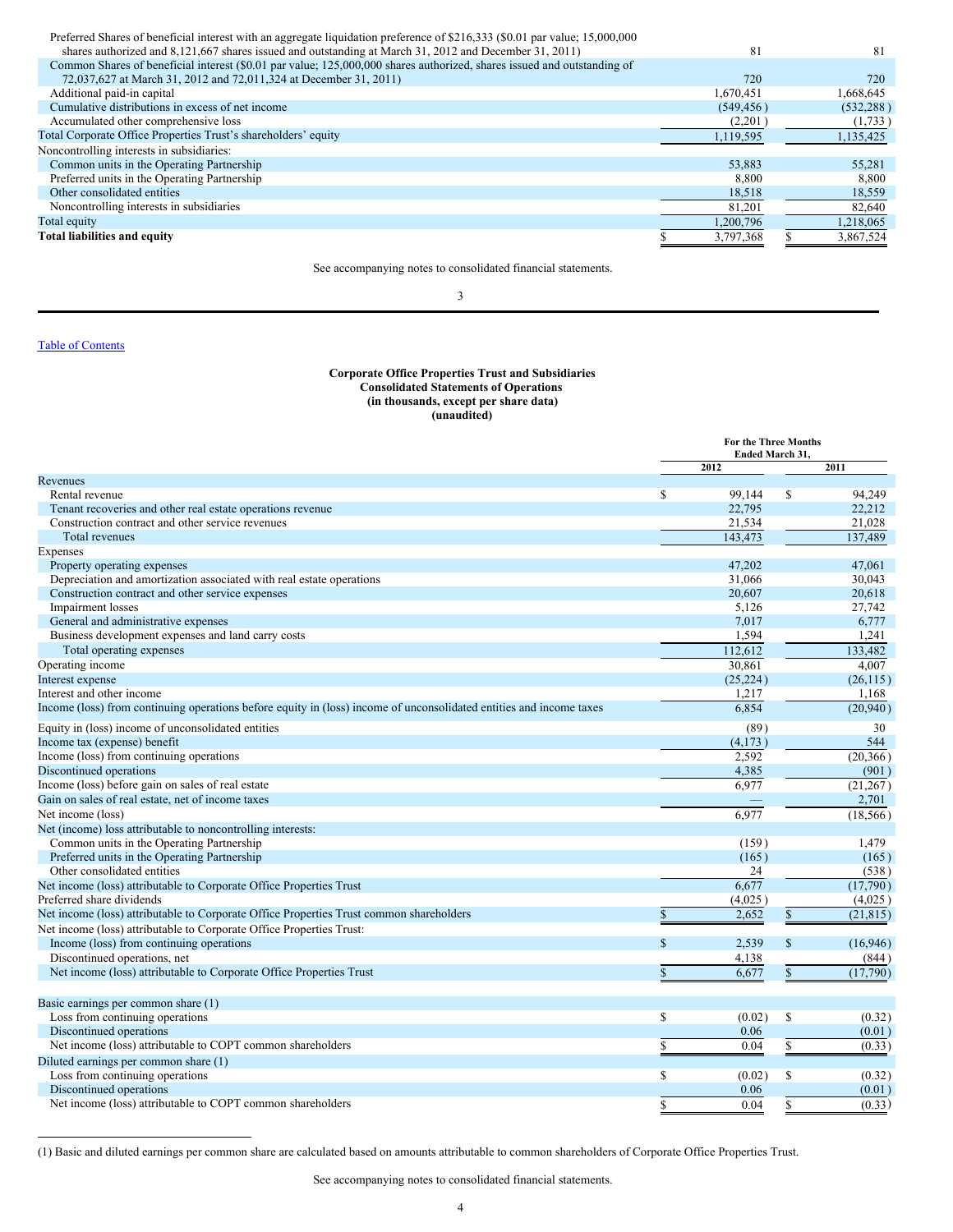# <span id="page-3-0"></span>**Corporate Office Properties Trust and Subsidiaries Consolidated Statements of Comprehensive Income (Dollars in thousands) (unaudited)**

|                                                                      | <b>For the Three Months</b><br>Ended March 31, |  |           |  |
|----------------------------------------------------------------------|------------------------------------------------|--|-----------|--|
|                                                                      | 2012                                           |  | 2011      |  |
| Net income (loss)                                                    | 6,977                                          |  | (18, 566) |  |
| Other comprehensive income                                           |                                                |  |           |  |
| Unrealized losses on interest rate derivatives                       | (1,987)                                        |  | (136)     |  |
| Losses on interest rate derivatives included in net income           | 1,474                                          |  | 1,104     |  |
| Other comprehensive (loss) income                                    | (513)                                          |  | 968       |  |
| Comprehensive income (loss)                                          | 6,464                                          |  | (17, 598) |  |
| Comprehensive (income) loss attributable to noncontrolling interests | (271)                                          |  | 714       |  |
| Comprehensive income (loss) attributable to COPT                     | 6.193                                          |  | (16, 884) |  |

See accompanying notes to consolidated financial statements.

<span id="page-3-1"></span>5

Table of [Contents](#page-1-0)

# **Corporate Office Properties Trust and Subsidiaries Consolidated Statements of Equity (Dollars in thousands) (unaudited)**

|                                                                                                                 |               | Preferred<br><b>Shares</b> | Additional<br>Paid-in<br>Common<br><b>Shares</b><br>Capital |     |             | Cumulative<br>Distributions in<br><b>Excess of Net</b><br>Income (Loss) |                | Accumulated<br>Other<br>Comprehensive<br>Loss | Noncontrolling<br><b>Interests</b> | <b>Total</b> |
|-----------------------------------------------------------------------------------------------------------------|---------------|----------------------------|-------------------------------------------------------------|-----|-------------|-------------------------------------------------------------------------|----------------|-----------------------------------------------|------------------------------------|--------------|
| Balance at December 31, 2010 (66,931,582 common shares                                                          |               |                            |                                                             |     |             |                                                                         |                |                                               |                                    |              |
| outstanding)                                                                                                    | $\mathcal{S}$ | 81                         | $\mathbb{S}$                                                | 669 | \$1,511,844 | $\mathsf{\$}$                                                           | $(281,794)$ \$ | $(4,163)$ \$                                  | 96,501                             | \$1,323,138  |
| Conversion of common units to common shares (16,725)<br>shares)                                                 |               |                            |                                                             |     | 263         |                                                                         |                |                                               | (263)                              |              |
| Costs associated with common shares issued to the public                                                        |               |                            |                                                             |     | (117)       |                                                                         |                |                                               | $\qquad \qquad -$                  | (117)        |
| Exercise of share options (24,667 shares)                                                                       |               |                            |                                                             |     | 346         |                                                                         |                |                                               |                                    | 346          |
| Share-based compensation                                                                                        |               |                            |                                                             | 2   | 3,201       |                                                                         |                |                                               |                                    | 3,203        |
| Restricted common share redemptions (104,592 shares)                                                            |               |                            |                                                             | -   | (3,713)     |                                                                         |                |                                               |                                    | (3,713)      |
| Adjustments to noncontrolling interests resulting from<br>changes in ownership of Operating Partnership by COPT |               |                            |                                                             |     | (163)       |                                                                         |                |                                               | 163                                |              |
| Adjustments related to derivatives designated as cash flow                                                      |               |                            |                                                             |     |             |                                                                         |                |                                               |                                    |              |
| hedges                                                                                                          |               |                            |                                                             |     | -           |                                                                         |                | 966                                           | $\overline{2}$                     | 968          |
| Net loss                                                                                                        |               |                            |                                                             |     |             |                                                                         | (17,790)       | ═                                             | (776)                              | (18, 566)    |
| Dividends                                                                                                       |               |                            |                                                             |     | -           |                                                                         | (31, 729)      | $\overline{\phantom{0}}$                      | $\overline{\phantom{a}}$           | (31, 729)    |
| Distributions to owners of common and preferred units in the<br><b>Operating Partnership</b>                    |               |                            |                                                             |     |             |                                                                         |                |                                               | (1,974)                            | (1,974)      |
| Contributions from noncontrolling interests in other<br>consolidated entities                                   |               |                            |                                                             |     | (23)        |                                                                         |                |                                               | 125                                | 102          |
| Balance at March 31, 2011 (67,103,918 common shares                                                             |               |                            |                                                             |     |             |                                                                         |                |                                               |                                    |              |
| outstanding)                                                                                                    | \$            | 81                         | S                                                           | 671 | \$1,511,638 | <sup>\$</sup>                                                           | (331,313)      | $\mathbb{S}$<br>(3,197)                       | 93,778<br>-S                       | \$1,271,658  |
|                                                                                                                 |               |                            |                                                             |     |             |                                                                         |                |                                               |                                    |              |
| Balance at December 31, 2011 (72,011,324 common shares<br>outstanding)                                          | $\mathsf{\$}$ | 81                         | $\mathbf S$                                                 | 720 | \$1,668,645 | <sup>\$</sup>                                                           | (532, 288)     | $\mathbb{S}$<br>$(1,733)$ \$                  | 82,640                             | \$1,218,065  |
| Conversion of common units to common shares (34,550)                                                            |               |                            |                                                             |     |             |                                                                         |                |                                               |                                    |              |
| shares)                                                                                                         |               |                            |                                                             |     | 444         |                                                                         |                |                                               | (444)                              |              |
| Costs associated with common shares issued to the public                                                        |               |                            |                                                             |     | (5)         |                                                                         |                |                                               |                                    | (5)          |
| Exercise of share options (5,667 shares)                                                                        |               |                            |                                                             |     | 82          |                                                                         |                |                                               | $\overline{\phantom{0}}$           | 82           |
| Share-based compensation                                                                                        |               |                            |                                                             |     | 3,746       |                                                                         |                |                                               |                                    | 3,746        |
| Restricted common share redemptions (97,094 shares)                                                             |               |                            |                                                             |     | (2,373)     |                                                                         |                | -                                             |                                    | (2,373)      |
| Adjustments to noncontrolling interests resulting from                                                          |               |                            |                                                             |     |             |                                                                         |                |                                               |                                    |              |
| changes in ownership of Operating Partnership by COPT                                                           |               |                            |                                                             |     | (88)        |                                                                         |                |                                               | 88                                 |              |
| Adjustments related to derivatives designated as cash flow                                                      |               |                            |                                                             |     |             |                                                                         |                |                                               |                                    |              |
| hedges                                                                                                          |               |                            |                                                             |     |             |                                                                         |                | (468)                                         | (45)                               | (513)        |
| Net income                                                                                                      |               |                            |                                                             |     |             |                                                                         | 6.677          |                                               | 300                                | 6,977        |
| Dividends                                                                                                       |               |                            |                                                             |     |             |                                                                         | (23, 845)      |                                               | $\overbrace{\phantom{12332}}$      | (23, 845)    |
| Distributions to owners of common and preferred units in the                                                    |               |                            |                                                             |     |             |                                                                         |                |                                               |                                    |              |
| <b>Operating Partnership</b>                                                                                    |               |                            |                                                             |     |             |                                                                         |                |                                               | (1,338)                            | (1,338)      |
| Balance at March 31, 2012 (72,037,627 common shares                                                             |               |                            |                                                             |     |             |                                                                         |                |                                               |                                    |              |
| outstanding)                                                                                                    | \$            | 81                         | S                                                           | 720 | \$1,670,451 | \$                                                                      | (549, 456)     | (2,201)<br>S                                  | 81,201                             | \$1,200,796  |

See accompanying notes to consolidated financial statements.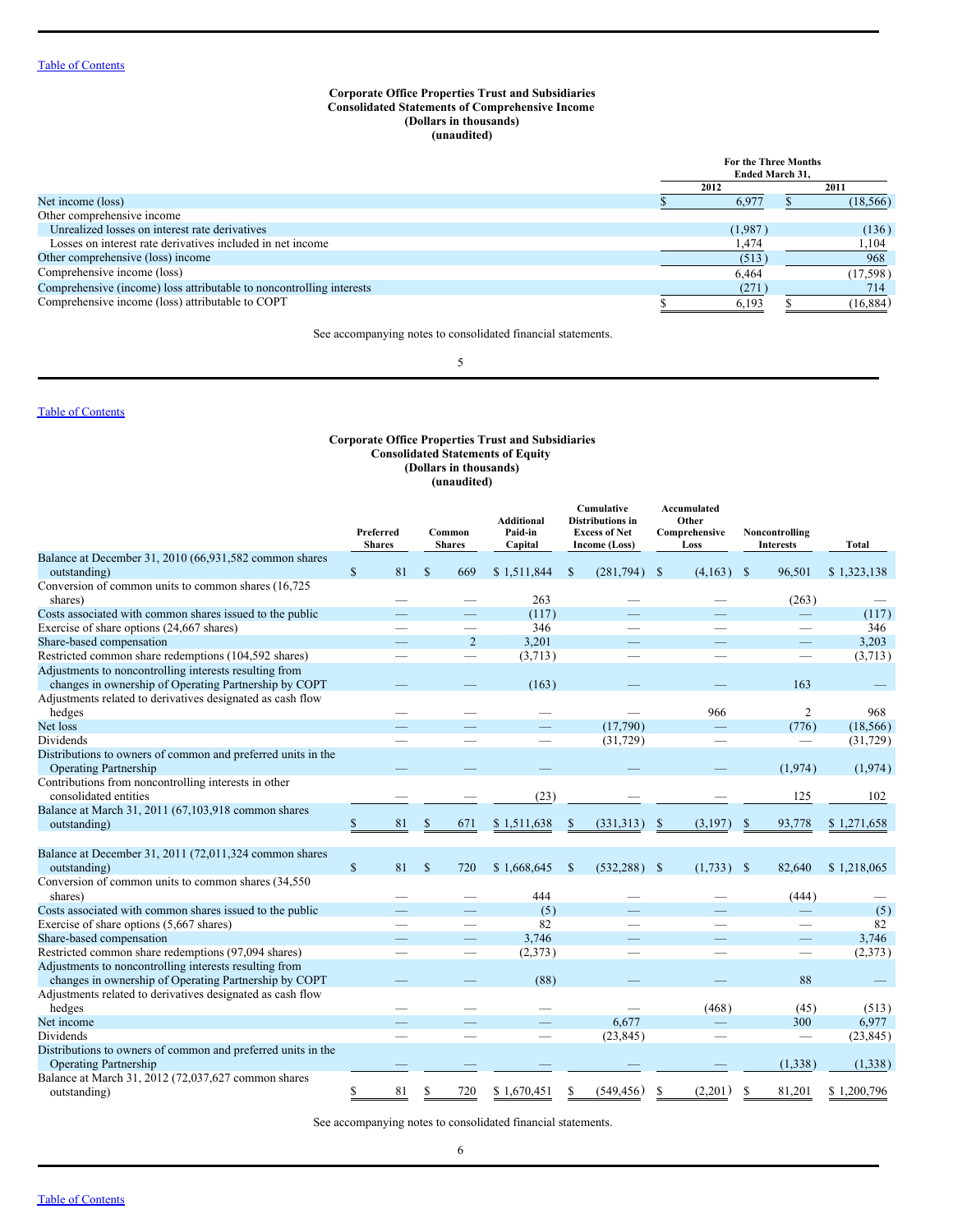### <span id="page-4-0"></span>**Corporate Office Properties Trust and Subsidiaries Consolidated Statements of Cash Flows (Dollars in thousands) (unaudited)**

|                                                                   |   | <b>For the Three Months Ended</b><br>March 31. |                   |
|-------------------------------------------------------------------|---|------------------------------------------------|-------------------|
|                                                                   |   | 2012                                           | 2011              |
| <b>Cash flows from operating activities</b>                       |   |                                                |                   |
| Revenues from real estate operations received                     | S | 129,184                                        | \$<br>114,303     |
| Construction contract and other service revenues received         |   | 18,170                                         | 21,405            |
| Property operating expenses paid                                  |   | (42,608)                                       | (45, 267)         |
| Construction contract and other service expenses paid             |   | (12, 454)                                      | (28, 315)         |
| General and administrative and business development expenses paid |   | (6,156)                                        | (6,860)           |
| Interest expense paid                                             |   | (19,896)                                       | (22, 252)         |
| Cash settlement of interest rate derivatives                      |   | (29, 738)                                      |                   |
| Proceeds from sale of trading marketable securities               |   | 7,041                                          |                   |
| Interest and other income received                                |   | 252                                            | 108               |
| Income taxes paid                                                 |   | (8)                                            | (170)             |
| Net cash provided by operating activities                         |   | 43,787                                         | 32,952            |
| <b>Cash flows from investing activities</b>                       |   |                                                |                   |
| Purchases of and additions to properties                          |   |                                                |                   |
| Construction, development and redevelopment                       |   | (35, 476)                                      | (46,676)          |
| Tenant improvements on operating properties                       |   | (7,934)                                        | (8,778)           |
| Other capital improvements on operating properties                |   | (3,360)                                        | (4,064)           |
| Proceeds from sales of properties                                 |   | 61,230                                         | 3,149             |
| Mortgage and other loan receivables funded or acquired            |   | (3,506)                                        | (1,181)           |
| Leasing costs paid                                                |   | (2,853)                                        | (2,894)           |
| Other                                                             |   | (310)                                          | (920)             |
| Net cash provided by (used in) investing activities               |   | 7.791                                          | (61, 364)         |
| <b>Cash flows from financing activities</b>                       |   |                                                |                   |
| Proceeds from debt                                                |   | 331,097                                        | 97,273            |
| Repayments of debt                                                |   |                                                |                   |
| Scheduled principal amortization                                  |   | (3,207)                                        | (3,798)           |
| Other repayments                                                  |   | (337,050)                                      | (25,050)          |
| Deferred financing costs paid                                     |   |                                                |                   |
| Dividends paid                                                    |   | (2,044)<br>(33,711)                            | (482)<br>(31,664) |
| Distributions paid                                                |   | (1,939)                                        | (1,981)           |
| Restricted share redemptions                                      |   | (2,373)                                        | (3,713)           |
| Other                                                             |   |                                                | 331               |
| Net cash (used in) provided by financing activities               |   | 77<br>(49, 150)                                | 30.916            |
|                                                                   |   |                                                |                   |
| Net increase in cash and cash equivalents                         |   | 2,428                                          | 2,504             |
| Cash and cash equivalents                                         |   |                                                |                   |
| Beginning of period                                               |   | 5,559                                          | 10,102            |
| End of period                                                     | S | 7,987                                          | \$<br>12.606      |

See accompanying notes to consolidated financial statements. 7

Table of [Contents](#page-1-0)

### **Corporate Office Properties Trust and Subsidiaries Consolidated Statements of Cash Flows (Dollars in thousands) (unaudited)**

|                                                                                             |   | <b>For the Three Months Ended</b><br>March 31, |   |           |  |
|---------------------------------------------------------------------------------------------|---|------------------------------------------------|---|-----------|--|
|                                                                                             |   | 2012                                           |   | 2011      |  |
| Reconciliation of net income (loss) to net cash provided by operating activities:           |   |                                                |   |           |  |
| Net income (loss)                                                                           | S | 6,977                                          | S | (18, 566) |  |
| Adjustments to reconcile net income (loss) to net cash provided by operating activities:    |   |                                                |   |           |  |
| Depreciation and other amortization                                                         |   | 31,705                                         |   | 33,645    |  |
| Impairment losses                                                                           |   | 5,479                                          |   | 27,742    |  |
| Amortization of deferred financing costs                                                    |   | 1,572                                          |   | 1,759     |  |
| Increase in deferred rent receivable                                                        |   | (2,559)                                        |   | (4,240)   |  |
| Amortization of net debt discounts                                                          |   | 775                                            |   | 1,649     |  |
| Gain on sales of real estate                                                                |   | (4,138)                                        |   | (2,701)   |  |
| Share-based compensation                                                                    |   | 3,402                                          |   | 2,917     |  |
| Other                                                                                       |   | (1, 423)                                       |   | (926)     |  |
| Changes in operating assets and liabilities:                                                |   |                                                |   |           |  |
| Decrease (increase) in accounts receivable                                                  |   | 14,792                                         |   | (827)     |  |
| Decrease in restricted cash and marketable securities and prepaid expenses and other assets |   | 9,448                                          |   | 4,701     |  |
| Increase (decrease) in accounts payable, accrued expenses and other liabilities             |   | 7,661                                          |   | (10,025)  |  |
| Decrease in rents received in advance and security deposits                                 |   | (1,901)                                        |   | (2,176)   |  |
| Decrease in interest rate derivatives in connection with cash settlement                    |   | (28,003)                                       |   |           |  |
| Net cash provided by operating activities                                                   |   | 43,787                                         |   | 32,952    |  |
|                                                                                             |   |                                                |   |           |  |
| Supplemental schedule of non-cash investing and financing activities:                       |   |                                                |   |           |  |
| Increase in accrued capital improvements, leasing and other investing activity costs        | S | 11,828                                         | S | 13,171    |  |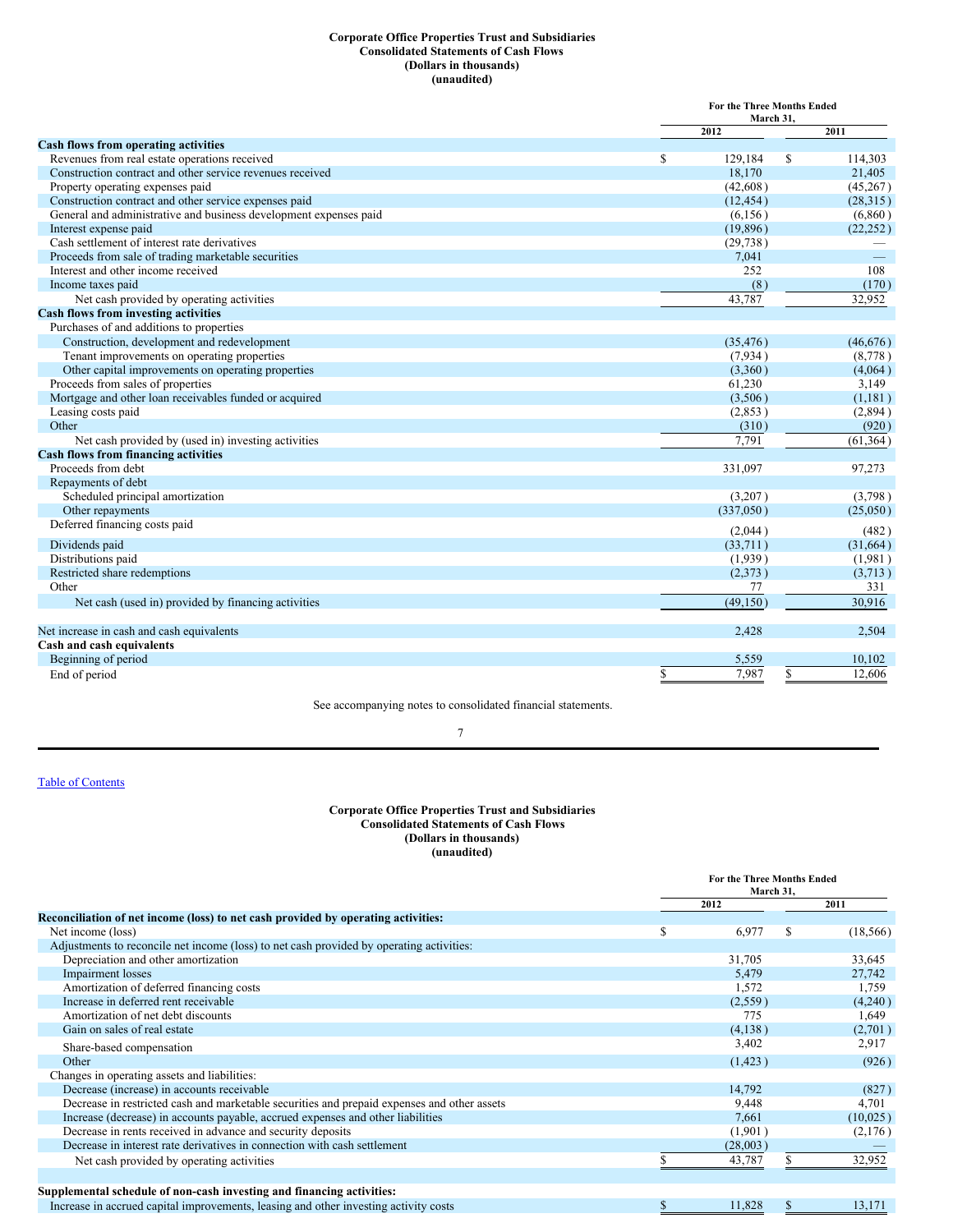| Increase in property, debt and other liabilities in connection with acquisitions                                      |        | 3.040           |
|-----------------------------------------------------------------------------------------------------------------------|--------|-----------------|
| Decrease in fair value of derivatives applied to AOCL and noncontrolling interests                                    | 528    | 662             |
| Dividends/distribution payable                                                                                        | 24.544 | 33,048          |
| Decrease in noncontrolling interests and increase in shareholders' equity in connection with the conversion of common |        |                 |
| units into common shares                                                                                              | 444    | 263             |
| Adjustments to noncontrolling interests resulting from changes in ownership of Operating Partnership by COPT          | 88     | 16 <sup>3</sup> |

See accompanying notes to consolidated financial statements.

# <span id="page-5-0"></span>8

#### Table of [Contents](#page-1-0)

# **Corporate Office Properties Trust and Subsidiaries**

## **Notes to Consolidated Financial Statements (unaudited)**

# **1. Organization**

Corporate Office Properties Trust ("COPT") and subsidiaries (collectively, the "Company," "we" or "us") is a fully-integrated and self-managed real estate investment trust ("REIT") that focuses primarily on serving the specialized requirements of strategic customers in the United States Government and defense information technology sectors. We acquire, develop, manage and lease office and data center properties that are typically concentrated in large office parks primarily located adjacent to government demand drivers and/or in office markets that we believe possess growth opportunities. As of March 31, 2012, our investments in real estate included the following:

231 operating office properties totaling 20.2 million square feet;

seven office properties under construction or redevelopment that we estimate will total approximately 903,000 square feet upon completion, including two partially operational properties included above;

land held or under pre-construction totaling 2,327 acres (including 583 controlled but not owned) that we believe are potentially developable into approximately 20.5 million square feet; and

· a partially operational, wholesale data center which upon completion and stabilization is expected to have a critical load of 18 megawatts.

We conduct almost all of our operations through our operating partnership, Corporate Office Properties, L.P. (the "Operating Partnership"), of which we are the managing general partner. The Operating Partnership owns real estate both directly and through subsidiary partnerships and limited liability companies ("LLCs"). A summary of our Operating Partnership's forms of ownership and the percentage of those ownership forms owned by COPT as of March 31, 2012 follows:

| Common Units             | $94\%$  |
|--------------------------|---------|
| Series G Preferred Units | $100\%$ |
| Series H Preferred Units | $100\%$ |
| Series I Preferred Units | $0\%$   |
| Series J Preferred Units | $100\%$ |
| Series K Preferred Units | $100\%$ |

Three of our trustees also controlled, either directly or through ownership by other entities or family members, an additional 5% of the Operating Partnership's common units ("common units") as of March 31, 2012.

In addition to owning real estate, the Operating Partnership also owns entities that provide real estate services such as property management and construction and development services primarily for our properties but also for third parties.

#### **2. Summary of Significant Accounting Policies**

# **Basis of Presentation**

The consolidated financial statements include the accounts of COPT, the Operating Partnership, their subsidiaries and other entities in which we have a majority voting interest and control. We also consolidate certain entities when control of such entities can be achieved through means other than voting rights ("variable interest entities" or "VIEs") if we are deemed to be the primary beneficiary of such entities. We eliminate all significant intercompany balances and transactions in consolidation.

We use the equity method of accounting when we own an interest in an entity and can exert significant influence over the entity's operations but cannot control the entity's operations.

We use the cost method of accounting when we own an interest in an entity and cannot exert significant influence over its operations.

#### 9

### Table of [Contents](#page-1-0)

These interim financial statements should be read together with the financial statements and notes thereto as of and for the year ended December 31, 2011 included in our 2011 Annual Report on Form 10-K. The unaudited consolidated financial statements include all adjustments that are necessary, in the opinion of management, to fairly present our financial position and results of operations. All adjustments are of a normal recurring nature except for the out-of-period adjustment described below. The consolidated financial statements have been prepared using the accounting policies described in our 2011 Annual Report on Form 10-K.

During the second quarter of 2012, we identified an error in the consolidated financial statements for the year ended December 31, 2011 and the quarter ended March, 31, 2012. The error was attributable to the misapplication of accounting guidance related to the recognition of a deferred tax asset resulting from an impairment of assets in the fourth quarter of 2011 that failed to consider a partial reversal of that asset that would result from a cancellation of related inter-company debt in the first quarter of 2012. The effect of this error was an overstatement of our income tax benefit and an understatement of our net loss for the year ended December 31, 2011 of \$4.0 million (\$0.05 per share). During the first quarter of 2012, we identified an error that impacted the above referenced periods. The error was an over-accrual of incentive compensation cost. The effect of this error was an overstatement of general and administrative expenses and an overstatement of net loss for the year ended December 31, 2011 of \$0.7 million (\$0.01 per share). The net impact of these errors was an understatement of our net loss for the year ended December 31, 2011 of \$3.3 million (\$0.04 per share). We have determined that the errors were not material in 2011 and are not material to our expected annual results for the year ending December 31, 2012. Accordingly, this cumulative change is reported as an out-of-period adjustment in the three months ended March 31, 2012 as follows: a reduction in net income of \$3.3 million (\$0.04 per share); an increase in income tax expense of \$4.0 million (\$0.05 per share); and a decrease in general and administrative expenses of approximately \$0.7 million (\$0.01 per share) on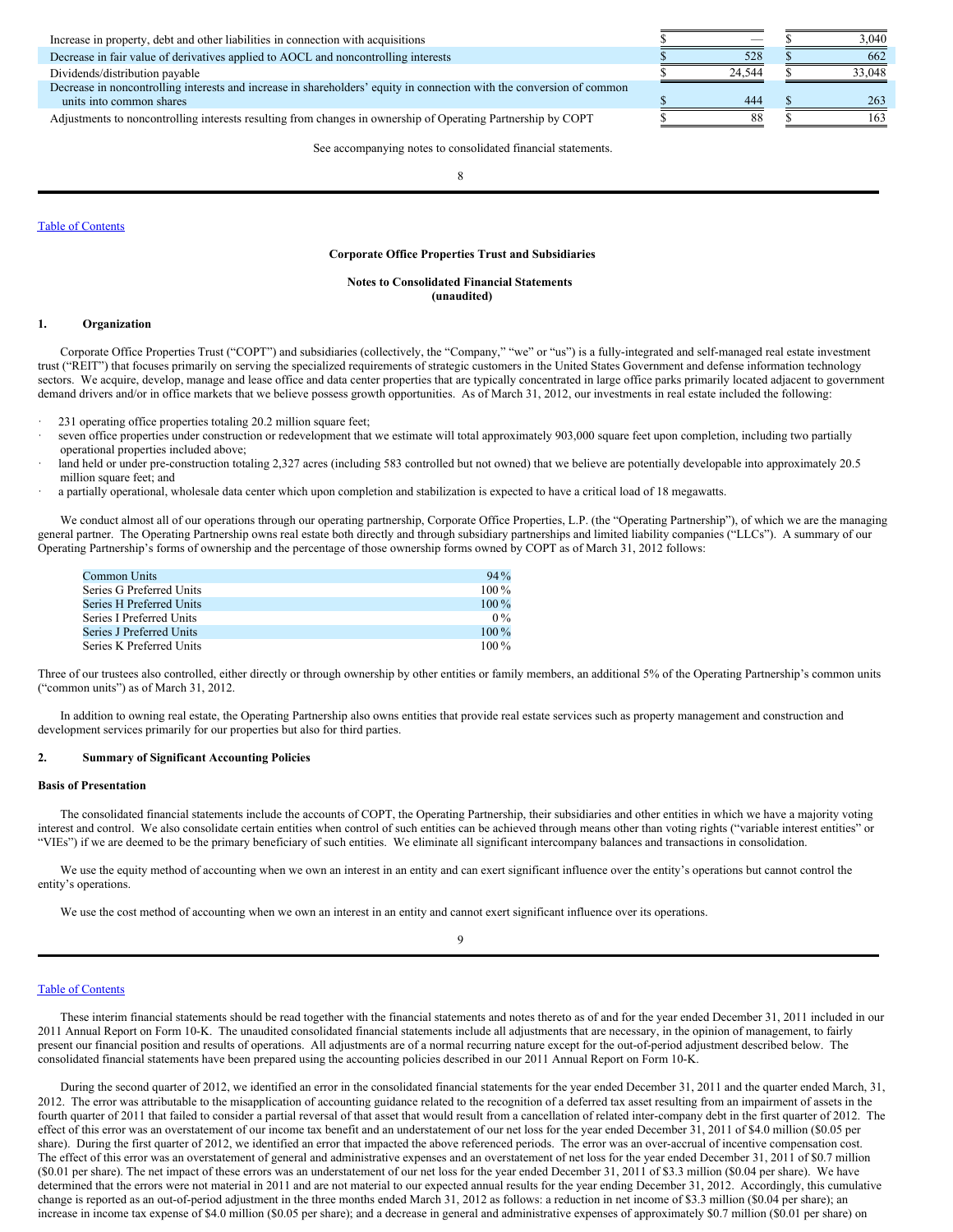# **Reclassifications**

We reclassified certain amounts from prior periods to conform to the current period presentation of our consolidated financial statements with no effect on previously reported net income or equity. Included among these reclassifications is a retrospective change in the presentation of costs expensed in connection with properties not in operations; these costs are included in the line on our consolidated statements of operations entitled "business development expenses and land carry costs," after having been included in property operating expenses in our 2011 Annual Report on Form 10-K.

#### **Recent Accounting Pronouncements**

We adopted guidance issued by the Financial Accounting Standards Board ("FASB") effective January 1, 2012 related to the presentation of comprehensive income that requires us to present the total of comprehensive income, the components of net income and the components of other comprehensive income either in a single continuous statement of comprehensive income or in two separate but consecutive statements. We adopted this guidance using retrospective application. This guidance eliminates the option to present the components of other comprehensive income as part of the statement of equity. Our adoption of this guidance did not affect our financial position, results of operations, cash flows or measurement of comprehensive income but did change the location of our disclosure pertaining to comprehensive income in our consolidated financial statements.

We adopted guidance issued by the FASB effective January 1, 2012 that amends measurement and disclosure requirements related to fair value measurements to improve consistency with International Financial Reporting Standards. In connection with our adoption of this guidance, we made an accounting policy election to use an exception provided for in the guidance with respect to measuring counterparty credit risk for derivative instruments; this election enables us to continue to measure the fair value of groups of assets and liabilities associated with derivative instruments consistently with how market participants would price the net risk exposure at the measurement date. Our adoption of this guidance did not affect our financial position, results of operations or cash flows but did result in additional disclosure pertaining to our fair value measurements.

We adopted guidance issued by the FASB effective January 1, 2012 relating to the testing of goodwill for impairment that permits us to first assess qualitative factors to determine whether it is more likely than not that the fair value of a reporting unit is less than its carrying amount as a basis for determining whether it is necessary to perform the two-step goodwill impairment test. This guidance eliminates the requirement to calculate the fair value of a reporting unit unless the entity determines that it is more likely than not that its fair value is less than its carrying amount. Our adoption of this guidance did not materially affect our consolidated financial statements or disclosures.

#### **3. Fair Value Measurements**

For a description on how we estimate fair value, see Note 3 to the consolidated financial statements in our 2011 Annual Report on Form 10-K.

### **Recurring Fair Value Measurements**

The table below sets forth our financial assets and liabilities that are accounted for at fair value on a recurring basis as of March 31, 2012 and the hierarchy level of inputs used in measuring their respective fair values under applicable accounting standards (in thousands):

10

### Table of [Contents](#page-1-0)

| <b>Description</b><br>Assets:                           |   | <b>Ouoted Prices in</b><br><b>Active Markets for</b><br><b>Identical Assets</b><br>(Level 1) |               | <b>Significant Other</b><br><b>Observable Inputs</b><br>(Level 2) | Significant<br><b>Unobservable Inputs</b><br>(Level 3) | Total |       |  |
|---------------------------------------------------------|---|----------------------------------------------------------------------------------------------|---------------|-------------------------------------------------------------------|--------------------------------------------------------|-------|-------|--|
| Marketable securities in deferred compensation plan (1) |   |                                                                                              |               |                                                                   |                                                        |       |       |  |
| Mutual funds                                            | S | 6,121                                                                                        | <sup>\$</sup> | _                                                                 |                                                        |       | 6,121 |  |
| Common stocks                                           |   | 414                                                                                          |               |                                                                   |                                                        |       | 414   |  |
| Other                                                   |   | 238                                                                                          |               | _                                                                 |                                                        |       | 238   |  |
| Common stock (1)                                        |   | 454                                                                                          |               | __                                                                |                                                        |       | 454   |  |
| Warrants to purchase common shares in KEYW (2)          |   |                                                                                              |               | 133                                                               |                                                        |       | 133   |  |
| Assets                                                  |   | 7,227                                                                                        |               | 133                                                               | $\overline{\phantom{a}}$                               |       | 7,360 |  |
| Liabilities:                                            |   |                                                                                              |               |                                                                   |                                                        |       |       |  |
| Deferred compensation plan liability (3)                |   | 6,773                                                                                        | <sup>\$</sup> |                                                                   | \$                                                     |       | 6,773 |  |
| Interest rate derivatives                               |   |                                                                                              |               | 2,673                                                             |                                                        |       | 2,673 |  |
| Liabilities                                             |   | 6,773                                                                                        |               | 2,673                                                             |                                                        |       | 9,446 |  |

(1) Included in the line entitled "restricted cash and marketable securities" on our consolidated balance sheet.

(2) Included in the line entitled "prepaid expenses and other assets" on our consolidated balance sheet.

(3) Included in the line entitled "other liabilities" on our consolidated balance sheet.

At December 31, 2011, we owned 1.9 million shares, or approximately 7%, of the common stock of The KEYW Holding Corporation ("KEYW"). During the three months ended March 31, 2012, we completed the sale of all of these shares for \$14.0 million. At March 31, 2012 and December 31, 2011, we owned warrants to purchase 50,000 additional shares of KEYW common stock at an exercise price of \$9.25 per share.

The carrying values of cash and cash equivalents, restricted cash, accounts receivable, other assets (excluding mortgage loans receivable) and accounts payable and accrued expenses are reasonable estimates of their fair values because of the short maturities of these instruments. We estimated the fair values of our mortgage loans receivable as discussed in Note 6 based on the discounted estimated future cash flows of the loans (categorized within Level 3 of the fair value hierarchy); the discount rates used approximate current market rates for loans with similar maturities and credit quality, and the estimated cash payments include scheduled principal and interest payments. For our disclosure of debt fair values in Note 7 to the consolidated financial statements, we estimated the fair value of our exchangeable senior notes based on quoted market prices for publicly-traded debt (categorized within Level 2 of the fair value hierarchy) and estimated the fair value of our other debt based on the discounted estimated future cash payments to be made on such debt (categorized within Level 3 of the fair value hierarchy); the discount rates used approximate current market rates for loans, or groups of loans, with similar maturities and credit quality, and the estimated future payments include scheduled principal and interest payments. Fair value estimates are made at a specific point in time, are subjective in nature and involve uncertainties and matters of significant judgment. Settlement of such fair value amounts may not be possible and may not be a prudent management decision.

For additional fair value information, please refer to Note 6 for mortgage loans receivable, Note 7 for debt and Note 8 for interest rate derivatives.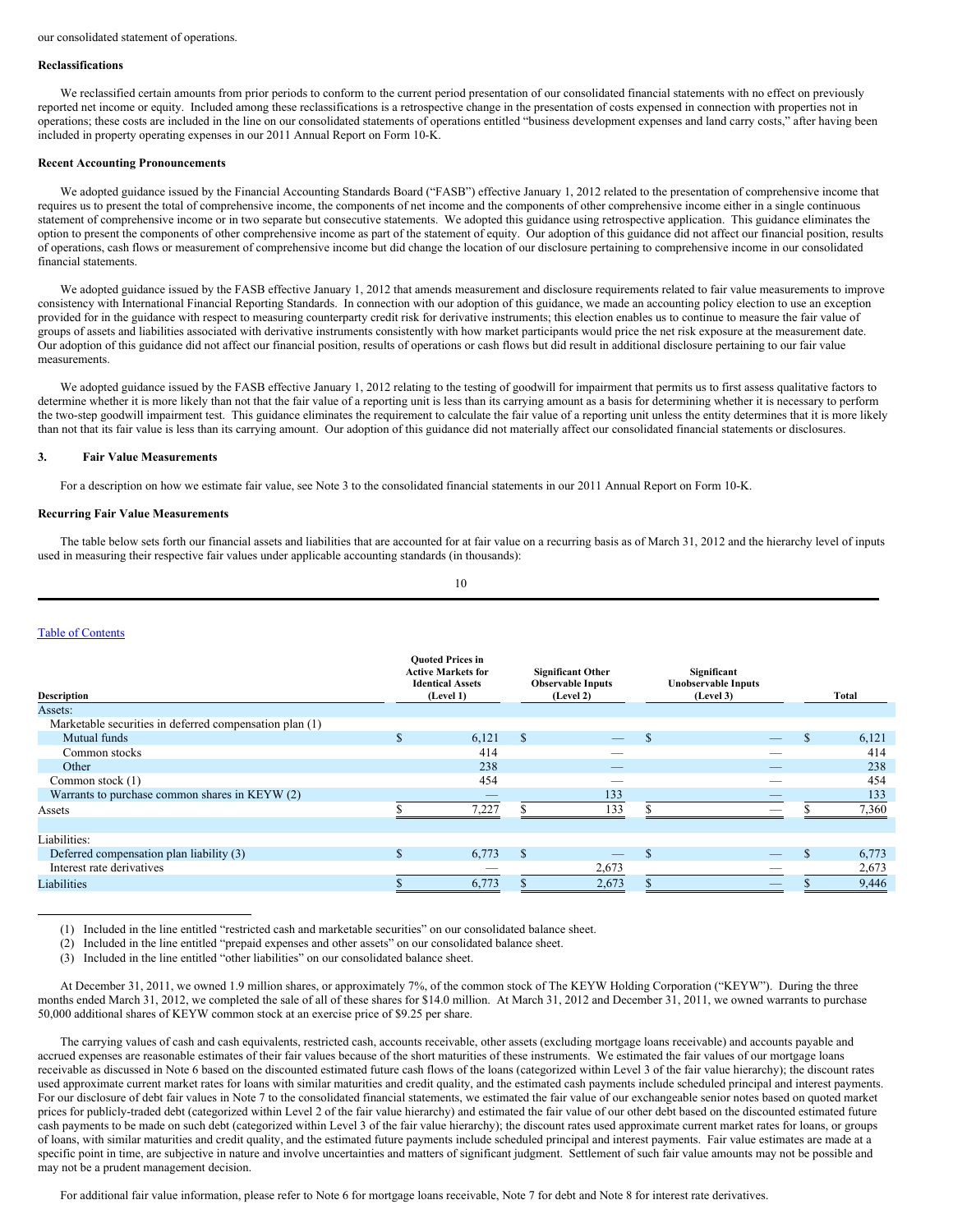#### **Nonrecurring Fair Value Measurements**

We assess each of our operating properties for impairment quarterly using cash flow projections and estimated fair values that we derive for each of the properties. We update the leasing and other assumptions used in these projections regularly, paying particular attention to properties that have experienced chronic vacancy or face significant market challenges. We review our plans and intentions for our development projects and land parcels quarterly. Each quarter, we also review the reasonableness of changes in our estimated operating property fair values from amounts estimated in the prior quarter. If events or changes in circumstances indicate that the carrying values of certain operating properties, properties in development or land held for future development may be impaired, we perform a recovery analysis for such properties. For long-lived assets to be held and used, we analyze recoverability based on the estimated undiscounted future cash flows expected to be generated from the operations and eventual disposition of the assets over, in most cases, a ten-year holding period. If we believe there is a significant possibility that we might dispose of the assets earlier, we analyze

# Table of [Contents](#page-1-0)

recoverability using a probability weighted analysis of the estimated undiscounted future cash flows expected to be generated from the operations and eventual disposition of the assets over the various possible holding periods. If the recovery analysis indicates that the carrying value of a tested property is not recoverable from estimated future cash flows, it is written down to its estimated fair value and an impairment loss is recognized. If and when our plans change, we revise our recoverability analyses to use the cash flows expected from the operations and eventual disposition of each asset using holding periods that are consistent with our revised plans.

Property fair values are determined based on contract prices, indicative bids, discounted cash flow analyses or yield analyses. The estimated cash flows used are based on our plans for the property and our views of market and economic conditions. The estimates consider items such as current and future rental rates, occupancies for the tested property and comparable properties, estimated operating and capital expenditures and recent sales data for comparable properties; most of these items are influenced by market data obtained from third party sources such as CoStar Group and real estate leasing and brokerage firms and our direct experience with the properties and their markets.

We recognized impairment losses on certain properties and other assets associated with such properties during the three months ended March 31, 2012. Accordingly, certain properties and related assets were adjusted to fair value. The table below sets forth the fair value hierarchy of the valuation techniques used by us in determining such fair values (dollars in thousands):

|                    | <b>Ouoted Prices in</b><br><b>Active Markets for</b><br><b>Identical Assets</b> |  | <b>Significant Other</b><br><b>Observable Inputs</b> |  | Significant<br><b>Unobservable Inputs</b> |        |            | Impairment<br><b>Losses</b> |
|--------------------|---------------------------------------------------------------------------------|--|------------------------------------------------------|--|-------------------------------------------|--------|------------|-----------------------------|
| <b>Description</b> | (Level 1)                                                                       |  | (Level 2)                                            |  | (Level 3)                                 | Total  | Recognized |                             |
| Assets $(1)$ :     |                                                                                 |  |                                                      |  |                                           |        |            |                             |
| Properties, net    | $\overline{\phantom{a}}$                                                        |  |                                                      |  | 92.176                                    | 92.176 |            | 5,479                       |

(1) Reflects balance sheet classifications of assets at time of fair value measurement, excluding the effect of held for sale classifications.

The table below sets forth quantitative information about significant unobservable inputs used for the Level 3 fair value measurements reported above:

|                                            |                        | Fair value |                               | Unobservable                 | Range                         |
|--------------------------------------------|------------------------|------------|-------------------------------|------------------------------|-------------------------------|
| <b>Description</b>                         | on measurement<br>date |            | Valuation<br>Technique        |                              | (Weighted<br>Average)         |
| Properties on which impairment losses were |                        |            | Bid for properties indicative |                              |                               |
| recognized                                 |                        | 92,176     | of value                      | Indicative bid $(1)$         | (1)                           |
|                                            |                        |            | Contract of sale              | Contract price (1)           | (1)                           |
|                                            |                        |            | Discounted cash flow          | Discount rate                | $11.0\%$ (2)                  |
|                                            |                        |            |                               | Terminal capitalization rate | $9.0\%$ (2)                   |
|                                            |                        |            |                               | Market rent growth rate      | $3.0\%$ (2)                   |
|                                            |                        |            |                               | Expense growth rate          | $3.0\%$ (2)                   |
|                                            |                        |            | <b>Yield Analysis</b>         | Yield                        | $12\%$ (2)                    |
|                                            |                        |            |                               | Market rent rate             | 8.5(2)                        |
|                                            |                        |            |                               | Leasing costs                | \$20.00 per square foot $(2)$ |

(1) These fair value measurements were developed from third party sources, subject to our corroboration for reasonableness. (2) Only one level applied to this unobservable input.

### Table of [Contents](#page-1-0)

## **4. Properties, net**

Operating properties, net consisted of the following (in thousands):

|                                | March 31,<br>2012 |          | December 31,<br>2011 |
|--------------------------------|-------------------|----------|----------------------|
| Land                           | 471.995           | <b>S</b> | 472,483              |
| Buildings and improvements     | 2,802,570         |          | 2,801,252            |
| Less: accumulated depreciation | (570.242)         |          | (559.679)            |
| Operating properties, net      | 2.704.323         |          | 2,714,056            |

Projects we had in development or held for future development consisted of the following (in thousands):

|                                                        | March 31.<br>2012 | December 31,<br>2011 |
|--------------------------------------------------------|-------------------|----------------------|
| Land                                                   | 225,085           | 229,833              |
| Construction in progress, excluding land               | 408.883           | 409,086              |
| Projects in development or held for future development | 633.968           | 638.919              |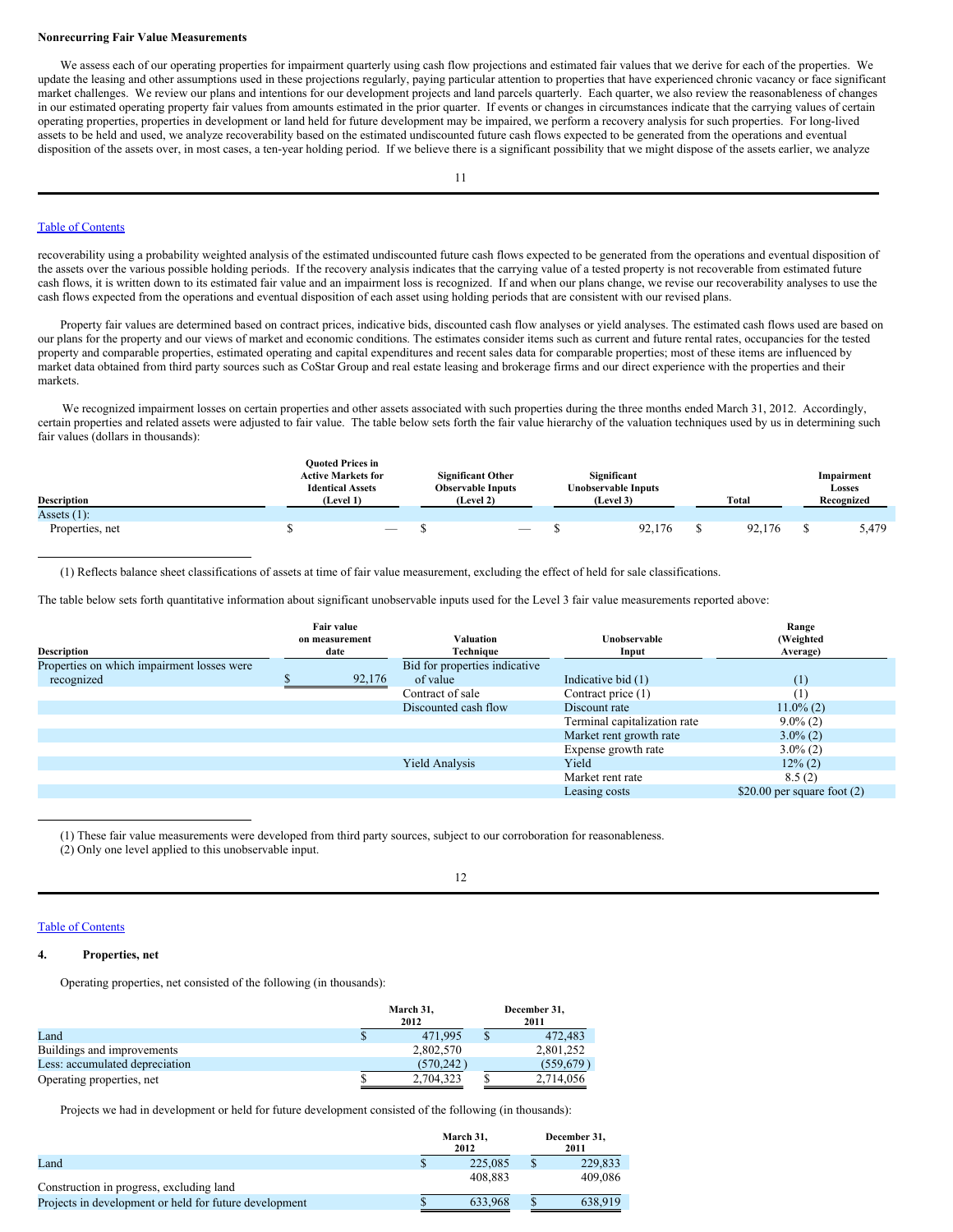### **Dispositions and Impairments**

We sold the following operating properties during the three months ended March 31, 2012 (dollars in thousands):

|                              |                       |           | Number           | <b>Total</b>       |                   |         |
|------------------------------|-----------------------|-----------|------------------|--------------------|-------------------|---------|
|                              |                       | Date of   | -of              | Rentable           |                   | Gain on |
| <b>Project Name</b>          | Location              | Sale      | <b>Buildings</b> | <b>Square Feet</b> | <b>Sale Price</b> | Sale    |
| White Marsh Portfolio (1)    | White Marsh, Maryland | 1/30/2012 |                  | 163,000            | 19.100            | 2.445   |
| 1101 Sentry Gateway          | San Antonio, Texas    | 1/31/2012 |                  | 95,000             | 13.500            | .750    |
| 222 and 224 Schilling Circle | Hunt Valley, Maryland | 2/10/2012 |                  | 56,000             | 4.400             | 202     |
|                              |                       |           |                  | 314,000            | 37,000            | 4.397   |

(1) Includes three properties comprising the White Marsh Professional Center, 8615 Ridgely's Choice and 8114 Sandpiper Circle.

We also sold non-operating properties during the three months ended March 31, 2012 for aggregate sale prices totaling \$25.7 million; in addition to the gain on sales reflected above, we also recognized impairment losses on certain of these sales that are disclosed below.

As discussed in our 2011 Annual Report on Form 10-K, we implemented a plan in 2011 to dispose of office properties and land that are no longer closely aligned with our strategy (the "Strategic Reallocation Plan"). During the three months ended March 31, 2012, we recognized aggregate net impairment losses in connection with the Strategic Reallocation Plan of \$6.6 million (including \$1.5 million classified as discontinued operations and \$1.1 million in exit costs). Approximately \$5.1 million of these losses related to our expected disposition of an additional property. The expected cash flows from the resulting shortened holding period for this property are not sufficient to recover its carrying value.

#### **2012 Construction Activities**

As of March 31, 2012, we had construction underway on six office properties that we estimate will total 789,000 square feet upon completion, including three in the Baltimore/Washington Corridor, one in Greater Baltimore, one in Northern Virginia and one in Huntsville, Alabama, and redevelopment underway on one office property in Greater Philadelphia that we estimate will total 113,000 square feet upon completion.

# Table of [Contents](#page-1-0)

#### **5. Real Estate Joint Ventures**

During the three months ended March 31, 2012, we had an investment in one unconsolidated real estate joint venture accounted for using the equity method of accounting. Information pertaining to this joint venture investment is set forth below (dollars in thousands):

|                           |                          |           |           |                       | Maximum                  |
|---------------------------|--------------------------|-----------|-----------|-----------------------|--------------------------|
| Investment Balance at (1) |                          | Date      |           | <b>Nature of</b>      | Exposure                 |
| <b>March 31, 2012</b>     | <b>December 31, 2011</b> | Acauired  | Ownership | Activity              | to Loss $(2)$            |
| (6,178)                   | (6.071)                  | 9/29/2005 | 20%       | Operates 16 Buildings | $\overline{\phantom{a}}$ |

(1) The carrying amount of our investment in this joint venture was lower than our share of the equity in the joint venture by \$5.2 million at March 31, 2012 and December 31, 2011 due to our deferral of gain on the contribution by us of real estate into the joint venture upon its formation. A difference will continue to exist to the extent the nature of our continuing involvement in the joint venture remains the same.

(2) Derived from the sum of our investment balance and maximum additional unilateral capital contributions or loans required from us. Not reported above are additional amounts that we and our partner are required to fund when needed by this joint venture; these funding requirements are proportional to our respective ownership percentages. Also not reported above are additional unilateral contributions or loans from us, the amounts of which are uncertain, that we would be required to make if certain contingent events occur (see Note 15).

The following table sets forth condensed balance sheets for this unconsolidated real estate joint venture (in thousands):

|                                      | March 31,<br>2012 |         |   | December 31,<br>2011 |  |  |
|--------------------------------------|-------------------|---------|---|----------------------|--|--|
| Properties, net                      |                   | 59,333  | S | 59,792               |  |  |
| Other assets                         |                   | 4,403   |   | 3,529                |  |  |
| Total assets                         |                   | 63.736  |   | 63,321               |  |  |
|                                      |                   |         |   |                      |  |  |
| Liabilities (primarily debt)         |                   | 68,663  | S | 67,710               |  |  |
| Owners' equity                       |                   | (4,927) |   | (4,389)              |  |  |
| Total liabilities and owners' equity |                   | 63,736  |   | 63,321               |  |  |

The following table sets forth condensed statements of operations for this unconsolidated real estate joint venture (in thousands):

|                                       | <b>For the Three Months</b><br>Ended March 31. |    |         |  |  |  |  |
|---------------------------------------|------------------------------------------------|----|---------|--|--|--|--|
|                                       | 2012                                           |    | 2011    |  |  |  |  |
| Revenues                              | 1,894                                          | \$ | 1,924   |  |  |  |  |
| Property operating expenses           | (737)                                          |    | (986)   |  |  |  |  |
| Interest expense                      | (1, 125)                                       |    | (1,011) |  |  |  |  |
| Depreciation and amortization expense | (570)                                          |    | (608    |  |  |  |  |
| Net loss                              | (538)                                          |    | (681)   |  |  |  |  |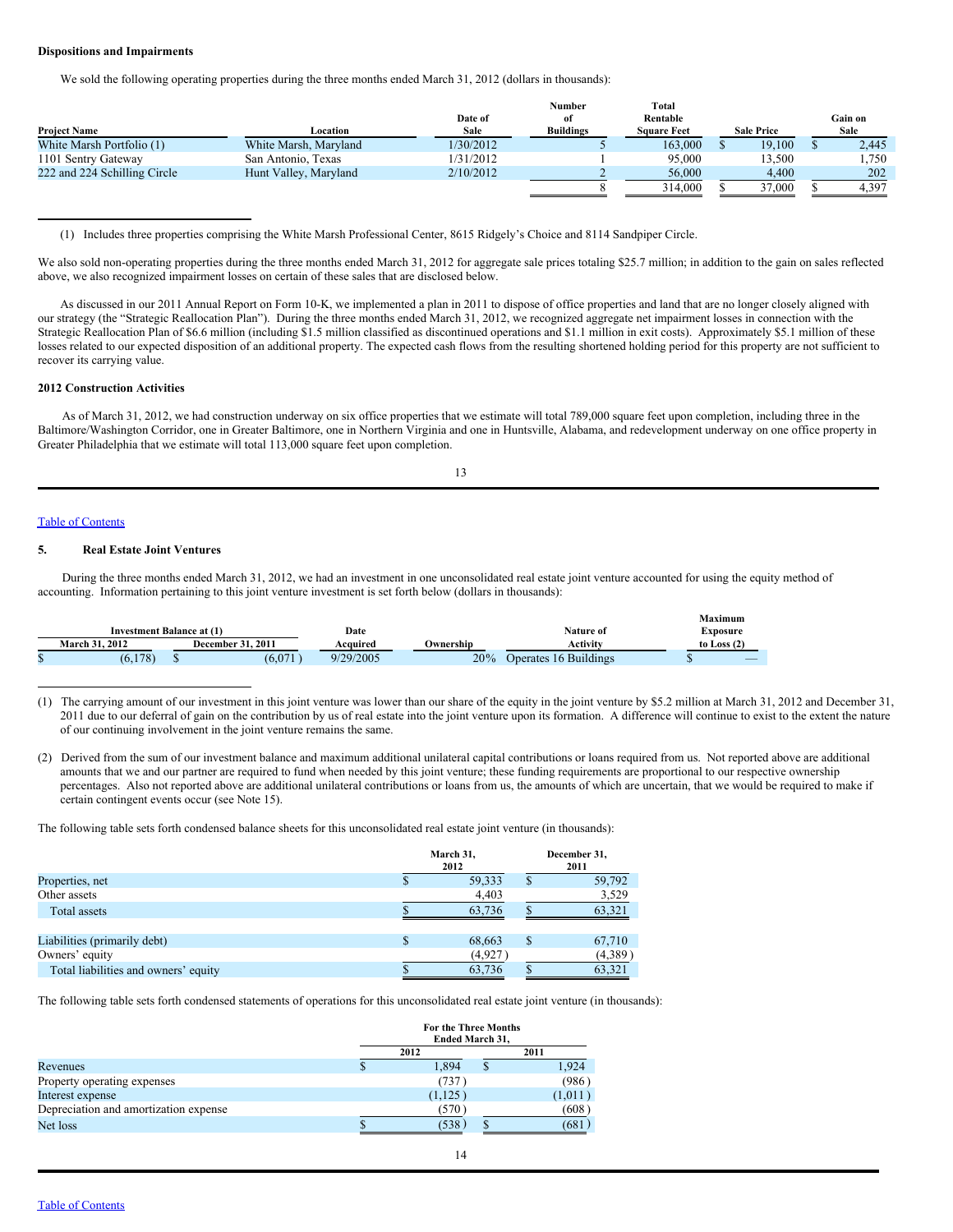The table below sets forth information pertaining to our investments in consolidated real estate joint ventures at March 31, 2012 (dollars in thousands):

| Ownership                |                  |                     |                                  |                        | March 31, 2012 (1) |                      |
|--------------------------|------------------|---------------------|----------------------------------|------------------------|--------------------|----------------------|
|                          | Date<br>Acquired | $%$ at<br>3/31/2012 | Nature of<br><b>Activity</b>     | Total<br><b>Assets</b> | Pledged<br>Assets  | Total<br>Liabilities |
| M Square Associates, LLC |                  |                     | Operating two buildings and      |                        |                    |                      |
|                          | 6/26/2007        |                     | $50\%$ developing others (2)     | 60.260                 | 47,845             | 44,117               |
| LW Redstone Company, LLC | 3/23/2010        |                     | 85% Developing business park (3) | 55.255                 | 15.858             | 11.373               |
| Arundel Preserve #5, LLC | 7/2/2007         |                     | 50% Operating one building (4)   | 32,477                 | 31.619             | 18,079               |
| COPT-FD Indian Head, LLC | 10/23/2006       |                     | 75% Developing land parcel (5)   | 6.544                  |                    |                      |
| <b>MOR Forbes 2 LLC</b>  | 12/24/2002       |                     | 50% Operating one building (6)   | 3,836                  |                    | 40                   |
|                          |                  |                     |                                  | 158.372                | 95.322             | 73.609               |

<sup>(1)</sup> Excludes amounts eliminated in consolidation.

(3) This joint venture's property is in Huntsville, Alabama.

(5) This joint venture's property is in Charles County, Maryland.

Our commitments and contingencies pertaining to our real estate joint ventures are disclosed in Note 15.

## **6. Prepaid Expenses and Other Assets**

Prepaid expenses and other assets consisted of the following (in thousands):

|                                                            | March 31.<br>2012 | December 31,<br>2011 |
|------------------------------------------------------------|-------------------|----------------------|
| Mortgage and other investing receivables                   | 32.739            | 27,998               |
| Prepaid expenses                                           | 14.196            | 20,035               |
| Proceeds from sale of KEYW stock receivable (1)            | 11.934            | 5,057                |
| Construction contract costs incurred in excess of billings | 10,592            | 2,094                |
| Furniture, fixtures and equipment, net                     | 9.607             | 10.177               |
| Deferred tax asset                                         | 6.746             | 10,892               |
| Lease incentives                                           | 5.360             | 5,233                |
| Other assets                                               | 5,358             | 6,133                |
| Prepaid expenses and other assets                          | 96.532            | 87,619               |

(1) Represents unsettled proceeds from sales of KEYW common stock that settled shortly following the respective reporting dates.

# **Mortgage and Other Investing Receivables**

Mortgage and other investing receivables consisted of the following (in thousands):

|                                          | March 31, | December 31. |
|------------------------------------------|-----------|--------------|
|                                          | 2012      | 2011         |
| Notes receivable from City of Huntsville | 22,526    | 17.741       |
| Mortgage loans receivable                | 10.213    | $10.25^{2}$  |
|                                          | 32.739    | 27.998       |

Our notes receivable from the City of Huntsville funded infrastructure costs in connection with our LW Redstone Company, LLC joint venture (see Note 5). Our mortgage loans receivable reflected above consists of two loans secured by properties in Greater Baltimore and the Baltimore/Washington Corridor. We did not have an allowance for credit losses in connection with these receivables at March 31, 2012 or December 31, 2011. The fair value of our mortgage and other investing receivables totaled \$32.7 million at March 31, 2012 and \$28.0 million at December 31, 2011.

# 15

# Table of [Contents](#page-1-0)

# **Operating Notes Receivable**

We had operating notes receivable due from tenants with terms exceeding one year totaling \$482,000 at March 31, 2012 and \$530,000 at December 31, 2011. We carried allowances for estimated losses for most of these balances.

# **7. Debt**

Our debt consisted of the following (dollars in thousands):

|                                    | <b>Maximum</b>                           | <b>Carrying Value at</b> |                                                                           |           |                            | <b>Scheduled</b><br>Maturity      |  |
|------------------------------------|------------------------------------------|--------------------------|---------------------------------------------------------------------------|-----------|----------------------------|-----------------------------------|--|
|                                    | Availability at<br><b>March 31, 2012</b> | March 31.<br>2012        | December 31.<br><b>Stated Interest Rates</b><br>at March 31, 2012<br>2011 |           |                            | Dates at<br><b>March 31, 2012</b> |  |
| Mortgage and Other Secured Loans:  |                                          |                          |                                                                           |           |                            |                                   |  |
| Fixed rate mortgage loans (1)      | N/A                                      | 1.049.204                |                                                                           | 1,052,421 | $5.20\% - 7.87\% (2)$      | 2012-2034                         |  |
| Variable rate secured loans        | N/A                                      | 39,027                   |                                                                           | 39,213    | $LIBOR + 2.25\% (3)$       | 2015                              |  |
| Other construction loan facilities | 123,802                                  | 50,594                   |                                                                           | 40,336    | LIBOR + 1.95% to 2.75% (4) | 2012-2015                         |  |
| Total mortgage and other secured   |                                          |                          |                                                                           |           |                            |                                   |  |
| loans                              |                                          | 1,138,825                |                                                                           | 1,131,970 |                            |                                   |  |

<sup>(2)</sup> This joint venture's properties are in College Park, Maryland (in the Suburban Maryland region).

<sup>(4)</sup> This joint venture's property is in Hanover, Maryland (in the Baltimore/Washington Corridor).

<sup>(6)</sup> This joint venture's property is in Lanham, Maryland (in the Suburban Maryland region).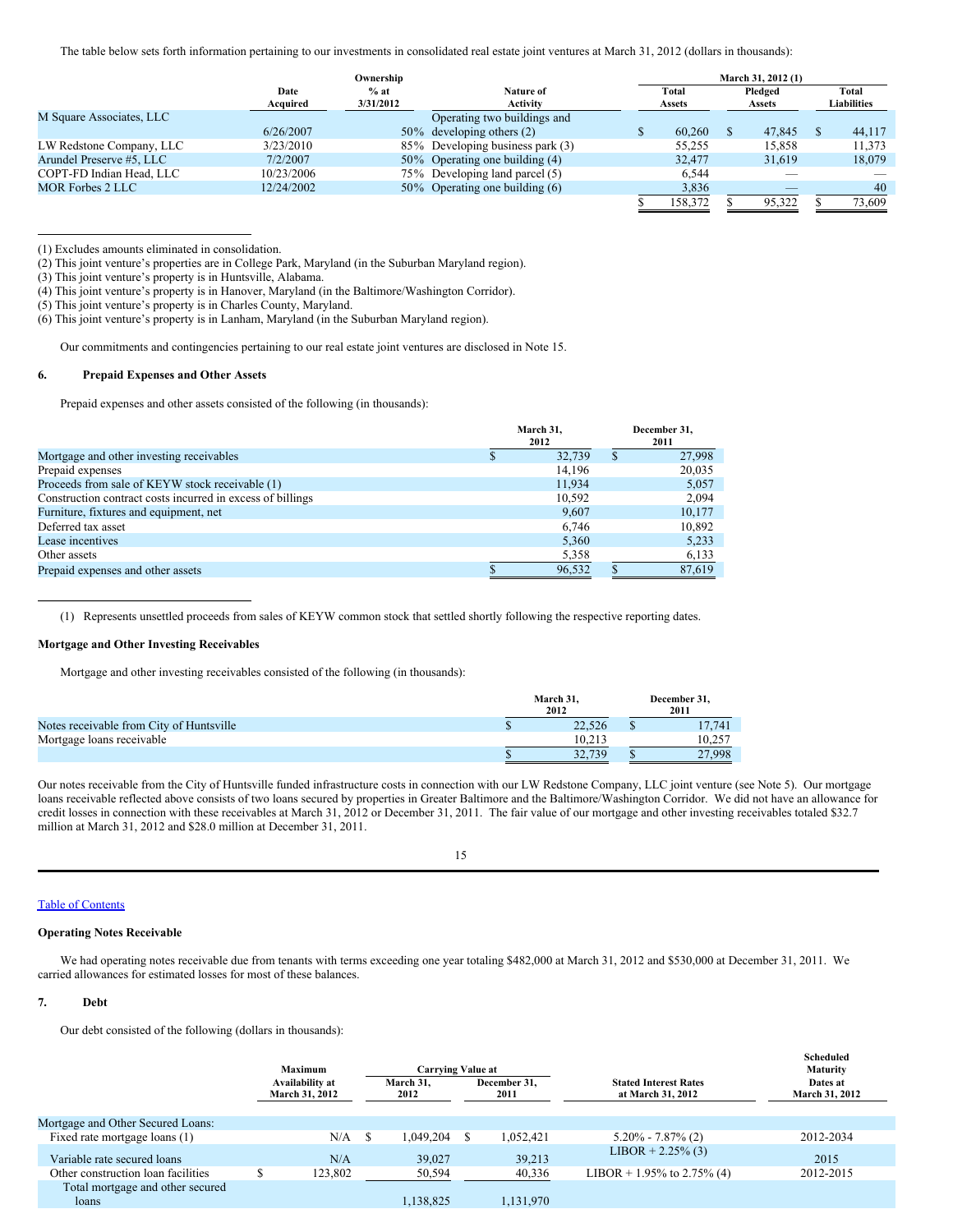| <b>Revolving Credit Facility</b> | .000.000 | 396,000   | 662,000   | LIBOR + 1.75% to 2.50% (5) | September 1, 2014 |
|----------------------------------|----------|-----------|-----------|----------------------------|-------------------|
| Term Loan Facilities (6)         | 650,000  | 650,000   | 400,000   | LIBOR + 1.65% to 2.40% (7) | 2015-2017         |
| Unsecured notes payable          | N/A      | 5.078     | 5.050     | $0\%$ (8)                  | 2015-2026         |
| 4.25% Exchangeable Senior Notes  | N/A      | 228,175   | 227.283   | 4.25%                      | April 2030(9)     |
| Total debt                       |          | 2.418.078 | 2.426.303 |                            |                   |

(1) Several of the fixed rate mortgages carry interest rates that were above or below market rates upon assumption and therefore were recorded at their fair value based on applicable effective interest rates. The carrying values of these loans reflect net unamortized premiums totaling \$2.2 million at March 31, 2012 and \$2.4 million at December 31, 2011.

- (4) The weighted average interest rate on these loans was 2.73% at March 31, 2012.
- (5) The weighted average interest rate on the Revolving Credit Facility was 2.24% at March 31, 2012.
- (6) As described further below, we entered into a new facility effective on February 14, 2012.
- (7) The weighted average interest rate on these loans was 2.15% at March 31, 2012.
- (8) These notes may carry interest rates that were below market rates upon assumption and therefore were recorded at their fair value based on applicable effective interest rates. The carrying value of these notes reflects an unamortized discount totaling \$1.7 million at March 31, 2012 and \$1.8 million at December 31, 2011.
- (9) As described further in our 2011 Annual Report on Form 10-K, these notes have an exchange settlement feature that provides that the notes may, under certain circumstances, be exchangeable for cash and, at the Operating Partnership's discretion, our common shares at an exchange rate (subject to adjustment) of 20.8513 shares per one thousand dollar principal amount of the notes (exchange rate is as of March 31, 2012 and is equivalent to an exchange price of \$47.96 per common share). The carrying value of these notes included a principal amount of \$240.0 million and an unamortized discount totaling \$11.8 million at March 31, 2012 and \$12.7 million at December 31, 2011. The effective interest rate under the notes, including amortization of the issuance costs, was 6.05%. Because the closing price of our common shares at March 31, 2012 and December 31, 2011 was less than the exchange price per common share applicable to these notes, the if-converted value of the notes did not exceed the principal amount. The table below sets forth interest expense recognized on these notes before deductions for amounts capitalized (in thousands):

|                                                           | <b>For the Three Months</b><br><b>Ended March 31.</b> |       |
|-----------------------------------------------------------|-------------------------------------------------------|-------|
|                                                           | 2012                                                  | 2011  |
| Interest expense at stated interest rate                  | 2.550                                                 | 2.550 |
| Interest expense associated with amortization of discount | 892                                                   | 840   |
| Total                                                     | 3.442                                                 | 3.390 |

Effective February 14, 2012, we entered into an unsecured term loan agreement (the "Term Loan Agreement") with a group of lenders for which J.P. Morgan Securities LLC and KeyBank Capital Markets acted as joint lead arrangers and joint book runners, KeyBank National Association acted as administrative agent and JPMorgan Chase Bank, N.A. acted as syndication agent. We borrowed \$250.0 million under the Term Loan Agreement. The term loan matures on February 14, 2017. The variable interest rate on the loan is based on the LIBOR rate (customarily the 30-day rate) plus 1.65% to 2.40%, as determined by our leverage levels.

16

### Table of [Contents](#page-1-0)

At March 31, 2012 and December 31, 2011, we were in default on a \$15 million nonrecourse mortgage loan secured by a property with an estimated fair value of approximately \$11 million that is included in our Strategic Reallocation Plan.

We capitalized interest costs of \$3.8 million in the three months ended March 31, 2012 and \$4.3 million in the three months ended March 31, 2011.

The following table sets forth information pertaining to the fair value of our debt (in thousands):

|                                 | March 31, 2012     |  |                                       |   | December 31, 2011  |  |                                       |  |  |  |  |
|---------------------------------|--------------------|--|---------------------------------------|---|--------------------|--|---------------------------------------|--|--|--|--|
|                                 | Carrying<br>Amount |  | <b>Estimated</b><br><b>Fair Value</b> |   | Carrying<br>Amount |  | <b>Estimated</b><br><b>Fair Value</b> |  |  |  |  |
| Fixed-rate debt                 |                    |  |                                       |   |                    |  |                                       |  |  |  |  |
| 4.25% Exchangeable Senior Notes | 228,175            |  | 239.331                               | S | 227,283            |  | 238,077                               |  |  |  |  |
| Other fixed-rate debt           | 1.054.282          |  | 1.049.110                             |   | 1,057,471          |  | 1.054.424                             |  |  |  |  |
| Variable-rate debt              | 1.135.621          |  | 1.135.847                             |   | 1,141,549          |  | 1,139,856                             |  |  |  |  |
|                                 | 2.418,078          |  | 2.424.288                             |   | 2.426.303          |  | 2.432.357                             |  |  |  |  |

#### **8. Interest Rate Derivatives**

The following table sets forth the key terms and fair values of our interest rate swap derivatives (dollars in thousands):

|                           |                         |               |                               |                          |                           |                   | <b>Fair Value at</b> |                      |
|---------------------------|-------------------------|---------------|-------------------------------|--------------------------|---------------------------|-------------------|----------------------|----------------------|
| <b>Notional</b><br>Amount |                         | Fixed<br>Rate | <b>Floating Rate</b><br>Index | <b>Effective</b><br>Date | <b>Expiration</b><br>Date | March 31,<br>2012 |                      | December 31,<br>2011 |
| \$                        | 50,000                  | $0.5025\%$    | One-Month LIBOR               | 1/3/2011                 | 1/3/2012                  | \$                |                      | (1)                  |
|                           | 50,000                  | $0.5025\%$    | One-Month LIBOR               | 1/3/2011                 | 1/3/2012                  |                   |                      | (1)                  |
|                           | 120,000                 | 1.7600%       | One-Month LIBOR               | 1/2/2009                 | 5/1/2012                  | (152)             |                      | (552)                |
|                           | 100,000                 | 1.9750%       | One-Month LIBOR               | 1/1/2010                 | 5/1/2012                  | (144)             |                      | (532)                |
|                           | 100,000                 | $0.6123\%$    | One-Month LIBOR               | 1/3/2012                 | 9/1/2014                  | (282)             |                      | 55                   |
|                           | 100,000                 | $0.6100\%$    | One-Month LIBOR               | 1/3/2012                 | 9/1/2014                  | (277)             |                      | 56                   |
|                           | 100,000                 | $0.8320\%$    | One-Month LIBOR               | 1/3/2012                 | 9/1/2015                  | (365)             |                      | (66)                 |
|                           | 100,000                 | $0.8320\%$    | One-Month LIBOR               | 1/3/2012                 | 9/1/2015                  | (363)             |                      | (49)                 |
|                           | $39,027$ <sub>(1)</sub> | 3.8300%       | One-Month LIBOR               | 11/2/2010                | 11/2/2015                 | (1,090)           |                      | (1,054)              |
|                           | 100,000(2)              | 3.8415%       | Three-Month LIBOR             | 9/30/2011                | 9/30/2021                 |                   |                      | (16, 333)            |
|                           | 75,000(2)               | 3.8450%       | Three-Month LIBOR             | 9/30/2011                | 9/30/2021                 | _                 |                      | (12, 275)            |
|                           | 100,000(2)              | $2.0525\%$    | Three-Month LIBOR-Reverse     | 12/30/2011               | 9/30/2021                 | --                |                      | 345                  |
|                           | 75,000(2)               | $2.0525\%$    | Three-Month LIBOR-Reverse     | 12/30/2011               | 9/30/2021                 |                   |                      | 260                  |
|                           |                         |               |                               |                          |                           | (2,673)           |                      | (30, 147)            |

<sup>(2)</sup> The weighted average interest rate on these loans was 6.01% at March 31, 2012.

<sup>(3)</sup> The interest rate on the loan outstanding was 2.49% at March 31, 2012.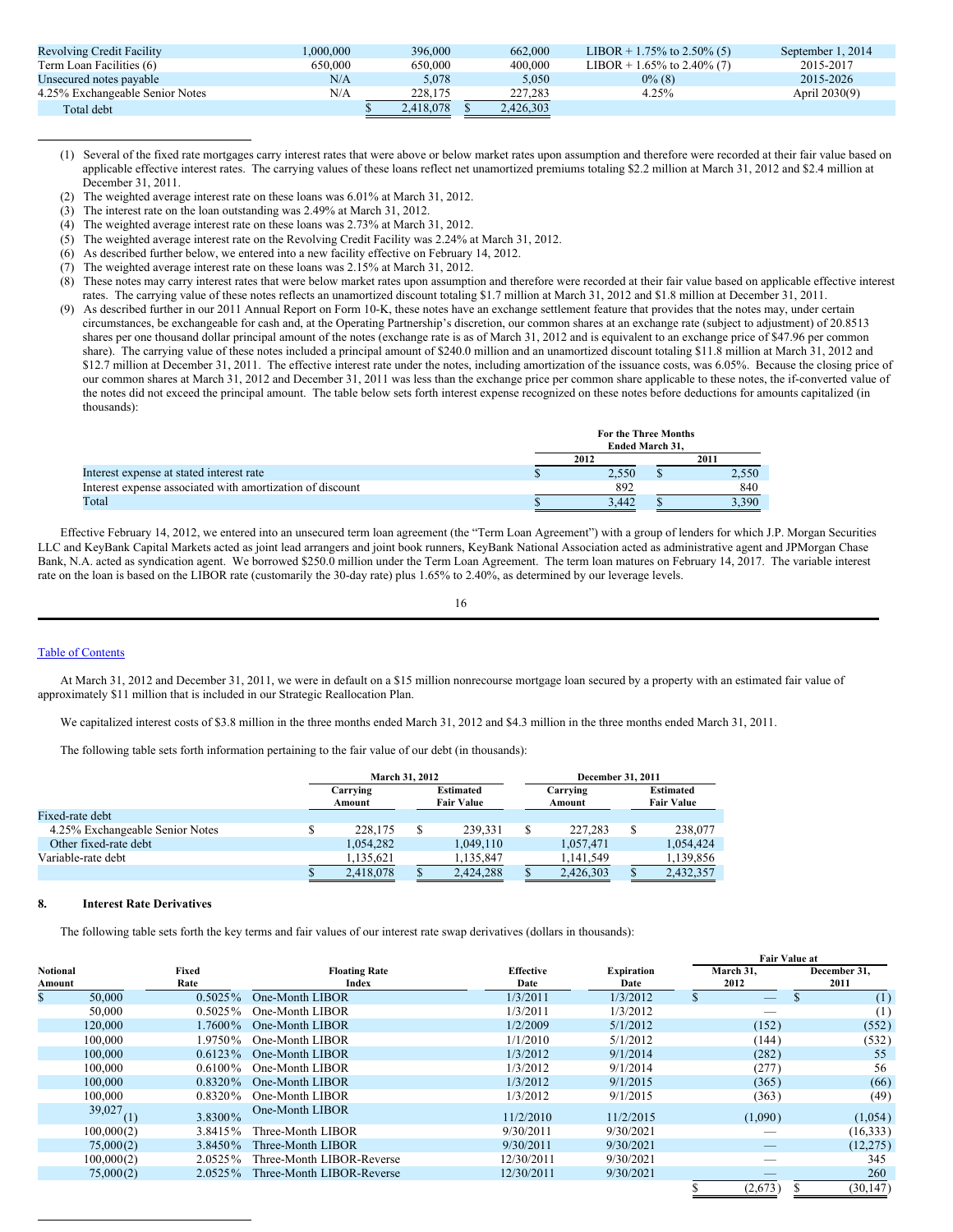- (1) The notional amount of this instrument is scheduled to amortize to \$36.2 million.
- (2) As described further in our 2011 Annual Report on Form 10-K, on January 5, 2012, we cash settled these instruments, along with interest accrued thereon, for an aggregate of \$29.7 million. Our policy is to present payments to terminate interest rate swaps entered into in order to hedge forecasted interest payments as operating activities on our consolidated statement of cash flows. Accordingly, the payments to cash settle these instruments were included in net cash provided by operating activities on our consolidated statement of cash flows.

Each of the one-month LIBOR interest rate swaps set forth in the table above was designated as cash flow hedges of interest rate risk.

The table below sets forth the fair value of our interest rate derivatives as well as their classification on our consolidated balance sheet (in thousands):

|                                                    | March 31, 2012                |  | December 31, 2011        |                               |  |                   |  |  |
|----------------------------------------------------|-------------------------------|--|--------------------------|-------------------------------|--|-------------------|--|--|
| <b>Derivatives</b>                                 | <b>Balance Sheet Location</b> |  | <b>Fair Value</b>        | <b>Balance Sheet Location</b> |  | <b>Fair Value</b> |  |  |
| Interest rate swaps designated as cash flow hedges | Prepaid expenses and other    |  |                          | Prepaid expenses and other    |  |                   |  |  |
|                                                    | assets                        |  | $\overline{\phantom{a}}$ | assets                        |  | 111               |  |  |
| Interest rate swaps not designated as hedges       |                               |  |                          | Prepaid expenses and other    |  |                   |  |  |
|                                                    | N/A                           |  |                          | assets                        |  | 605               |  |  |
| Interest rate swaps designated as cash flow hedges | Interest rate derivatives     |  | (2,673)                  | Interest rate derivatives     |  | (2,255)           |  |  |
| Interest rate swaps not designated as hedges       | N/A                           |  | $\overline{\phantom{a}}$ | Interest rate derivatives     |  | (28,608)          |  |  |
|                                                    |                               |  |                          |                               |  |                   |  |  |

# Table of [Contents](#page-1-0)

The table below presents the effect of our interest rate derivatives on our consolidated statements of operations and comprehensive income (in thousands):

|                                                                                 | <b>For the Three Months</b><br><b>Ended March 31.</b> |         |
|---------------------------------------------------------------------------------|-------------------------------------------------------|---------|
|                                                                                 | 2012                                                  | 2011    |
| Amount of loss recognized in AOCL (effective portion)                           | (1.987)                                               | (136)   |
| Amount of loss reclassified from AOCL into interest expense (effective portion) | (1.474                                                | (1,104) |

Over the next 12 months, we estimate that approximately \$2.5 million will be reclassified from AOCL as an increase to interest expense.

We have agreements with each of our interest rate derivative counterparties that contain provisions under which, if we default or are capable of being declared in default on any of our indebtedness, we could also be declared in default on our derivative obligations. These agreements also incorporate the loan covenant provisions of our indebtedness with a lender affiliate of the derivative counterparties. Failure to comply with the loan covenant provisions could result in our being declared in default on any derivative instrument obligations covered by the agreements. As of March 31, 2012, the fair value of interest rate derivatives in a liability position related to these agreements was \$2.7 million, excluding the effects of accrued interest. As of March 31, 2012, we had not posted any collateral related to these agreements. We are not in default with any of these provisions. If we breached any of these provisions, we could be required to settle our obligations under the agreements at their termination value of \$3.3 million.

# **9. Shareholders' Equity**

During the three months ended March 31, 2012, holders of 34,550 common units in our Operating Partnership converted their units into common shares on the basis of one common share for each common unit.

We declared dividends per common share of \$0.275 in the three months ended March 31, 2012 and \$0.4125 in the three months ended March 31, 2011.

See Note 11 for disclosure of common share activity pertaining to our share-based compensation plans.

18

### Table of [Contents](#page-1-0)

### **10. Information by Business Segment**

We have ten reportable operating office property segments (comprised of: the Baltimore/Washington Corridor; Northern Virginia; San Antonio; Washington, DC — Capitol Riverfront; St. Mary's and King George Counties; Greater Baltimore; Suburban Maryland; Colorado Springs; Greater Philadelphia; and other). We also have an operating wholesale data center segment. On January 1, 2012, we revised our reportable segments to include only operating properties. Accordingly, we revised net operating income from real estate operations ("NOI from real estate operations") to exclude operating expenses not related to operating properties, revised our definition of segment assets to include only long-lived assets associated with operating properties and revised our definition of additions to long-lived assets to include only additions to existing operating properties (excluding acquisitions and transfers from non-operating properties). Financial information for prior periods has been presented in conformity with this revision.

The table below reports segment financial information for our reportable segments (in thousands). We measure the performance of our segments through the measure we define as NOI from real estate operations, which is derived by subtracting property operating expenses from revenues from real estate operations.

|                                         |                                      |            |    |                      |              |                |     |                                           |    | <b>Operating Office Property Segments</b>             |      |                             |      |                      |    |                            |               |                         |   |          |                    |                                       |   |              |
|-----------------------------------------|--------------------------------------|------------|----|----------------------|--------------|----------------|-----|-------------------------------------------|----|-------------------------------------------------------|------|-----------------------------|------|----------------------|----|----------------------------|---------------|-------------------------|---|----------|--------------------|---------------------------------------|---|--------------|
|                                         | Baltimore/<br>Washington<br>Corridor |            |    | Northern<br>Virginia |              | San<br>Antonio |     | Washington,<br>DC - Capitol<br>Riverfront |    | St. Mary's &<br><b>King George</b><br><b>Counties</b> |      | Greater<br><b>Baltimore</b> |      | Suburban<br>Maryland |    | Colorado<br><b>Springs</b> |               | Greater<br>Philadelphia |   | Other    |                    | Operating<br>Wholesale<br>Data Center |   | <b>Total</b> |
| Three Months Ended<br>March 31, 2012    |                                      |            |    |                      |              |                |     |                                           |    |                                                       |      |                             |      |                      |    |                            |               |                         |   |          |                    |                                       |   |              |
| Revenues from real estate<br>operations | S                                    | 56,250     | -S | 18,560 \$            |              | 7,608 \$       |     | 3,894 \$                                  |    | 4,212                                                 |      | 15,372                      | -S   | 5,749                | S  | 6.453 \$                   |               | 2,172                   | S | 3,618 \$ |                    | 1,416                                 | S | 125,304      |
| Property operating<br>expenses          |                                      | 20.151     |    | 7.400                |              | 3,817          |     | 1,910                                     |    | 1,258                                                 |      | 5,890                       |      | 2,521                |    | 2,385                      |               | 615                     |   | 1,233    |                    | 1,207                                 |   | 48,387       |
| NOI from real estate<br>operations      |                                      |            |    | 36,099 \$ 11,160     | <sup>S</sup> | 3,791          | - S | 1.984                                     | -S | 2,954                                                 | -S   | 9,482                       | -S   | 3,228                | -S | 4,068                      |               | 1,557                   | S | 2,385    |                    | 209                                   |   | 76,917       |
| Additions to long-lived<br>assets       |                                      | $1,864$ \$ |    | 1,661                | - \$         |                |     | $(729)$ \$                                |    | 167                                                   | - \$ | 719                         | - \$ | 771                  | -8 | 99                         | $\mathcal{S}$ | $\frac{1}{2}$           |   | 26       | $\mathbf{\hat{x}}$ |                                       |   | 4,578        |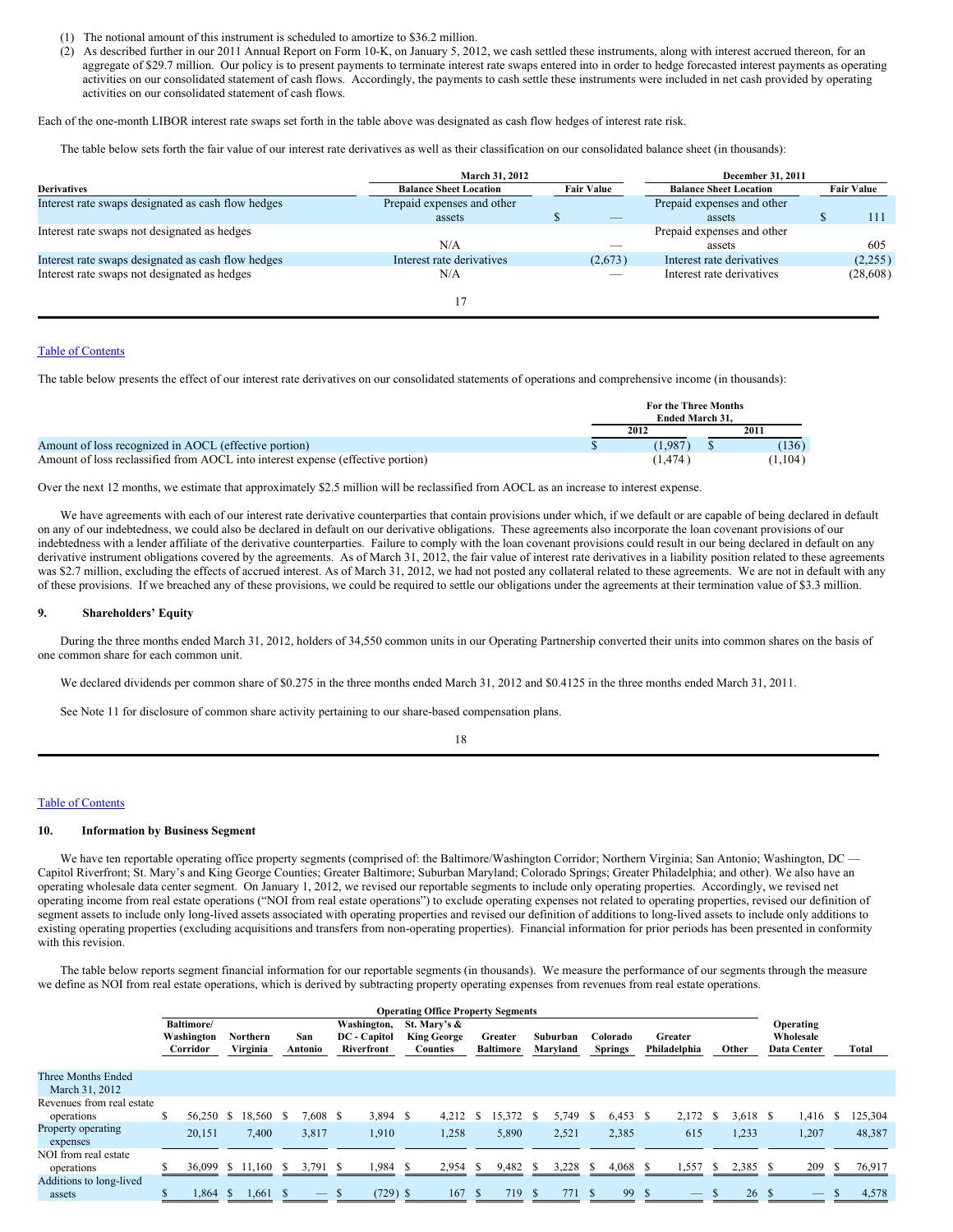| Transfers from non-<br>operating properties |    | 25,594 \$   |    |                     |    | 362        | -S            |            | £.           | 556    | -S            | 365              | -S   | 335                               | S            | 316        | -S           | 7,303            | S  |           |    |            | 34,831      |
|---------------------------------------------|----|-------------|----|---------------------|----|------------|---------------|------------|--------------|--------|---------------|------------------|------|-----------------------------------|--------------|------------|--------------|------------------|----|-----------|----|------------|-------------|
| Segment assets at March<br>31, 2012         |    | \$1,231,949 |    | \$480,457           |    | \$120,024  | <sup>\$</sup> | 108,649    | <sup>S</sup> | 99,946 |               | \$370,754        |      | \$147,197                         |              | \$181,241  | $\mathbf{s}$ | 109,432          |    | \$114,108 | -S | 43,390     | \$3,007,147 |
| Three Months Ended                          |    |             |    |                     |    |            |               |            |              |        |               |                  |      |                                   |              |            |              |                  |    |           |    |            |             |
| March 31, 2011                              |    |             |    |                     |    |            |               |            |              |        |               |                  |      |                                   |              |            |              |                  |    |           |    |            |             |
| Revenues from real estate<br>operations     | S  |             |    | 53,252 \$ 18,274 \$ |    | $7,663$ \$ |               | $4,590$ \$ |              | 3,534  | -S            | 17,612 \$        |      | 5,609                             | -S           | $5,920$ \$ |              | 1,939            | S  | 2,838 \$  |    | $1,210$ \$ | 122,441     |
| Property operating<br>expenses              |    | 21,058      |    | 7,590               |    | 3,813      |               | 1,627      |              | 1,014  |               | 8,452            |      | 2,661                             |              | 2,343      |              | 418              |    | 467       |    | 709        | 50,152      |
| NOI from real estate<br>operations          | ъ. |             |    | 32,194 \$ 10,684    | -S | 3,850 \$   |               | 2,963      | -S           | 2,520  | -S            | 9,160            | - S  | 2,948                             | S            | 3,577      | -S           | 1,521            | S  | 2,371 \$  |    | 501        | 72,289      |
| Additions to long-lived<br>assets           |    | 6,405       | -S | 2,033               |    |            |               | 156        | -S           | 380    | <sup>\$</sup> | 8,088            | -S   | 1,052                             | <sup>S</sup> | 736        | - S          | (4)              | -S | (646)     |    |            | 18,200      |
| Transfers from non-<br>operating properties |    | 19,883      | S  | (7)                 | -S | 600        | -S            | —          |              |        | S.            | 4,247            | - \$ | 354                               | -S           |            |              | $(2,474)$ \$     |    |           |    | 6,654      | 29,257      |
| Segment assets at March<br>31, 2011         |    | \$1,199,244 |    | \$488,599           |    | \$115,221  | -\$           | 117,758 \$ |              |        |               | 87,690 \$479,474 |      | $$145,913 \quad $214,111 \quad $$ |              |            |              | 96,372 \$ 83,247 |    |           | -S | 30,714     | \$3,058,343 |
|                                             |    |             |    |                     |    |            |               |            |              |        |               |                  |      |                                   |              |            |              |                  |    |           |    |            |             |

19

# Table of [Contents](#page-1-0)

The following table reconciles our segment revenues to total revenues as reported on our consolidated statements of operations (in thousands):

|                                                       | For the Three Months<br><b>Ended March 31.</b> |         |
|-------------------------------------------------------|------------------------------------------------|---------|
|                                                       | 2012                                           | 2011    |
| Segment revenues from real estate operations          | 125.304                                        | 122,441 |
| Construction contract and other service revenues      | 21.534                                         | 21,028  |
| Less: Revenues from discontinued operations (Note 13) | (3, 365)                                       | (5,980) |
| Total revenues                                        | 143.473                                        | 137.489 |

The following table reconciles our segment property operating expenses to property operating expenses as reported on our consolidated statements of operations (in thousands):

|                                                                          | For the Three Months<br><b>Ended March 31.</b> |         |
|--------------------------------------------------------------------------|------------------------------------------------|---------|
|                                                                          | 2012                                           | 2011    |
| Segment property operating expenses                                      | 48.387                                         | 50.152  |
| Less: Property operating expenses from discontinued operations (Note 13) | (1.185)                                        | (3.091) |
| Total property operating expenses                                        | 47,202                                         | 47,061  |

As previously discussed, we provide real estate services such as property management and construction and development services primarily for our properties but also for third parties. The primary manner in which we evaluate the operating performance of our service activities is through a measure we define as net operating income from service operations ("NOI from service operations"), which is based on the net of revenues and expenses from these activities. Construction contract and other service revenues and expenses consist primarily of subcontracted costs that are reimbursed to us by the customer along with a management fee. The operating margins from these activities are small relative to the revenue. We believe NOI from service operations is a useful measure in assessing both our level of activity and our profitability in conducting such operations. The table below sets forth the computation of our NOI from service operations (in thousands):

|                                                  | <b>For the Three Months</b><br><b>Ended March 31.</b> |          |
|--------------------------------------------------|-------------------------------------------------------|----------|
|                                                  | 2012                                                  | 2011     |
| Construction contract and other service revenues | 21,534                                                | 21,028   |
| Construction contract and other service expenses | (20,607)                                              | (20,618) |
| NOI from service operations                      | 927                                                   | 410      |
|                                                  |                                                       |          |
| 20                                               |                                                       |          |

# Table of [Contents](#page-1-0)

The following table reconciles our NOI from real estate operations for reportable segments and NOI from service operations to income (loss) from continuing operations as reported on our consolidated statements of operations (in thousands):

|                                                                            |      | <b>For the Three Months</b><br>Ended March 31, |  |           |  |  |
|----------------------------------------------------------------------------|------|------------------------------------------------|--|-----------|--|--|
|                                                                            | 2012 |                                                |  | 2011      |  |  |
| NOI from real estate operations                                            |      | 76,917                                         |  | 72,289    |  |  |
| NOI from service operations                                                |      | 927                                            |  | 410       |  |  |
| Interest and other income                                                  |      | 1,217                                          |  | 1,168     |  |  |
| Equity in (loss) income of unconsolidated entities                         |      | (89)                                           |  | 30        |  |  |
| Income tax (expense) benefit                                               |      | (4,173)                                        |  | 544       |  |  |
| Other adjustments:                                                         |      |                                                |  |           |  |  |
| Depreciation and other amortization associated with real estate operations |      | (31,066)                                       |  | (30,043)  |  |  |
| Impairment losses                                                          |      | (5,126)                                        |  | (27,742)  |  |  |
| General and administrative expenses                                        |      | (7,017)                                        |  | (6,777)   |  |  |
| Business development expenses and land carry costs                         |      | (1, 594)                                       |  | (1,241)   |  |  |
| Interest expense on continuing operations                                  |      | (25, 224)                                      |  | (26, 115) |  |  |
| NOI from discontinued operations                                           |      | (2,180)                                        |  | (2,889)   |  |  |
| Income (loss) from continuing operations                                   |      | 2,592                                          |  | (20, 366) |  |  |

The following table reconciles our segment assets to total assets (in thousands):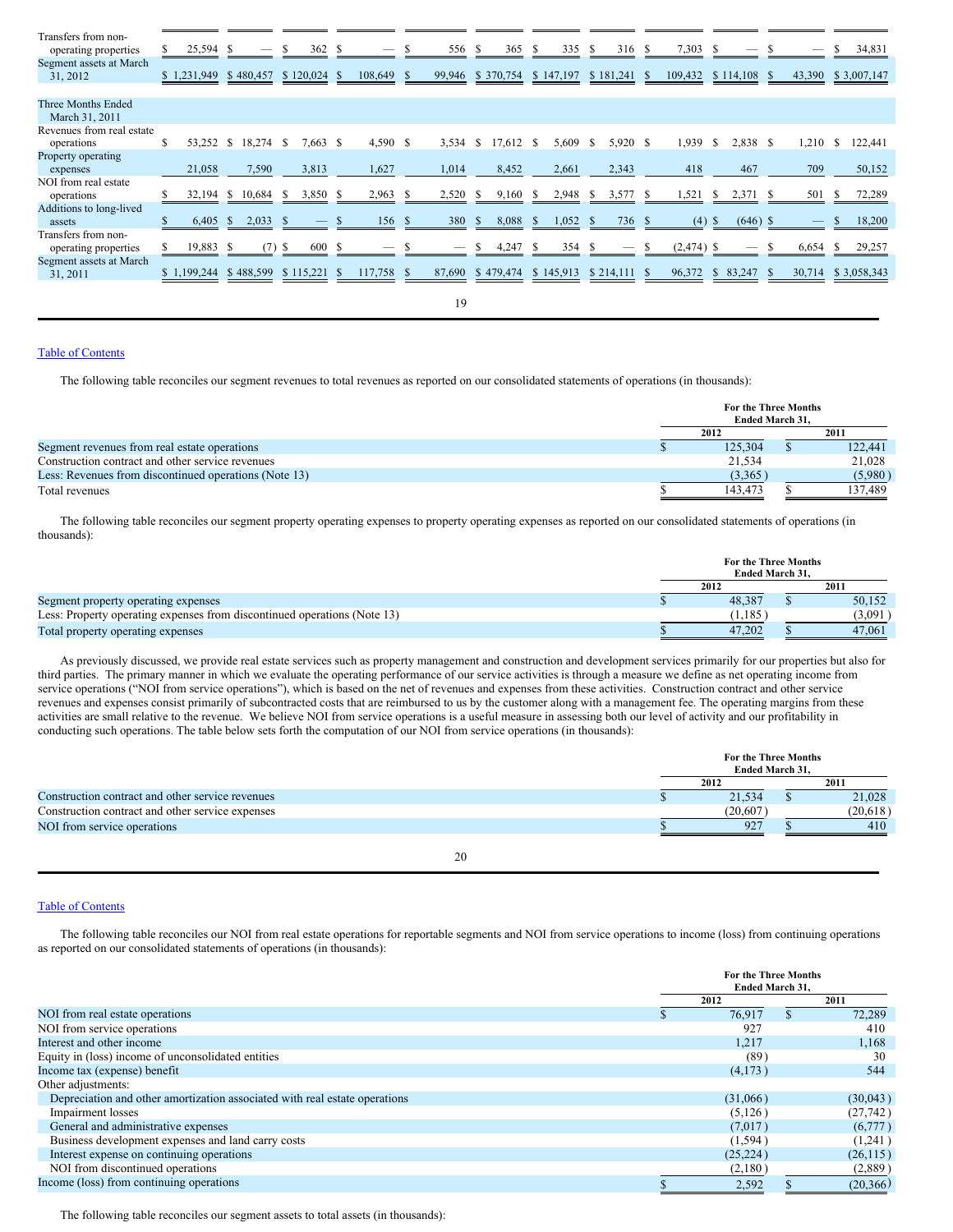|                               | March 31,<br>2012 | March 31.<br>2011 |
|-------------------------------|-------------------|-------------------|
| Segment assets                | 3,007,147         | 3,058,343         |
| Non-operating property assets | 638,856           | 652,223           |
| Other assets                  | 151.365           | 155.243           |
| Total assets                  | 3,797,368         | 3,865,809         |

The accounting policies of the segments are the same as those used to prepare our consolidated financial statements, except that discontinued operations are not presented separately for segment purposes. In the segment reporting presented above, we did not allocate interest expense, depreciation and amortization and impairment losses to our real estate segments since they are not included in the measure of segment profit reviewed by management. We also did not allocate general and administrative expenses, business development expenses and land carry costs, interest and other income, equity in (loss) income of unconsolidated entities, income taxes and noncontrolling interests because these items represent general corporate or non-operating property items not attributable to segments.

21

# Table of [Contents](#page-1-0)

### **11. Share-Based Compensation**

# **Performance Share Units ("PSUs")**

On March 1, 2012, our Board of Trustees granted 54,070 PSUs with an aggregate grant date fair value of \$1.8 million to executives. The PSUs have a performance period beginning on January 1, 2012 and concluding on the earlier of December 31, 2014 or the date of: (1) termination by the Company without cause, death or disability of the executive or constructive discharge of the executive (collectively, "qualified termination"); or (2) a sale event. The number of PSUs earned ("earned PSUs") at the end of the performance period will be determined based on the percentile rank of the Company's total shareholder return relative to a peer group of companies, as set forth in the following schedule:

| <b>Percentile Rank</b> | <b>Earned PSUs Payout %</b> |
|------------------------|-----------------------------|
| 75th or greater        | 200% of PSUs granted        |
| 50th                   | 100% of PSUs granted        |
| 25 <sub>th</sub>       | 50% of PSUs granted         |
| Below 25th             | 0% of PSUs granted          |

If the percentile rank exceeds the 25th percentile and is between two of the percentile ranks set forth in the table above, then the percentage of the earned PSUs will be interpolated between the ranges set forth in the table above to reflect any performance between the listed percentiles. At the end of the performance period, we, in settlement of the award, will issue a number of fully-vested common shares equal to the sum of:

## the number of earned PSUs in settlement of the award plan; plus

the aggregate dividends that would have been paid with respect to the common shares issued in settlement of the earned PSUs through the date of settlement had such shares been issued on the grant date, divided by the share price on such settlement date, as defined under the terms of the agreement.

If a performance period ends due to a sale event or qualified termination, the number of earned PSUs is prorated based on the portion of the three-year performance period that has elapsed. If employment is terminated by the employee or by the Company for cause, all PSUs are forfeited. PSUs do not carry voting rights.

We computed a grant date fair value of \$32.77 per PSU using a Monte Carlo model, which included assumptions of, among other things, the following: baseline common share value of \$24.39; expected volatility for our common shares of 43.2%; and risk-free interest rate of 0.41%. We are recognizing the grant date fair value in connection with these PSU awards over the performance period.

All PSUs granted on March 4, 2010 and outstanding at December 31, 2011 were held by Mr. Randall M. Griffin, our Chief Executive Officer, and were terminated upon his retirement on March 31, 2012. Based on the Company's total shareholder return relative its peer group of companies, there was no payout value in connection with the termination of the PSUs.

The PSUs granted to our executives on March 3, 2011, as described in our 2011 Annual Report on Form 10-K, were outstanding at March 31, 2012.

# **Restricted Shares**

During the three months ended March 31, 2012, certain employees were granted a total of 87,449 restricted shares with an aggregate grant date fair value of \$2.1 million (weighted average of \$24.39 per share). Restricted shares granted to employees vest based on increments and over periods of time set forth

### Table of [Contents](#page-1-0)

under the terms of the respective awards provided that the employees remain employed by us. During the three months ended March 31, 2012, forfeiture restrictions lapsed on 251,985 previously issued common shares; these shares had a weighted average grant date fair value of \$31.93 per share, and the aggregate intrinsic value of the shares on the vesting dates was \$6.2 million.

#### **Options**

During the three months ended March 31, 2012, 5,667 options to purchase common shares ("options") were exercised. The weighted average exercise price of these options was \$14.54 per share, and the aggregate intrinsic value of the options exercised was \$56,000.

### **12. Income Taxes**

We own a taxable REIT subsidiary ("TRS") that is subject to Federal and state income taxes. Our TRS's provision for income tax (expense) benefit consisted of the following (in thousands):

| For the Three Months<br><b>Ended March 31.</b> |      |      |
|------------------------------------------------|------|------|
|                                                | 2012 | 2011 |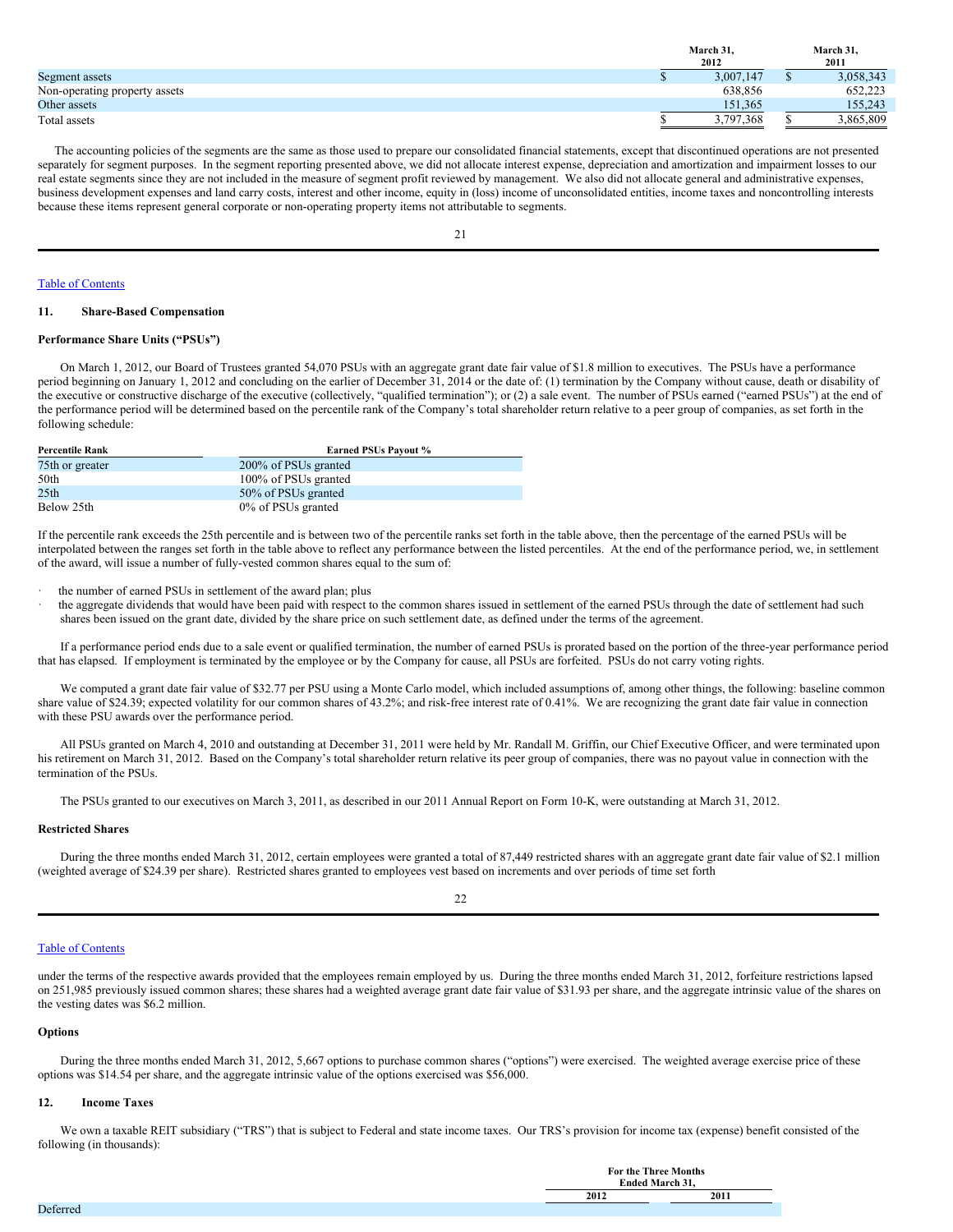| Federal                            | Φ | (3, 417) | S | 447 |
|------------------------------------|---|----------|---|-----|
| <b>State</b>                       |   | (756)    |   | 100 |
|                                    |   | (4,173)  |   | 547 |
| Current                            |   |          |   |     |
| Federal                            |   |          |   | (2) |
| State                              |   | _        |   |     |
|                                    |   | $-$      |   |     |
| Total income tax (expense) benefit |   | (4,173)  |   | 544 |

Items in our TRS contributing to temporary differences that lead to deferred taxes include depreciation and amortization, share-based compensation, certain accrued compensation, compensation paid in the form of contributions to a deferred nonqualified compensation plan, impairment losses and net operating losses that are not deductible until future periods.

Our TRS's combined Federal and state effective tax rate was 38.6% for the three months ended March 31, 2012 and 2011.

# **13. Discontinued Operations and Assets Held for Sale**

Income from discontinued operations primarily includes revenues and expenses associated with the following:

- · 1344 and 1348 Ashton Road and 1350 Dorsey Road in the Baltimore/Washington Corridor that were sold on May 24, 2011;
- · 216 Schilling Circle in Greater Baltimore that was sold on August 23, 2011;
- four properties comprising the Towson Portfolio in Greater Baltimore that were sold on September 29, 2011;
- · 11011 McCormick Road in Greater Baltimore that was sold on November 1, 2011;
- 10001 Franklin Square Drive in Greater Baltimore that was sold on December 13, 2011;
- · 13 properties comprising the Rutherford Business Center portfolio in Greater Baltimore that were sold on December 15, 2011;
- · three properties comprising the White Marsh Professional Center, 8615 Ridgely's Choice and 8114 Sandpiper Circle in Greater Baltimore that were sold on January 30, 2012;

23

### Table of [Contents](#page-1-0)

- · 1101 Sentry Gateway in San Antonio that was sold on January 31, 2012;
- · 222 and 224 Schilling Circle in the Greater Baltimore region that were sold on February 10, 2012; and
- four operating properties that were classified as held for sale as of March 31, 2012, including the following:
	- 226 Schilling Circle in Greater Baltimore;
	- 11800 Tech Road in Suburban Maryland; and
	- 15 and 45 West Gude Drive in Suburban Maryland.

The table below sets forth the components of discontinued operations reported on our consolidated statements of operations (in thousands):

|                                     | <b>For the Three Months</b><br>Ended March 31, |         |   |         |  |  |
|-------------------------------------|------------------------------------------------|---------|---|---------|--|--|
|                                     | 2012                                           |         |   | 2011    |  |  |
| Revenue from real estate operations |                                                | 3.365   | S | 5,980   |  |  |
| Property operating expenses         |                                                | (1,185) |   | (3.091) |  |  |
| Depreciation and amortization       |                                                | (21)    |   | (2,977) |  |  |
| Impairment losses                   |                                                | (1,461) |   |         |  |  |
| Interest expense                    |                                                | (451)   |   | (813)   |  |  |
| Gain on sales of real estate        |                                                | 4,138   |   |         |  |  |
| Discontinued operations             |                                                | 4,385   |   | (901)   |  |  |

The table below sets forth the components of assets held for sale on our consolidated balance sheets (in thousands):

|                                                    | <b>March 31, 2012</b> | December 31, 2011 |         |  |
|----------------------------------------------------|-----------------------|-------------------|---------|--|
| Properties, net                                    | 74.758                |                   | 108,356 |  |
| Deferred rent receivable                           | 2,371                 |                   | 2.800   |  |
| Intangible assets on real estate acquisitions, net | 930                   |                   | 1,737   |  |
| Deferred leasing costs, net                        | 3.293                 |                   | 3,723   |  |
| Assets held for sale                               | 81.352                |                   | 16.616  |  |

# **14. Earnings Per Share ("EPS")**

We present both basic and diluted EPS. We compute basic EPS by dividing net income available to common shareholders allocable to unrestricted common shares under the two-class method by the weighted average number of unrestricted common shares outstanding during the period. Our computation of diluted EPS is similar except that:

- the denominator is increased to include: (1) the weighted average number of potential additional common shares that would have been outstanding if securities that are convertible into our common shares were converted; and (2) the effect of dilutive potential common shares outstanding during the period attributable to share-based compensation using the treasury stock or if-converted methods; and
- the numerator is adjusted to add back any changes in income or loss that would result from the assumed conversion into common shares that we added to the denominator.

24

# Table of [Contents](#page-1-0)

Summaries of the numerator and denominator for purposes of basic and diluted EPS calculations are set forth below (in thousands, except per share data):

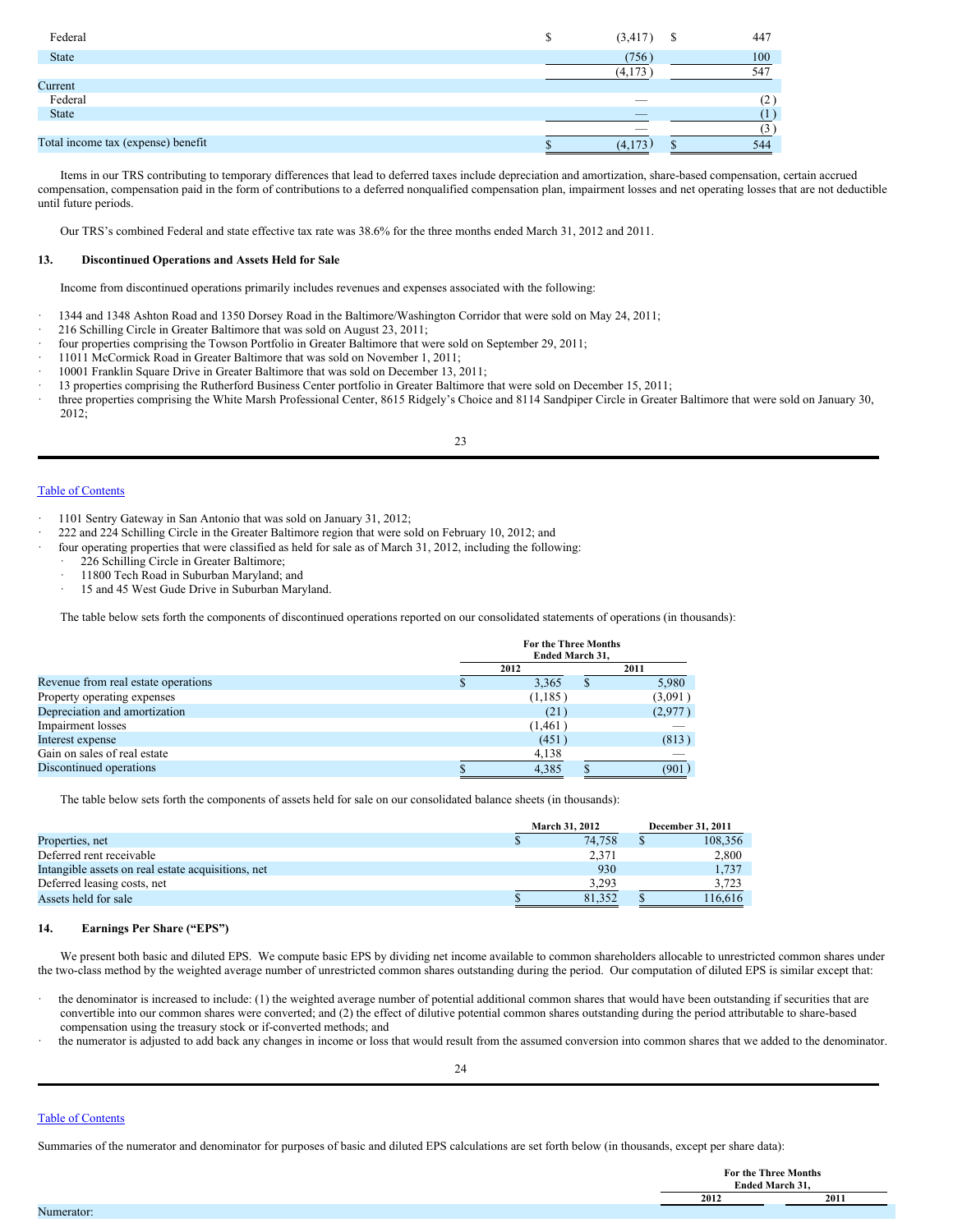| Income (loss) from continuing operations                                                               | S  | 2,592   | S  | (20, 366) |
|--------------------------------------------------------------------------------------------------------|----|---------|----|-----------|
| Gain on sales of real estate, net                                                                      |    |         |    | 2,701     |
| Preferred share dividends                                                                              |    | (4,025) |    | (4,025)   |
| (Income) loss from continuing operations attributable to noncontrolling interests                      |    | (53)    |    | 719       |
| Income from continuing operations attributable to restricted shares                                    |    | (141)   |    | (282)     |
| Numerator for basic EPS from continuing operations attributable to COPT common shareholders            |    | (1,627) |    | (21, 253) |
| Dilutive effect of common units in the Operating Partnership on diluted EPS from continuing operations |    |         |    | (1, 422)  |
| Numerator for diluted EPS from continuing operations attributable to COPT common shareholders          |    | (1,627) | S  | (22, 675) |
|                                                                                                        |    |         |    |           |
| Numerator for basic EPS from continuing operations attributable to COPT common shareholders            | S  | (1,627) | \$ | (21, 253) |
| Discontinued operations                                                                                |    | 4,385   |    | (901)     |
| Discontinued operations attributable to noncontrolling interests                                       |    | (247)   |    | 57        |
| Numerator for basic EPS on net income (loss) attributable to COPT common shareholders                  |    | 2,511   |    | (22,097)  |
| Dilutive effect of common units in the Operating Partnership                                           |    |         |    | (1, 479)  |
| Numerator for diluted EPS on net income (loss) attributable to COPT common shareholders                |    | 2,511   | S  | (23, 576) |
| Denominator (all weighted averages):                                                                   |    |         |    |           |
| Denominator for basic EPS (common shares)                                                              |    | 71,458  |    | 66,340    |
| Dilutive effect of common units                                                                        |    |         |    | 4,396     |
| Denominator for diluted EPS                                                                            |    | 71,458  |    | 70,736    |
|                                                                                                        |    |         |    |           |
| <b>Basic EPS:</b>                                                                                      |    |         |    |           |
| Loss from continuing operations attributable to COPT common shareholders                               | \$ | (0.02)  | \$ | (0.32)    |
| Discontinued operations attributable to COPT common shareholders                                       |    | 0.06    |    | (0.01)    |
| Net income (loss) attributable to COPT common shareholders                                             |    | 0.04    | \$ | (0.33)    |
| Diluted EPS:                                                                                           |    |         |    |           |
| Loss from continuing operations attributable to COPT common shareholders                               | S  | (0.02)  | \$ | (0.32)    |
| Discontinued operations attributable to COPT common shareholders                                       |    | 0.06    |    | (0.01)    |
| Net income (loss) attributable to COPT common shareholders                                             |    | 0.04    |    | (0.33)    |
|                                                                                                        |    |         |    |           |

Our diluted EPS computations do not include the effects of the following securities since the conversions of such securities would increase diluted EPS for the respective periods (in thousands):

|                                            | <b>Weighted Average Shares</b><br><b>Excluded from Denominator</b> |       |  |
|--------------------------------------------|--------------------------------------------------------------------|-------|--|
|                                            | <b>For the Three Months</b><br><b>Ended March 31.</b>              |       |  |
|                                            | 2012                                                               | 2011  |  |
| Conversion of common units                 |                                                                    | 4,396 |  |
| Conversion of convertible preferred units  | 176                                                                | 176   |  |
| Conversion of convertible preferred shares | 434                                                                | 434   |  |

The following share-based compensation securities were excluded from the computation of diluted EPS because their effect was antidilutive:

weighted average restricted shares for the three months ended March 31, 2012 and 2011 of 572,000 and 651,000, respectively; and

# 25

### Table of [Contents](#page-1-0)

weighted average options for the three months ended March 31, 2012 and 2011 of 819,000 and 1.2 million, respectively.

As discussed in Note 7, we have outstanding senior notes that have an exchange settlement feature but did not affect our diluted EPS reported above since the weighted average closing price of our common shares during each of the periods was less than the exchange prices per common share applicable for such periods.

## **15. Commitments and Contingencies**

#### **Litigation**

In the normal course of business, we are involved in legal actions arising from our ownership and administration of properties. We establish reserves for specific legal proceedings when we determine that the likelihood of an unfavorable outcome is probable and the amount of loss can be reasonably estimated. Management does not anticipate that any liabilities that may result from such proceedings will have a materially adverse effect on our financial position, operations or liquidity. Our assessment of the potential outcomes of these matters involves significant judgment and is subject to change based on future developments.

### **Environmental**

We are subject to various Federal, state and local environmental regulations related to our property ownership and operation. We have performed environmental assessments of our properties, the results of which have not revealed any environmental liability that we believe would have a materially adverse effect on our financial position, operations or liquidity.

# **Joint Ventures**

In connection with our 2005 contribution of properties to an unconsolidated partnership in which we hold a partnership interest, we entered into standard nonrecourse loan guarantees (environmental indemnifications and guarantees against fraud and misrepresentation, and springing guarantees of partnership debt in the event of a voluntary bankruptcy of the partnership). The maximum amount we could be required to pay under the guarantees is approximately \$65 million. We are entitled to recover 20% of any amounts paid under the guarantees from an affiliate of our partner pursuant to an indemnity agreement so long as we continue to manage the properties. In the event that we no longer manage the properties, the percentage that we are entitled to recover is increased to 80%. Management estimates that the aggregate fair value of the guarantees is not material and would not exceed the amounts included in distributions received in excess of investment in unconsolidated real estate joint venture reported on the consolidated balance sheets.

We are party to a contribution agreement that formed a joint venture relationship with a limited partnership to develop up to 1.8 million square feet of office space on 63 acres of land located in Hanover, Maryland. As we and the joint venture partner agree to proceed with the construction of buildings in the future, our joint venture partner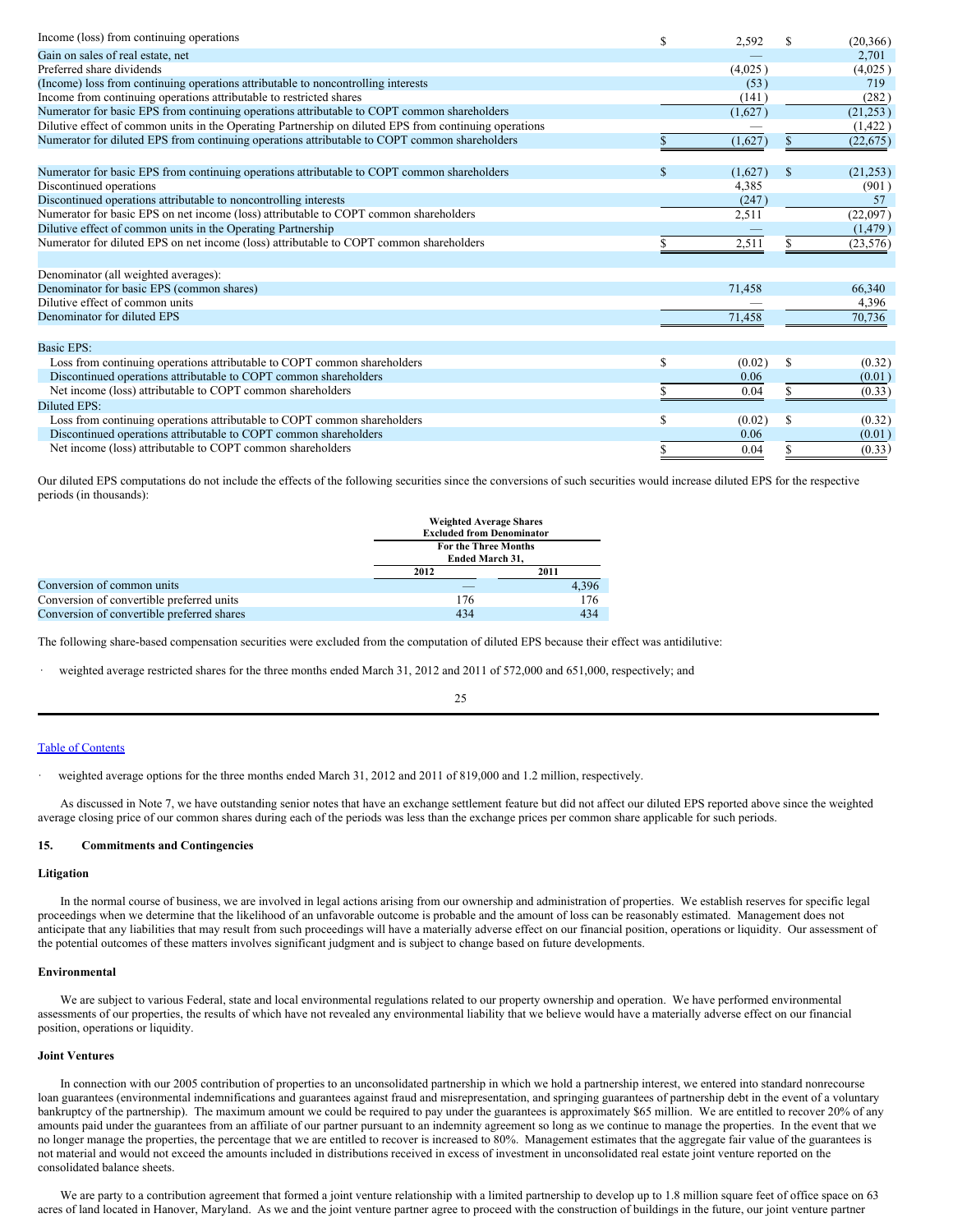would contribute land into newly-formed entities and we would make cash capital contributions into such entities to fund development and construction activities for which financing is not obtained. We owned a 50% interest in one such joint venture as of March 31, 2012.

We may be required to make our pro rata share of additional investments in our real estate joint ventures (generally based on our percentage ownership) in the event that additional funds are needed. In the event that the other members of these joint ventures do not pay their share of investments when additional funds are needed, we may then deem it appropriate to make even larger investments in these joint ventures.

26

# Table of [Contents](#page-1-0)

# **Tax Incremental Financing Obligation**

In August 2010, Anne Arundel County, Maryland issued \$30 million in tax incremental financing bonds to third-party investors in order to finance public improvements needed in connection with our project known as National Business Park North. The real estate taxes on increases in assessed value of a development district encompassing National Business Park North are to be transferred to a special fund pledged to the repayment of the bonds. We recognized a \$4.4 million liability through March 31, 2012 representing the estimated fair value of our obligation to fund through a special tax any future shortfalls between debt service on the bonds and real estate taxes available to repay the bonds.

# **Environmental Indemnity Agreement**

We agreed to provide certain environmental indemnifications in connection with a lease and subsequent sale of three New Jersey properties. The prior owner of the properties, a Fortune 100 company that is responsible for groundwater contamination at such properties, previously agreed to indemnify us for (1) direct losses incurred in connection with the contamination and (2) its failure to perform remediation activities required by the State of New Jersey, up to the point that the state declares the remediation to be complete. Under the environmental indemnification agreement, we agreed to the following:

- to indemnify the tenant against losses covered under the prior owner's indemnity agreement if the prior owner fails to indemnify the tenant for such losses. This indemnification is capped at \$5.0 million in perpetuity after the State of New Jersey declares the remediation to be complete;
- to indemnify the tenant for consequential damages (e.g., business interruption) at one of the buildings in perpetuity and another of the buildings for 15 years after the tenant's acquisition of the property from us. This indemnification is limited to \$12.5 million; and
- to pay 50% of additional costs related to construction and environmental regulatory activities incurred by the tenant as a result of the indemnified environmental condition of the properties. This indemnification is limited to \$300,000 annually and \$1.5 million in the aggregate.

<span id="page-16-0"></span>27

# Table of [Contents](#page-1-0)

#### **Item 2. Management's Discussion and Analysis of Financial Condition and Results of Operations**

#### **Overview**

We are an office real estate investment trust ("REIT") that focuses primarily on serving the specialized requirements of strategic customers in the United States Government and defense information technology sectors. We acquire, develop, manage and lease office and data center properties that are typically concentrated in large office parks primarily located adjacent to government demand drivers and/or in office parks that we believe possess growth opportunities.

During the three months ended March 31, 2012, we:

- had an increase in net income attributable to common shareholders of \$24.5 million as compared to the three months ended March 31, 2011, due in large part to a decrease in impairment losses attributable primarily to a \$27.7 million loss recognized on our property in Cascade, Maryland that was formerly the Army base known as Fort Ritchie ("Fort Ritchie") in the three months ended March 31, 2011;
- had an increase of \$3.1 million as compared to the three months ended March 31, 2011 in our net operating income ("NOI") from real estate operations (defined below) attributable to our Same Office Properties (also defined below);
- finished the period with occupancy of our portfolio of operating office properties at 87.0%;
- sold eight operating properties totaling 314,000 square feet and non-operating properties for aggregate sale prices totaling \$62.7 million. The net proceeds from these sales were used primarily to pay down our Revolving Credit Facility; and
- entered into an unsecured term loan agreement, under which we borrowed \$250.0 million. The term loan agreement matures on February 14, 2017. The net proceeds from these borrowings were used to pay down our Revolving Credit Facility.

We discuss significant factors contributing to changes in our net income attributable to common shareholders and diluted earnings per share over the prior year period in the section below entitled "Results of Operations." In addition, the section below entitled "Liquidity and Capital Resources" includes discussions of, among other things:

- how we expect to generate cash for short and long-term capital needs; and
- our commitments and contingencies.

You should refer to our consolidated financial statements as you read this section.

This section contains "forward-looking" statements, as defined in the Private Securities Litigation Reform Act of 1995, that are based on our current expectations, estimates and projections about future events and financial trends affecting the financial condition and operations of our business. Forward-looking statements can be identified by the use of words such as "may," "will," "should," "could," "believe," "anticipate," "expect," "estimate," "plan" or other comparable terminology. Forwardlooking statements are inherently subject to risks and uncertainties, many of which we cannot predict with accuracy and some of which we might not even anticipate. Although we believe that the expectations, estimates and projections reflected in such forward-looking statements are based on reasonable assumptions at the time made, we can give no assurance that these expectations, estimates and projections will be achieved. Future events and actual results may differ materially from those discussed in the forward-looking statements. Important factors that may affect these expectations, estimates and projections include, but are not limited to:

- · general economic and business conditions, which will, among other things, affect office property and data center demand and rents, tenant creditworthiness, interest rates, financing availability and property values;
- adverse changes in the real estate markets, including, among other things, increased competition with other companies;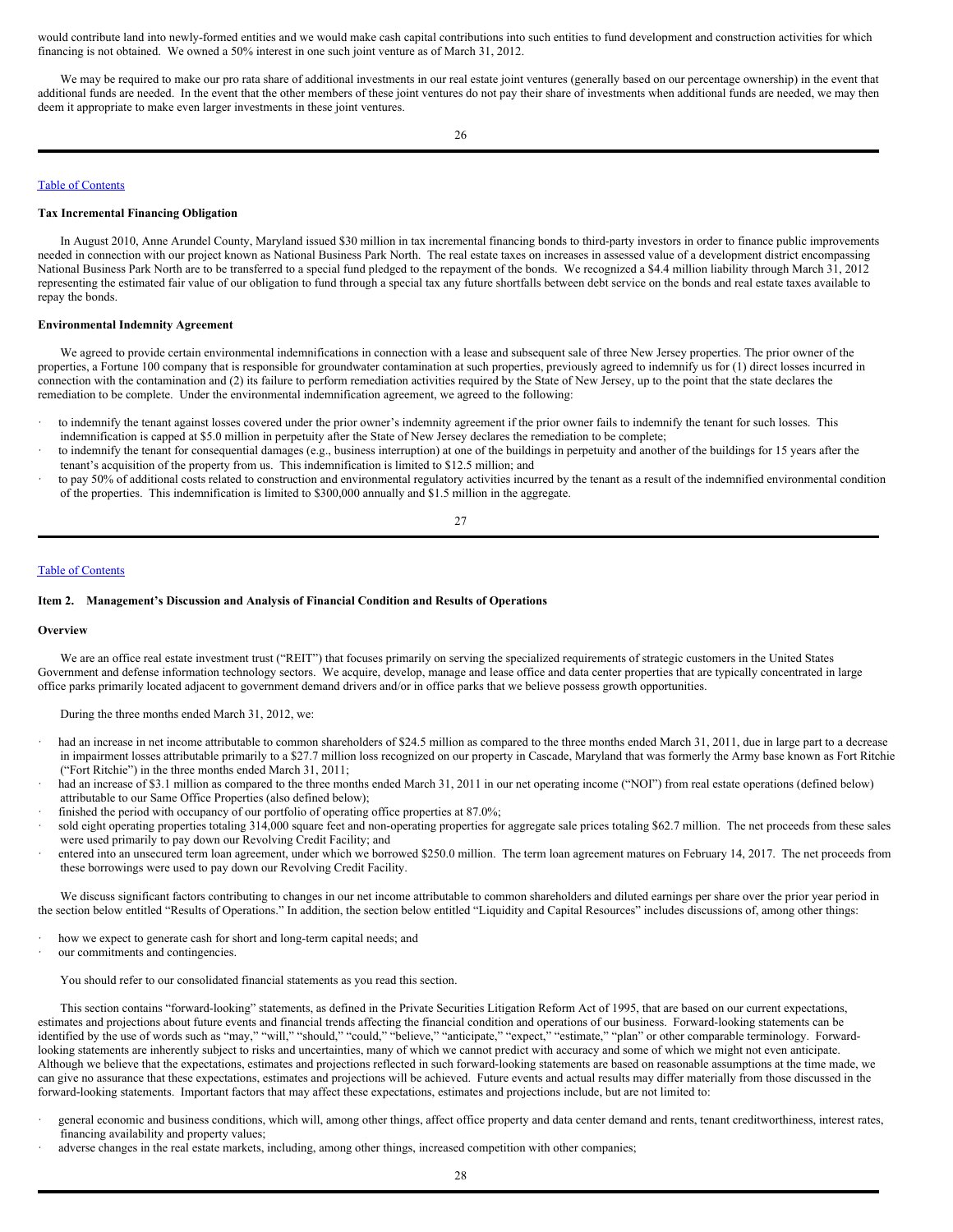- · governmental actions and initiatives, including risks associated with the impact of a government shutdown or budgetary reductions or impasses, such as a reduction in rental revenues, non-renewal of leases and/or a curtailment of demand for additional space by our strategic customers;
- our ability to sell properties included in our Strategic Reallocation Plan;
- our ability to borrow on favorable terms;
- · risks of real estate acquisition and development activities, including, among other things, risks that development projects may not be completed on schedule, that tenants may not take occupancy or pay rent or that development and operating costs may be greater than anticipated;
- · risks of investing through joint venture structures, including risks that our joint venture partners may not fulfill their financial obligations as investors or may take actions that are inconsistent with our objectives;
- · changes in our plans for properties or views of market economic conditions or failure to obtain development rights, either of which could result in recognition of impairment losses;
- our ability to satisfy and operate effectively under Federal income tax rules relating to real estate investment trusts and partnerships;
- the dilutive effects of issuing additional common shares; and
- environmental requirements.

We undertake no obligation to update or supplement forward-looking statements.

# **Occupancy and Leasing**

### Office Properties

The tables below set forth occupancy information pertaining to our portfolio of operating office properties:

|                                                                          | March 31,<br>2012 | December 31,<br>2011 |
|--------------------------------------------------------------------------|-------------------|----------------------|
| Occupancy rates at period end                                            |                   |                      |
| Total                                                                    | 87.0%             | 86.2%                |
| Baltimore/Washington Corridor                                            | 87.6%             | 87.9%                |
| Northern Virginia                                                        | 86.4%             | 84.8%                |
| San Antonio                                                              | $96.5\%$          | $90.7\%$             |
| Washington, DC - Capitol Riverfront                                      | 89.0%             | 89.6%                |
| St. Mary's and King George Counties                                      | 88.4%             | 87.3%                |
| <b>Greater Baltimore</b>                                                 | 86.1%             | 84.5%                |
| Suburban Maryland                                                        | 79.6%             | 79.6%                |
| Colorado Springs                                                         | 77.0%             | 74.9%                |
| Greater Philadelphia                                                     | 99.7%             | 99.7%                |
| Other                                                                    | $100.0\%$         | $100.0\%$            |
| Average contractual annual rental rate per square foot at period end (1) | 26.95             | 26.59                |

(1) Includes estimated expense reimbursements.

#### Table of [Contents](#page-1-0)

|                                                   | Rentable           | Occupied           |  |
|---------------------------------------------------|--------------------|--------------------|--|
|                                                   | <b>Square Feet</b> | <b>Square Feet</b> |  |
|                                                   | (in thousands)     |                    |  |
| December 31, 2011                                 | 20.514             | 17,685             |  |
| Square feet vacated upon lease expiration (1)     |                    | (199)              |  |
| Square feet retenanted after lease expiration (2) | _                  | 224                |  |
| Square feet constructed or redeveloped            | 48                 | 79                 |  |
| <b>Dispositions</b>                               | (314)              | (176)              |  |
| Other changes                                     | (12)               | (8)                |  |
| March 31, 2012                                    | 20,236             | 17.605             |  |

(1) Includes lease terminations and space reductions occurring in connection with lease renewals.

(2) Excludes retenanting of vacant square feet acquired or developed.

### Wholesale Data Center Property

Our shell-complete wholesale data center property, which upon completion and stabilization is expected to have a critical load of 18 megawatts, had three megawatts in operations at March 31, 2012 and December 31, 2011 that was leased to tenants with further expansion rights of up to a combined five megawatts. We did not complete any leases on this property during the three months ended March 31, 2012.

### **Results of Operations**

We evaluate the operating performance of our properties using NOI from real estate operations, our segment performance measure which is derived by subtracting property operating expenses from revenues from real estate operations. We view our NOI from real estate operations as comprising the following primary categories of operating properties:

- · office properties owned and 100% operational throughout the current and prior year reporting periods, excluding properties included in the Strategic Reallocation Plan. We define these as changes from "Same Office Properties";
- office properties acquired during the current and prior year reporting periods;
- constructed office properties placed into service that were not 100% operational throughout the current and prior year reporting periods; and
- properties included in the Strategic Reallocation Plan that were not sold as of March 31, 2012; and
- property dispositions.

Refer to Note 13 of the consolidated financial statements for a summary of operating properties that were either disposed or classified as held for sale and therefore are included in discontinued operations.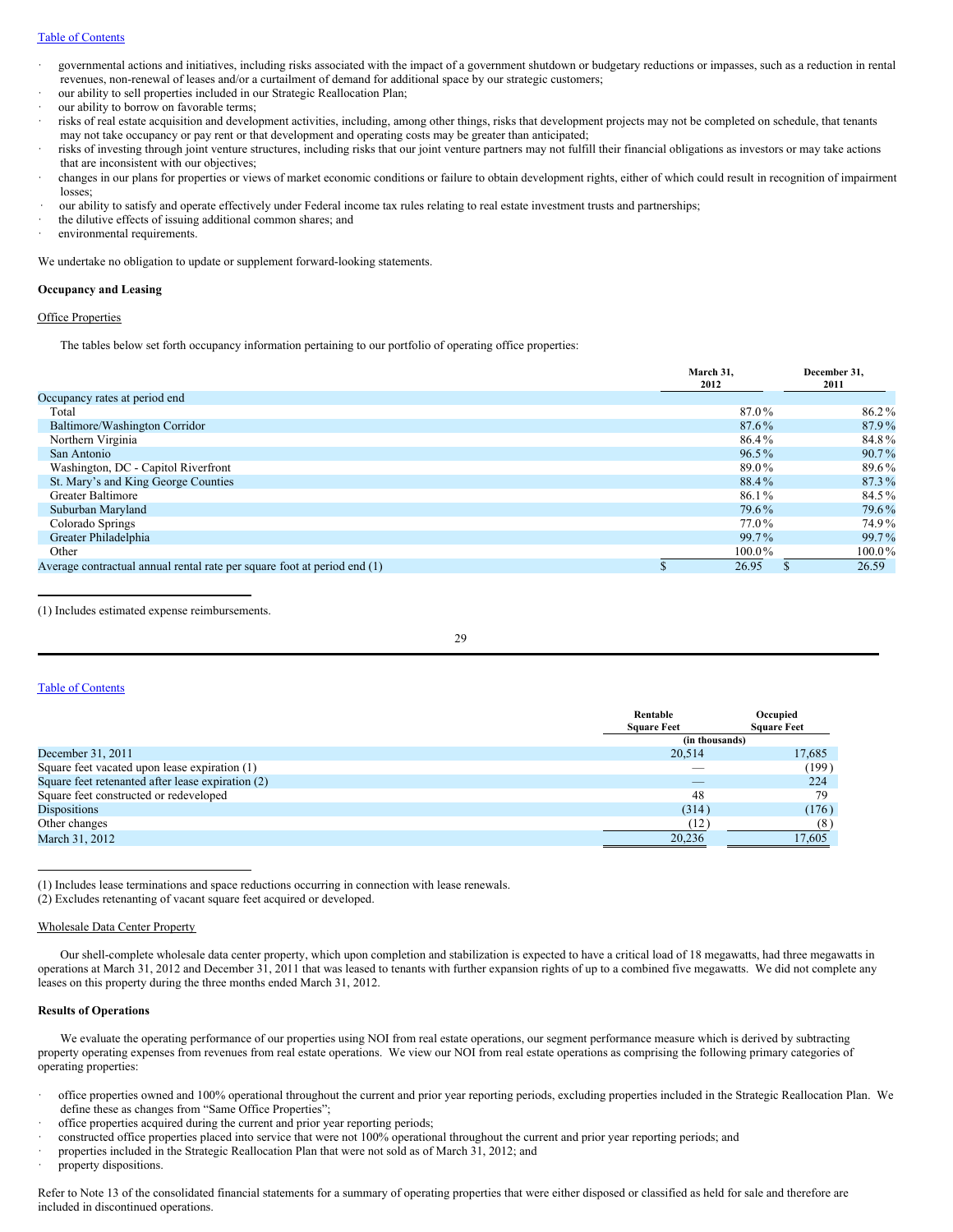The primary manner in which we evaluate the operating performance of our construction management and other service activities is through a measure we define as NOI from service operations, which is based on the net of the revenues and expenses from these activities. The revenues and expenses from these activities consist primarily of subcontracted costs that are reimbursed to us by customers along with a management fee. The operating margins from these activities are small relative to the revenue. We believe NOI from service operations is a useful measure in assessing both our level of activity and our profitability in conducting such operations.

We believe that operating income, as reported on our consolidated statements of operations, is the most directly comparable generally accepted accounting principles ("GAAP") measure for both NOI from real estate operations and NOI from service operations. Since both of these measures exclude certain items includable in operating income, reliance on these measures has limitations; management compensates for these limitations by using the measures simply as supplemental measures that are considered alongside other GAAP and non-GAAP measures.

# Table of [Contents](#page-1-0)

The table below reconciles NOI from real estate operations and NOI from service operations to operating income reported on our consolidated statement of operations:

|                                                                      | <b>For the Three Months</b><br><b>Ended March 31.</b> |   |          |  |
|----------------------------------------------------------------------|-------------------------------------------------------|---|----------|--|
|                                                                      | 2011<br>2012                                          |   |          |  |
|                                                                      | (in thousands)                                        |   |          |  |
| NOI from real estate operations                                      | 76.917                                                | S | 72,289   |  |
| NOI from service operations                                          | 927                                                   |   | 410      |  |
| NOI from discontinued operations                                     | (2,180)                                               |   | (2,889)  |  |
| Depreciation and amortization associated with real estate operations | (31,066)                                              |   | (30,043) |  |
| <b>Impairment</b> losses                                             | (5,126)                                               |   | (27,742) |  |
| General and administrative expense                                   | (7,017)                                               |   | (6,777)  |  |
| Business development expenses and land carry costs                   | (1, 594)                                              |   | (1,241)  |  |
| Operating income                                                     | 30.861                                                |   | 4.007    |  |

Comparison of the Three Months Ended March 31, 2012 to the Three Months Ended March 31, 2011

|                                                                      |     | For the Three Months Ended March 31, |          |                |              |           |
|----------------------------------------------------------------------|-----|--------------------------------------|----------|----------------|--------------|-----------|
|                                                                      |     | 2012                                 |          | 2011           |              | Variance  |
|                                                                      |     |                                      |          | (in thousands) |              |           |
| Revenues                                                             |     |                                      |          |                |              |           |
| Revenues from real estate operations                                 | \$. | 121,939                              | \$       | 116,461        | $\mathbb{S}$ | 5,478     |
| Construction contract and other service revenues                     |     | 21,534                               |          | 21,028         |              | 506       |
| Total revenues                                                       |     | 143,473                              |          | 137,489        |              | 5,984     |
| <b>Expenses</b>                                                      |     |                                      |          |                |              |           |
| Property operating expenses                                          |     | 47,202                               |          | 47,061         |              | 141       |
| Depreciation and amortization associated with real estate operations |     | 31,066                               |          | 30.043         |              | 1,023     |
| Construction contract and other service expenses                     |     | 20,607                               |          | 20,618         |              | (11)      |
| Impairment losses                                                    |     | 5,126                                |          | 27,742         |              | (22,616)  |
| General and administrative expense                                   |     | 7,017                                |          | 6,777          |              | 240       |
| Business development expenses and land carry costs                   |     | 1,594                                |          | 1,241          |              | 353       |
| Total operating expenses                                             |     | 112,612                              |          | 133,482        |              | (20, 870) |
|                                                                      |     |                                      |          |                |              |           |
| Operating income                                                     |     | 30,861                               |          | 4,007          |              | 26,854    |
| Interest expense                                                     |     | (25, 224)                            |          | (26, 115)      |              | 891       |
| Interest and other income                                            |     | 1,217                                |          | 1.168          |              | 49        |
| Equity in (loss) income of unconsolidated entities                   |     | (89)                                 |          | 30             |              | (119)     |
| Income tax (expense) benefit                                         |     | (4,173)                              |          | 544            |              | (4,717)   |
| Income (loss) from continuing operations                             |     | 2,592                                |          | (20, 366)      |              | 22,958    |
| Discontinued operations                                              |     | 4,385                                |          | (901)          |              | 5,286     |
| Gain on sales of real estate, net of income taxes                    |     |                                      |          | 2,701          |              | (2,701)   |
| Net income (loss)                                                    |     | 6,977                                |          | (18, 566)      |              | 25,543    |
| Net (income) loss attributable to noncontrolling interests           |     | (300)                                |          | 776            |              | (1,076)   |
| Preferred share dividends                                            |     | (4,025)                              |          | (4,025)        |              |           |
| Net income (loss) attributable to COPT common shareholders           | S   | 2,652                                | <b>S</b> | (21, 815)      | \$           | 24,467    |

# Table of [Contents](#page-1-0)

*NOI from Real Estate Operations*

|                                                 | For the Three Months Ended March 31, |   |                                                     |          |         |  |
|-------------------------------------------------|--------------------------------------|---|-----------------------------------------------------|----------|---------|--|
|                                                 | 2012<br>2011                         |   |                                                     | Variance |         |  |
|                                                 |                                      |   | (Dollars in thousands, except per square foot data) |          |         |  |
| Revenues                                        |                                      |   |                                                     |          |         |  |
| Same Office Properties                          | 104.416                              | S | 102.528                                             | S        | 1,888   |  |
| Constructed office properties placed in service | 4,868                                |   | 2,679                                               |          | 2,189   |  |
| Acquired office properties                      | 916                                  |   |                                                     |          | 916     |  |
| <b>Strategic Reallocation Plan Properties</b>   | 13.014                               |   | 12,133                                              |          | 881     |  |
| Dispositions                                    | 374                                  |   | 3,563                                               |          | (3,189) |  |
| Other                                           | 1,716                                |   | 1,538                                               |          | 178     |  |
|                                                 | 125,304                              |   | 122,441                                             |          | 2,863   |  |
| Property operating expenses                     |                                      |   |                                                     |          |         |  |
| Same Office Properties                          | 39,590                               |   | 40.753                                              |          | (1,163) |  |
| Constructed office properties placed in service | 1.441                                |   | 671                                                 |          | 770     |  |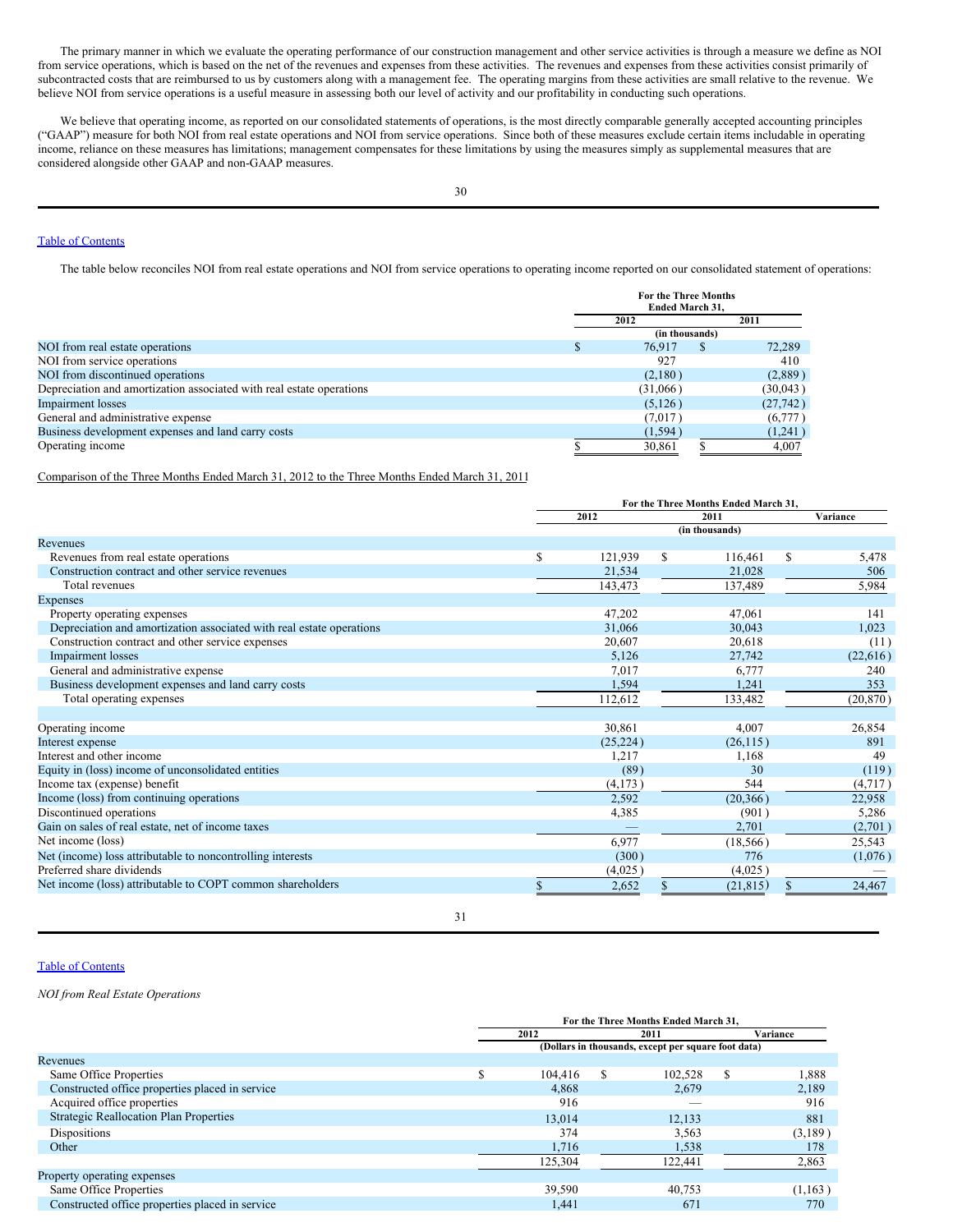| Acquired office properties                              |   | 157    |          | 157        |
|---------------------------------------------------------|---|--------|----------|------------|
| <b>Strategic Reallocation Plan Properties</b>           |   | 4,951  | 5,328    | (377)      |
| Dispositions                                            |   | 197    | 2,442    | (2,245)    |
| Other                                                   |   | 2,051  | 958      | 1,093      |
|                                                         |   | 48,387 | 50,152   | (1,765)    |
| NOI from real estate operations                         |   |        |          |            |
| Same Office Properties                                  |   | 64,826 | 61,775   | 3,051      |
| Constructed office properties placed in service         |   | 3,427  | 2,008    | 1,419      |
| Acquired office properties                              |   | 759    |          | 759        |
| <b>Strategic Reallocation Plan Properties</b>           |   | 8,063  | 6,805    | 1,258      |
| Dispositions                                            |   | 177    | 1,121    | (944)      |
| Other                                                   |   | (335)  | 580      | (915)      |
|                                                         |   | 76,917 | 72,289   | 4,628      |
| Same Office Properties rent statistics                  |   |        |          |            |
| Average occupancy rate                                  |   | 89.5%  | $90.1\%$ | $-0.6\%$   |
| Average straight-line rent per occupied square foot (1) | Ф | 5.86   | 5.80     | \$<br>0.06 |

(1) Includes minimum base rents, net of abatements, and lease incentives on a straight-line basis for the three month periods set forth above.

The decrease in property operating expenses of Same Office Properties was primarily due to decreases in snow removal and utility expenses resulting from a milder winter in the Mid Atlantic region in the current period.

# *Impairment Losses*

We recognized the impairment losses described below in the current and prior periods:

- as described further in Note 4 to the consolidated financial statements, we recognized aggregate net impairment losses in the three months ended March 31, 2012 of \$6.6 million (including \$1.5 million classified as discontinued operations and \$1.1 million in exit costs) on dispositions completed or expected to occur in connection with the Strategic Reallocation Plan; and
- as described further in our 2011 Annual Report on Form 10-K, we recognized an impairment loss of \$27.7 million on Fort Ritchie in the three months ended March 31, 2011.

The table below sets forth impairment losses (recoveries) recognized by property classification:

32

# Table of [Contents](#page-1-0)

|                          | <b>Three Months Ended</b> | March 31,      |        |
|--------------------------|---------------------------|----------------|--------|
|                          | 2012                      |                | 2011   |
|                          |                           | (in thousands) |        |
| Operating properties     | 11,833                    | Ъ              |        |
| Non-operating properties | (5.246)                   |                | 27.242 |
| Total                    | 6.587                     |                | 27.242 |

### *Income Tax (Expense) Benefit*

The income tax expense recognized in the current period was due primarily to the impact of an out-of-period adjustment. See Note 2 of the consolidated financial statements for additional information.

#### *Discontinued Operations*

The increase in discontinued operations was due primarily to \$4.1 million in gains on sales of real estate recognized in the current period.

# *Gain on Sales of Real Estate, Net of Income Taxes*

The decrease in gain on sales of real estate was attributable to our sale of a land parcel in Hunt Valley, Maryland in the prior period.

### Funds from Operations

Funds from operations ("FFO") is defined as net income computed using GAAP, excluding gains on sales of, and impairment losses on, previously depreciated operating properties, plus real estate-related depreciation and amortization. We believe that we use the National Association of Real Estate Investment Trusts ("NAREIT") definition of FFO, although others may interpret the definition differently and, accordingly, our presentation of FFO may differ from those of other REITs. We believe that FFO is useful to management and investors as a supplemental measure of operating performance because, by excluding gains related to sales of, and impairment losses on, previously depreciated operating properties, net of related tax benefit, and excluding real estate-related depreciation and amortization, FFO can help one compare our operating performance between periods. In addition, since most equity REITs provide FFO information to the investment community, we believe that FFO is useful to investors as a supplemental measure for comparing our results to those of other equity REITs. We believe that net income is the most directly comparable GAAP measure to FFO.

Since FFO excludes certain items includable in net income, reliance on the measure has limitations; management compensates for these limitations by using the measure simply as a supplemental measure that is weighed in the balance with other GAAP and non-GAAP measures. FFO is not necessarily an indication of our cash flow available to fund cash needs. Additionally, it should not be used as an alternative to net income when evaluating our financial performance or to cash flow from operating, investing and financing activities when evaluating our liquidity or ability to make cash distributions or pay debt service.

Basic FFO available to common share and common unit holders ("Basic FFO") is FFO adjusted to subtract (1) preferred share dividends, (2) income attributable to noncontrolling interests through ownership of preferred units in the Operating Partnership or interests in other consolidated entities not owned by us, (3) depreciation and amortization allocable to noncontrolling interests in other consolidated entities and (4) Basic FFO allocable to restricted shares. With these adjustments, Basic FFO represents FFO available to common shareholders and common unitholders. Common units in the Operating Partnership are substantially similar to our common shares and are exchangeable into common shares, subject to certain conditions. We believe that Basic FFO is useful to investors due to the close correlation of common units to common shares. We believe that net income is the most directly comparable GAAP measure to Basic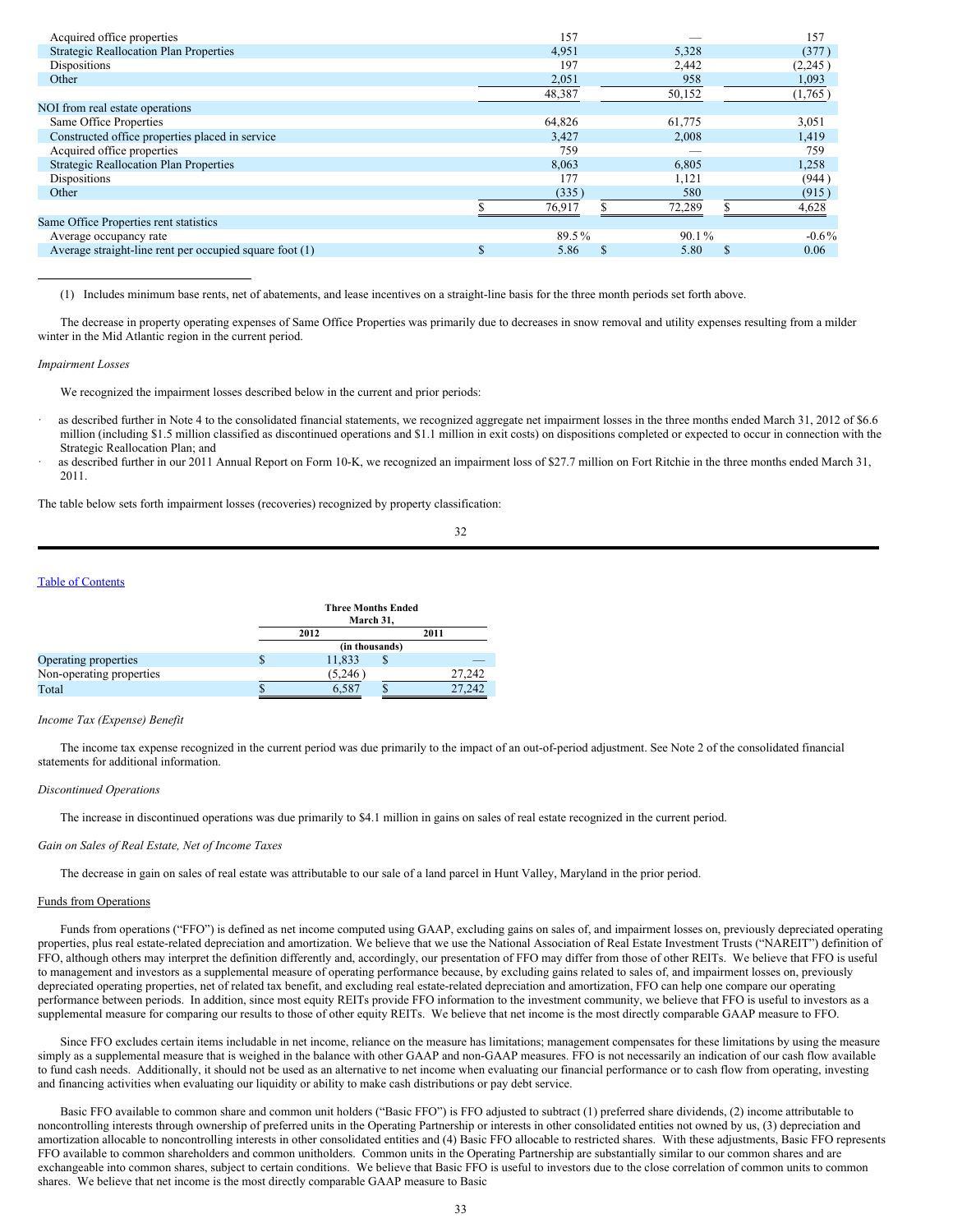# Table of [Contents](#page-1-0)

FFO. Basic FFO has essentially the same limitations as FFO; management compensates for these limitations in essentially the same manner as described above for FFO.

Diluted FFO available to common share and common unit holders ("Diluted FFO") is Basic FFO adjusted to add back any changes in Basic FFO that would result from the assumed conversion of securities that are convertible or exchangeable into common shares. We believe that Diluted FFO is useful to investors because it is the numerator used to compute Diluted FFO per share, discussed below. We believe that the numerator for diluted EPS is the most directly comparable GAAP measure to Diluted FFO. Since Diluted FFO excludes certain items includable in the numerator to diluted EPS, reliance on the measure has limitations; management compensates for these limitations by using the measure simply as a supplemental measure that is weighed in the balance with other GAAP and non-GAAP measures. Diluted FFO is not necessarily an indication of our cash flow available to fund cash needs. Additionally, it should not be used as an alternative to net income when evaluating our financial performance or to cash flow from operating, investing and financing activities when evaluating our liquidity or ability to make cash distributions or pay debt service.

Diluted FFO, as adjusted for comparability is defined as Diluted FFO adjusted to exclude operating property acquisition costs, gains on sales of, and impairment losses on, properties other than previously depreciated operating properties, net of associated income tax, gain or loss on early extinguishment of debt and loss on interest rate swaps. We believe that the excluded items are not reflective of normal operations and, as a result, we believe that a measure that excludes these items is a useful supplemental measure in evaluating our operating performance. We believe that the numerator to diluted EPS is the most directly comparable GAAP measure to this non-GAAP measure. This measure has essentially the same limitations as Diluted FFO, as well as the further limitation of not reflecting the effects of the excluded items; we compensate for these limitations in essentially the same manner as described above for Diluted FFO.

Diluted FFO per share is (1) Diluted FFO divided by (2) the sum of the (a) weighted average common shares outstanding during a period, (b) weighted average common units outstanding during a period and (c) weighted average number of potential additional common shares that would have been outstanding during a period if other securities that are convertible or exchangeable into common shares were converted or exchanged. We believe that Diluted FFO per share is useful to investors because it provides investors with a further context for evaluating our FFO results in the same manner that investors use earnings per share ("EPS") in evaluating net income available to common shareholders. In addition, since most equity REITs provide Diluted FFO per share information to the investment community, we believe that Diluted FFO per share is a useful supplemental measure for comparing us to other equity REITs. We believe that diluted EPS is the most directly comparable GAAP measure to Diluted FFO per share. Diluted FFO per share has most of the same limitations as Diluted FFO (described above); management compensates for these limitations in essentially the same manner as described above for Diluted FFO.

Diluted FFO per share, as adjusted for comparability is (1) Diluted FFO, as adjusted for comparability divided by (2) the sum of the (a) weighted average common shares outstanding during a period, (b) weighted average common units outstanding during a period and (c) weighted average number of potential additional common shares that would have been outstanding during a period if other securities that are convertible or exchangeable into common shares were converted or exchanged. We believe that this measure is useful to investors because it provides investors with a further context for evaluating our FFO results. We believe that diluted EPS is the most directly comparable GAAP measure to this per share measure. This measure has most of the same limitations as Diluted FFO (described above) as well as the further limitation of not reflecting the effects of the excluded items; we compensate for these limitations in essentially the same manner as described above for Diluted FFO.

The computations for all of the above measures on a diluted basis assume the conversion of common units in our Operating Partnership but do not assume the conversion of other securities that are convertible into common shares if the conversion of those securities would increase per share measures in a given period.

34

## Table of [Contents](#page-1-0)

The table below sets forth the computation of the above stated measures for the three months ended March 31, 2012 and 2011 and provides reconciliations to the GAAP measures associated with such measures:

|                                                                                                          | <b>For the Three Months</b><br><b>Ended March 31.</b> |                                                                |              |           |
|----------------------------------------------------------------------------------------------------------|-------------------------------------------------------|----------------------------------------------------------------|--------------|-----------|
|                                                                                                          |                                                       | 2012                                                           |              | 2011      |
|                                                                                                          |                                                       | (Dollars and shares in<br>thousands, except per<br>share data) |              |           |
| Net income (loss)                                                                                        | <b>S</b>                                              | 6,977                                                          | $\mathbb{S}$ | (18, 566) |
| Add: Real estate-related depreciation and amortization                                                   |                                                       | 31,087                                                         |              | 33,020    |
| Add: Depreciation and amortization on unconsolidated real estate entities                                |                                                       | 114                                                            |              | 119       |
| Add: Impairment losses on previously depreciated operating properties                                    |                                                       | 11,833                                                         |              |           |
| Less: Gain on sales of previously depreciated operating properties, net of income taxes                  |                                                       | (4,138)                                                        |              |           |
| <b>FFO</b>                                                                                               |                                                       | 45,873                                                         |              | 14,573    |
| Less: Noncontrolling interests-preferred units in the Operating Partnership                              |                                                       | (165)                                                          |              | (165)     |
| Less: Noncontrolling interests-other consolidated entities                                               |                                                       | 24                                                             |              | (538)     |
| Less: Preferred share dividends                                                                          |                                                       | (4,025)                                                        |              | (4,025)   |
| Less: Depreciation and amortization allocable to noncontrolling interests in other consolidated entities |                                                       | (284)                                                          |              | (65)      |
| Basic and Diluted FFO allocable to restricted shares                                                     |                                                       | (294)                                                          |              | (282)     |
| Basic and Diluted FFO                                                                                    | S                                                     | 41,129                                                         | \$           | 9,498     |
| Operating property acquisition costs                                                                     |                                                       |                                                                |              | 23        |
| Gain on sales of non-operating properties, net of income taxes                                           |                                                       |                                                                |              | (2,701)   |
| Impairment (recoveries) losses on other properties                                                       |                                                       | (5,246)                                                        |              | 27,742    |
| Income tax expense on impairment recoveries on other properties                                          |                                                       | 4,642                                                          |              |           |
| Diluted FFO, as adjusted for comparability                                                               | <b>S</b>                                              | 40,525                                                         | \$           | 34,562    |
| Weighted average common shares                                                                           |                                                       | 71,458                                                         |              | 66,340    |
| Conversion of weighted average common units                                                              |                                                       | 4,281                                                          |              | 4,396     |
| Weighted average common shares/units - Basic FFO                                                         |                                                       | 75,739                                                         |              | 70,736    |
| Dilutive effect of share-based compensation awards                                                       |                                                       | 44                                                             |              | 261       |
| Weighted average common shares/units - Diluted FFO                                                       |                                                       | 75,783                                                         |              | 70,997    |
| Diluted FFO per share                                                                                    |                                                       | 0.54                                                           | \$           | 0.13      |
| Diluted FFO per share, as adjusted for comparability                                                     |                                                       | 0.53                                                           | \$           | 0.49      |
|                                                                                                          |                                                       |                                                                |              |           |
| Numerator for diluted EPS                                                                                | \$                                                    | 2,511                                                          | \$           | (23, 576) |
| Add: Income allocable to noncontrolling interests-common units in the Operating Partnership              |                                                       | 159                                                            |              |           |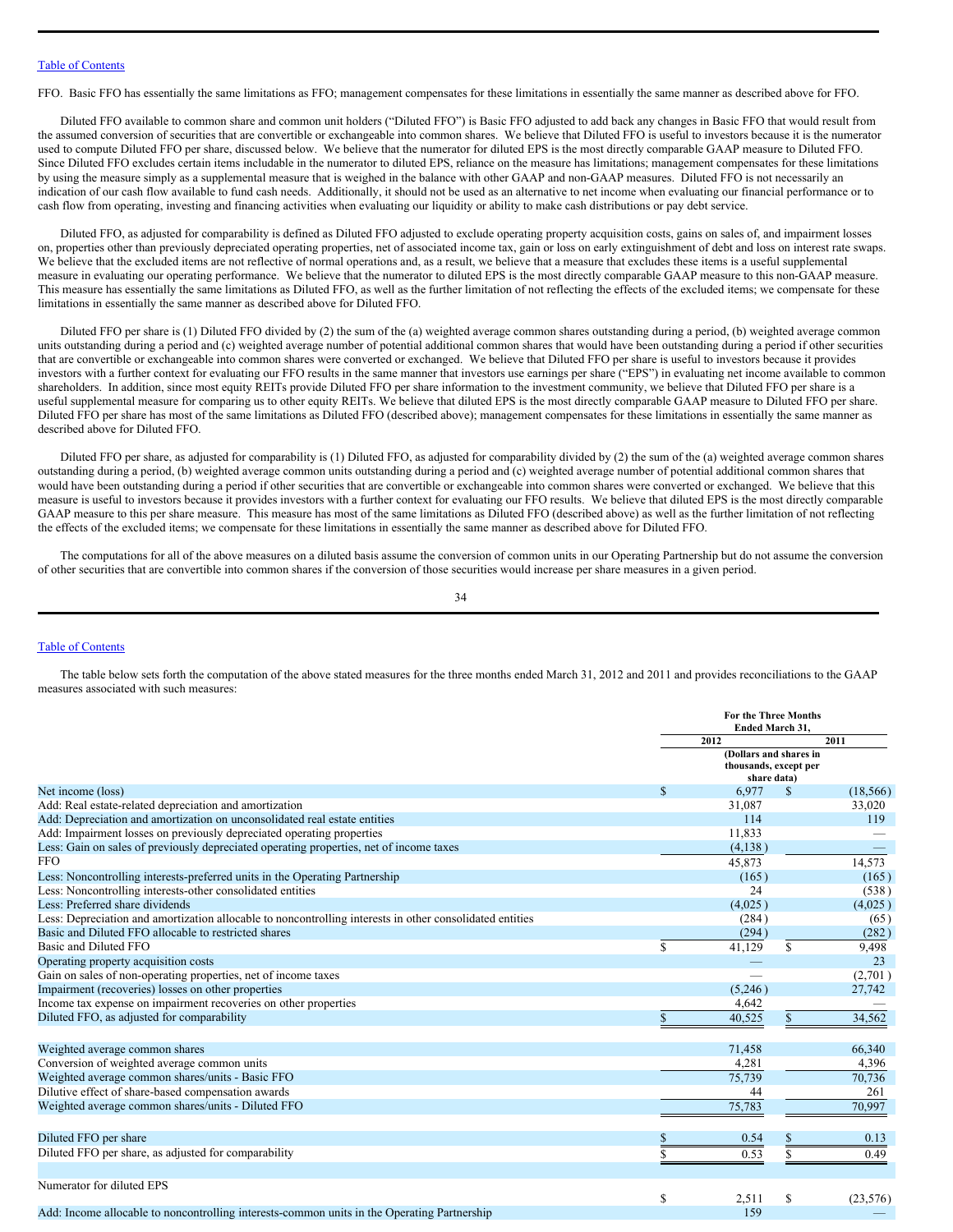| Add: Real estate-related depreciation and amortization                                                   | 31,087  | 33,020  |
|----------------------------------------------------------------------------------------------------------|---------|---------|
| Add: Depreciation and amortization of unconsolidated real estate entities                                | 114     | 119     |
| Add: Impairment losses on previously depreciated operating properties                                    | 11,833  |         |
| Add: Numerator for diluted EPS allocable to restricted shares                                            | 141     | 282     |
| Less: Depreciation and amortization allocable to noncontrolling interests in other consolidated entities | (284)   | (65)    |
| Less: Basic and diluted FFO allocable to restricted shares                                               | (294)   | (282)   |
| Less: Gain on sales of previously depreciated operating properties, net of income taxes                  | (4,138) |         |
| Basic and Diluted FFO                                                                                    | 41,129  | 9,498   |
| Operating property acquisition costs                                                                     |         | 23      |
| Gain on sales of non-operating properties, net of income taxes                                           |         | (2,701) |
| Impairment (recoveries) losses on other properties                                                       | (5,246) | 27,742  |
| Income tax expense on impairment recoveries on other properties                                          | 4,642   |         |
| Diluted FFO, as adjusted for comparability                                                               | 40,525  | 34,562  |
|                                                                                                          |         |         |
| Denominator for diluted EPS                                                                              | 71,458  | 70,736  |
| Weighted average common units                                                                            | 4,281   |         |
| Anti-dilutive EPS effect of share-based compensation awards                                              | 44      | 261     |
| Denominator for diluted FFO per share measures                                                           | 75,783  | 70,997  |
|                                                                                                          |         |         |

35

### Table of [Contents](#page-1-0)

# Property Additions

The table below sets forth the major components of our additions to properties for the three months ended March 31, 2012 (in thousands):

| Construction, development and redevelopment  | 33.546 |
|----------------------------------------------|--------|
| Tenant improvements on operating properties  | 948(1) |
| Capital improvements on operating properties | 1.694  |
|                                              | 36.188 |

(1) Tenant improvement costs incurred on newly-constructed properties are classified in this table as construction, development and redevelopment.

# Cash Flows

Our net cash flow provided by operating activities increased \$10.8 million when comparing the three months ended March 31, 2012 and 2011 due primarily to: an increase in cash flow received from real estate operations, which was affected by the timing of cash receipts; an increase in cash flow associated with the timing of cash flow from third-party construction projects; and \$7.0 million in proceeds from the sale of our KEYW common stock in the current period; offset in part by \$29.7 million paid to cash settle interest rate swaps in the current period.

Our net cash flow provided by investing activities increased \$69.2 million when comparing the three months ended March 31, 2012 and 2011 due primarily to a \$58.1 million increase from sales of properties. Property sales in the current period included the disposition of properties in connection with the Strategic Reallocation Plan. Property sales in the prior period included the disposition of a land parcel in Hunt Valley, Maryland.

Our net cash flow used in financing activities increased \$80.1 million when comparing the three months ended March 31, 2012 and 2011 due primarily to:

- a \$311.4 million increase in debt repayments. Our debt repayments in the current period included primarily \$337.0 million to pay down our Revolving Credit Facility using mostly proceeds from a new \$250.0 million term loan agreement and property sales. Our debt repayments in the prior period included primarily \$25.0 million to pay down our Revolving Credit Facility using mostly proceeds from draws under construction loan facilities; offset in part by
- a \$233.8 million increase in proceeds from debt. Our proceeds in the current period included primarily: (1) \$250.0 million upon origination of the new term loan agreement; and (2) \$71.0 million in draws under our Revolving Credit Facility. Our proceeds in the prior period included primarily \$78.0 million in draws under our Revolving Credit Facility.

### **Liquidity and Capital Resources**

Our primary cash requirements are for operating expenses, debt service, development of new properties, improvements to existing properties and acquisitions. We expect to continue to use cash flow provided by operations as the primary source to meeting our short-term capital needs, including property operating expenses, general and administrative expenses, interest expense, scheduled principal amortization of debt, dividends to our shareholders, distributions to our noncontrolling interest holders of preferred and common units in the Operating Partnership and improvements to existing properties. We believe that our liquidity and capital resources are adequate for our near-term and longer-term requirements without necessitating property sales. However, we do expect to generate significant cash by selling properties during the remainder of 2012 and in 2013.

We have historically relied on fixed-rate, non-recourse mortgage loans from banks and institutional lenders for long-term financing and to restore availability on our Revolving Credit Facility. In recent years, we have relied more on unsecured bank loans and publicly issued, convertible unsecured debt for long-term

# Table of [Contents](#page-1-0)

financing. We also periodically access the public equity markets to raise capital by issuing common and/or preferred shares.

We often use our Revolving Credit Facility to initially finance much of our investing activities. We then pay down the facility using proceeds from long-term borrowings, equity issuances and property sales. The lenders' aggregate commitment under the facility is \$1.0 billion, with a right for us to increase the lenders' aggregate commitment to \$1.5 billion, provided that there is no default under the facility. Amounts available under the facility are computed based on 60% of our unencumbered asset value, as defined in the agreement. The Revolving Credit Facility matures on September 1, 2014, and may be extended by one year at our option, provided that there is no default under the facility and we pay an extension fee of 0.20% of the total availability of the facility. As of March 31, 2012, the maximum borrowing capacity under this facility totaled \$1.0 billion, of which \$590.6 million was available.

We also have construction loan facilities that provide for aggregate borrowings of up to \$123.8 million, \$73.2 million of which was available at March 31, 2012 to fund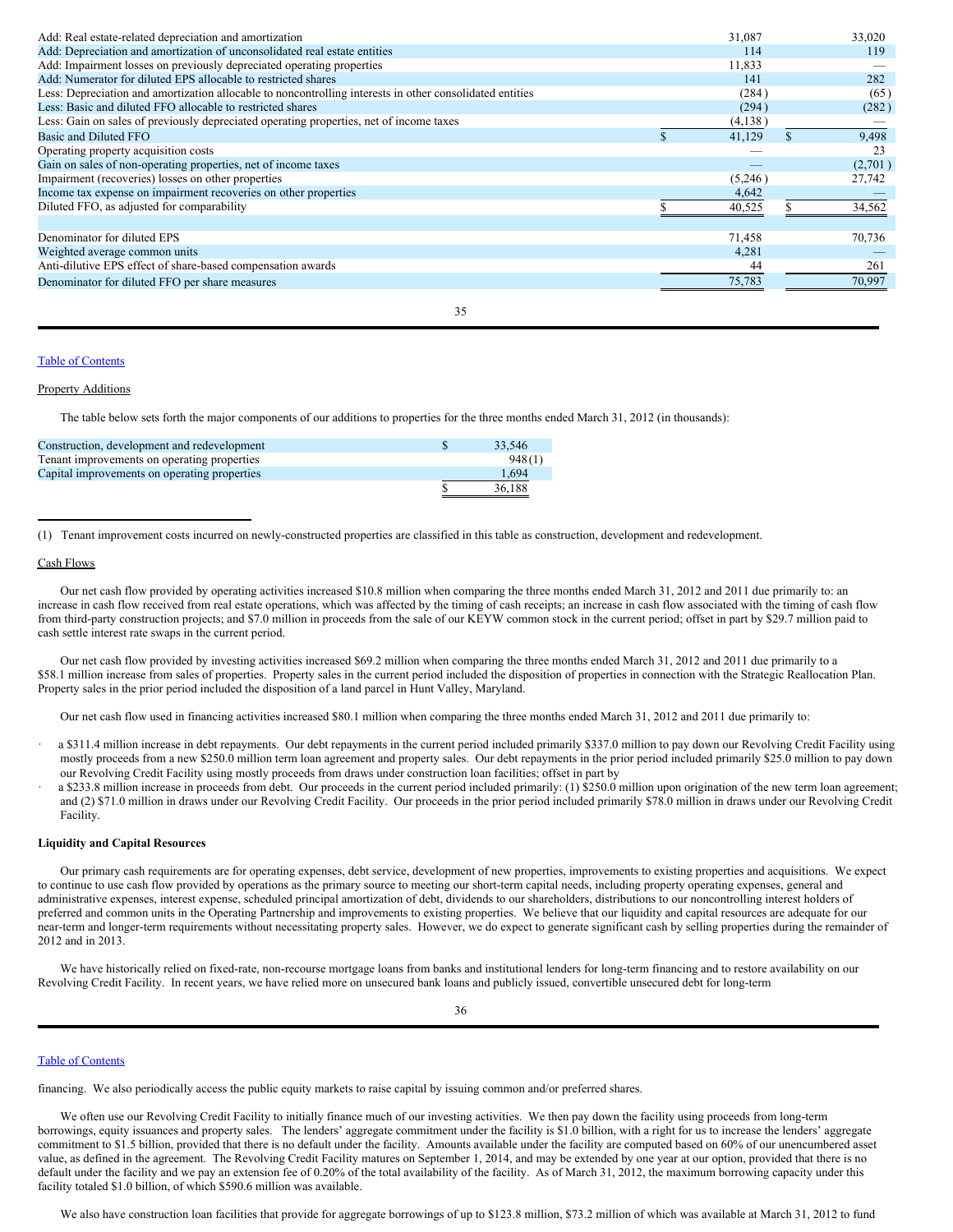#### future construction costs at specific projects.

The following table summarizes our contractual obligations as of March 31, 2012 (in thousands):

|                                                   | For the Periods Ending December 31, |              |         |            |         |    |         |          |         |          |            |   |           |
|---------------------------------------------------|-------------------------------------|--------------|---------|------------|---------|----|---------|----------|---------|----------|------------|---|-----------|
|                                                   | 2012                                |              | 2013    |            | 2014    |    | 2015    |          | 2016    |          | Thereafter |   | Total     |
| Contractual obligations (1)                       |                                     |              |         |            |         |    |         |          |         |          |            |   |           |
| Debt $(2)$                                        |                                     |              |         |            |         |    |         |          |         |          |            |   |           |
| Balloon payments due upon maturity                | 52.953                              |              | 159,058 | <b>S</b>   | 547,681 | -S | 804.284 | <b>S</b> | 274,605 | <b>S</b> | 550,621    | ж | 2,389,202 |
| Scheduled principal payments                      | 9,854                               |              | 10,285  |            | 7.099   |    | 5,738   |          | 4,037   |          | 3,258      |   | 40,271    |
| Interest on debt $(3)$                            | 73,345                              |              | 90,753  |            | 78,032  |    | 55,371  |          | 30,891  |          | 4,562      |   | 332,954   |
| New construction and redevelopment obligations    |                                     |              |         |            |         |    |         |          |         |          |            |   |           |
| (4)(5)                                            | 41,582                              |              | 6,746   |            |         |    |         |          |         |          |            |   | 48,328    |
| Third-party construction and development          |                                     |              |         |            |         |    |         |          |         |          |            |   |           |
| obligations $(5)(6)$                              | 30,176                              |              | 3,353   |            |         |    |         |          |         |          |            |   | 33,529    |
| Capital expenditures for operating properties (5) |                                     |              |         |            |         |    |         |          |         |          |            |   |           |
|                                                   | 19,393                              |              | 6,464   |            |         |    |         |          |         |          |            |   | 25,857    |
| Operating leases (8)                              | 832                                 | 986<br>1,068 |         | 864<br>810 |         |    | 70,478  |          | 75,038  |          |            |   |           |
| Other purchase obligations (9)                    | 3,020                               |              | 3,591   |            | 2,435   |    | 1,491   |          | 968     |          | 233        |   | 11,738    |
| Total contractual cash obligations                | 231,155                             |              | 281,318 |            | 636,233 |    | 867,748 |          | 311,311 |          | 629,152    |   | 2,956,917 |

(1) The contractual obligations set forth in this table generally exclude property operations contracts that had a value of less than \$20,000. Also excluded are contracts associated with the operations of our properties that may be terminated with notice of one month or less, which is the arrangement that applies to most of our property operations contracts.

(2) Represents scheduled principal amortization payments and maturities only and therefore excludes a net discount of \$11.4 million.

(3) Represents interest costs for debt at March 31, 2012 for the terms of such debt. For variable rate debt, the amounts reflected above used March 31, 2012 interest rates on variable rate debt in computing interest costs for the terms of such debt.

(4) Represents contractual obligations pertaining to new construction and redevelopment activities. Construction and redevelopment activities underway at March 31, 2012 included the following:

| Activity                                    | Number of<br><b>Properties</b> | <b>Square Feet (in</b><br>thousands) | <b>Estimated</b><br><b>Remaining Costs</b><br>(in millions) | <b>Expected Year</b><br>For Costs to be<br><b>Incurred Through</b> |
|---------------------------------------------|--------------------------------|--------------------------------------|-------------------------------------------------------------|--------------------------------------------------------------------|
| Construction of new office properties       |                                | 789                                  | 61.2                                                        | 2013                                                               |
| Redevelopment of existing office properties |                                |                                      | 6.4                                                         | 2013                                                               |

(5) Due to the long-term nature of certain construction and development contracts and leases included in these lines, the amounts reported in the table represent our estimate of the timing for the related obligations being payable.

(6) Represents contractual obligations pertaining to projects for which we are acting as construction manager on behalf of unrelated parties who are our clients. We expect to be reimbursed in full for these costs by our clients.

(7) Represents contractual obligations pertaining to recurring and nonrecurring capital expenditures for our operating properties. We expect to finance these costs primarily using cash flow from operations.

(8) We expect to pay these items using cash flow from operations.

37

### Table of [Contents](#page-1-0)

(9) Primarily represents contractual obligations pertaining to managed-energy service contracts in place for certain of our operating properties. We expect to pay these items using cash flow from operations.

We expect to spend more than \$150 million on construction and development costs and approximately \$70 million on improvements to operating properties (including the commitments set forth in the table above) during the remainder of 2012. We expect to fund these costs and our debt maturities during the remainder of 2012 using primarily a combination of borrowings under our Revolving Credit Facility and existing construction loan facilities. We expect to sell more than \$130 million of properties during the remainder of 2012 and use the proceeds primarily to pay down our Revolving Credit Facility and pay off debt secured by the properties.

Certain of our debt instruments require that we comply with a number of restrictive financial covenants, including maximum leverage ratio, unencumbered leverage ratio, minimum net worth, minimum fixed charge coverage, minimum unencumbered interest coverage ratio, minimum debt service and maximum secured indebtedness ratio. As of March 31, 2012, we were well within the compliance requirements of these financial covenants.

#### Off-Balance Sheet Arrangements

We had no significant changes in our off-balance sheet arrangements from those described in the section entitled "Off-Balance Sheet Arrangements" in our 2011 Annual Report on Form 10-K.

#### **Inflation**

Most of our tenants are obligated to pay their share of a building's operating expenses to the extent such expenses exceed amounts established in their leases, based on historical expense levels. Some of our tenants are obligated to pay their full share of a building's operating expenses. These arrangements somewhat reduce our exposure to increases in such costs resulting from inflation.

# **Item 3. Quantitative and Qualitative Disclosures about Market Risk**

We are exposed to certain market risks, the most predominant of which is change in interest rates. Increases in interest rates can result in increased interest expense under our Revolving Credit Facility and other variable rate debt. Increases in interest rates can also result in increased interest expense when our fixed rate debt matures and needs to be refinanced.

The following table sets forth as of March 31, 2012 our debt obligations and weighted average interest rates for fixed rate debt by expected maturity date (dollars in thousands):

<span id="page-22-0"></span>

| .nding<br>Periods<br>- December<br>۰ħ.<br>F٥ |      |        |      |    |  |       |  |
|----------------------------------------------|------|--------|------|----|--|-------|--|
| 2012                                         | 201. | $201-$ | 2015 | 20 |  | Total |  |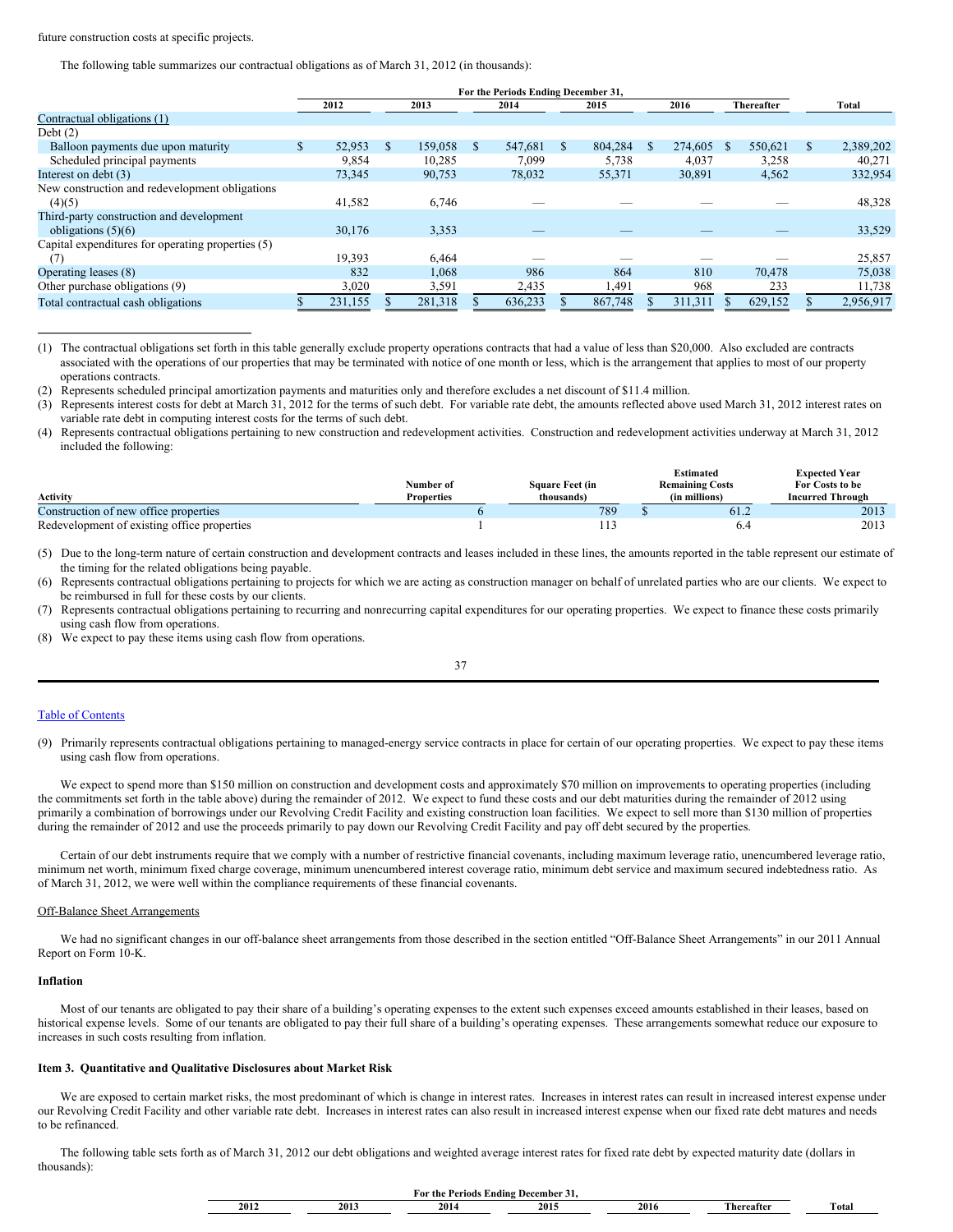| Long term debt: $(1)$     |        |         |          |          |                          |         |          |
|---------------------------|--------|---------|----------|----------|--------------------------|---------|----------|
| Fixed rate debt (2)       | 45.426 | 144.345 | 157.965  | 363.595  | 278,642                  | 303,879 | .293.852 |
| Weighted average interest |        |         |          |          |                          |         |          |
| rate                      | 6.37%  | 5.62%   | $6.41\%$ | $4.66\%$ | $6.57\%$                 | 5.52%   | 5.65%    |
| Variable rate debt        | 7.381  | 24,998  | 396.815  | 446,427  | $\overline{\phantom{m}}$ | 250,000 | .135.621 |

(1) Maturities include \$16.8 million during the remainder of 2012, \$24.2 million in 2013, \$396.0 million in 2014 and \$409.6 million in 2015 that may each be extended

for one year, subject to certain conditions.

(2) Represents principal maturities only and therefore excludes net discounts of \$11.4 million.

The fair market value of our debt was \$2.4 billion at March 31, 2012. If interest rates had been 1% lower, the fair value of our fixed-rate debt would have increased by approximately \$78 million at March 31, 2012.

The following table sets forth information pertaining to interest rate swap contracts in place as of March 31, 2012 and December 31, 2011 and their respective fair values (dollars in thousands):

### Table of [Contents](#page-1-0)

|                           |            |               |                                    |                          |                           |    | <b>Fair Value at</b> |                      |
|---------------------------|------------|---------------|------------------------------------|--------------------------|---------------------------|----|----------------------|----------------------|
| <b>Notional</b><br>Amount |            | Fixed<br>Rate | <b>Floating Rate</b><br>Index      | <b>Effective</b><br>Date | <b>Expiration</b><br>Date |    | March 31,<br>2012    | December 31,<br>2011 |
| \$                        | 50,000     | $0.5025\%$    | One-Month LIBOR                    | 1/3/2011                 | 1/3/2012                  | S. |                      | (1)                  |
|                           | 50,000     | $0.5025\%$    | One-Month LIBOR                    | 1/3/2011                 | 1/3/2012                  |    | _                    | (1)                  |
|                           | 120,000    | 1.7600 %      | One-Month LIBOR                    | 1/2/2009                 | 5/1/2012                  |    | (152)                | (552)                |
|                           | 100,000    |               | 1.9750% One-Month LIBOR            | 1/1/2010                 | 5/1/2012                  |    | (144)                | (532)                |
|                           | 100,000    | $0.6123\%$    | One-Month LIBOR                    | 1/3/2012                 | 9/1/2014                  |    | (282)                | 55                   |
|                           | 100,000    | $0.6100\%$    | One-Month LIBOR                    | 1/3/2012                 | 9/1/2014                  |    | (277)                | 56                   |
|                           | 100,000    |               | $0.8320\%$ One-Month LIBOR         | 1/3/2012                 | 9/1/2015                  |    | (365)                | (66)                 |
|                           | 100,000    |               | $0.8320\%$ One-Month LIBOR         | 1/3/2012                 | 9/1/2015                  |    | (363)                | (49)                 |
|                           | 39,027(1)  | 3.8300 %      | One-Month LIBOR                    | 11/2/2010                | 11/2/2015                 |    | (1,090)              | (1,054)              |
|                           | 100,000(2) | 3.8415 %      | Three-Month LIBOR                  | 9/30/2011                | 9/30/2021                 |    |                      | (16, 333)            |
|                           | 75,000(2)  | $3.8450\%$    | Three-Month LIBOR                  | 9/30/2011                | 9/30/2021                 |    |                      | (12, 275)            |
|                           | 100,000(2) | $2.0525\%$    | Three-Month LIBOR-Reverse          | 12/30/2011               | 9/30/2021                 |    | $-$                  | 345                  |
|                           | 75,000(2)  |               | 2.0525 % Three-Month LIBOR-Reverse | 12/30/2011               | 9/30/2021                 |    |                      | <b>260</b>           |
|                           |            |               |                                    |                          |                           |    | (2,673)              | (30, 147)            |

<sup>(1)</sup> The notional amount of this instrument is scheduled to amortize to \$36.2 million.

(2) As described further in our 2011 Annual Report on Form 10-K, on January 5, 2012, we cash settled these instruments, along with interest accrued thereon, for an aggregate of \$29.7 million.

Based on our variable-rate debt balances, including the effect of interest rate swap contracts, our interest expense would have increased by \$1.3 million in the three months ended March 31, 2012 if short-term interest rates were 1% higher.

# <span id="page-23-0"></span>**Item 4. Controls and Procedures**

# (a) Evaluation of Disclosure Controls and Procedures

Our management, with the participation of our Chief Executive Officer and Chief Financial Officer, evaluated the effectiveness of our disclosure controls and procedures (as defined in Rule 13a-15(e) under the Exchange Act) as of March 31, 2012. Based on this evaluation, our Chief Executive Officer and Chief Financial Officer concluded that our disclosure controls and procedures as of March 31, 2012 were functioning effectively to provide reasonable assurance that the information required to be disclosed by us in reports filed or submitted under the Securities Exchange Act of 1934 is (i) recorded, processed, summarized and reported within the time periods specified in the SEC's rules and forms, and (ii) accumulated and communicated to our management, including our principal executive and principal financial officers, or persons performing similar functions, as appropriate to allow timely decisions regarding required disclosure.

# (b) Change in Internal Control over Financial Reporting

No change in our internal control over financial reporting occurred during the most recent fiscal quarter that has materially affected, or is reasonably likely to materially affect, our internal control over financial reporting.

## <span id="page-23-4"></span>39

# Table of [Contents](#page-1-0)

### <span id="page-23-1"></span>**PART II**

#### <span id="page-23-2"></span>**Item 1. Legal Proceedings**

We are not currently involved in any material litigation nor, to our knowledge, is any material litigation currently threatened against the Company (other than routine litigation arising in the ordinary course of business, substantially all of which is expected to be covered by liability insurance).

### **Item 1A. Risk Factors**

<span id="page-23-3"></span>There have been no material changes to the risk factors included in our 2011 Annual Report on Form 10-K.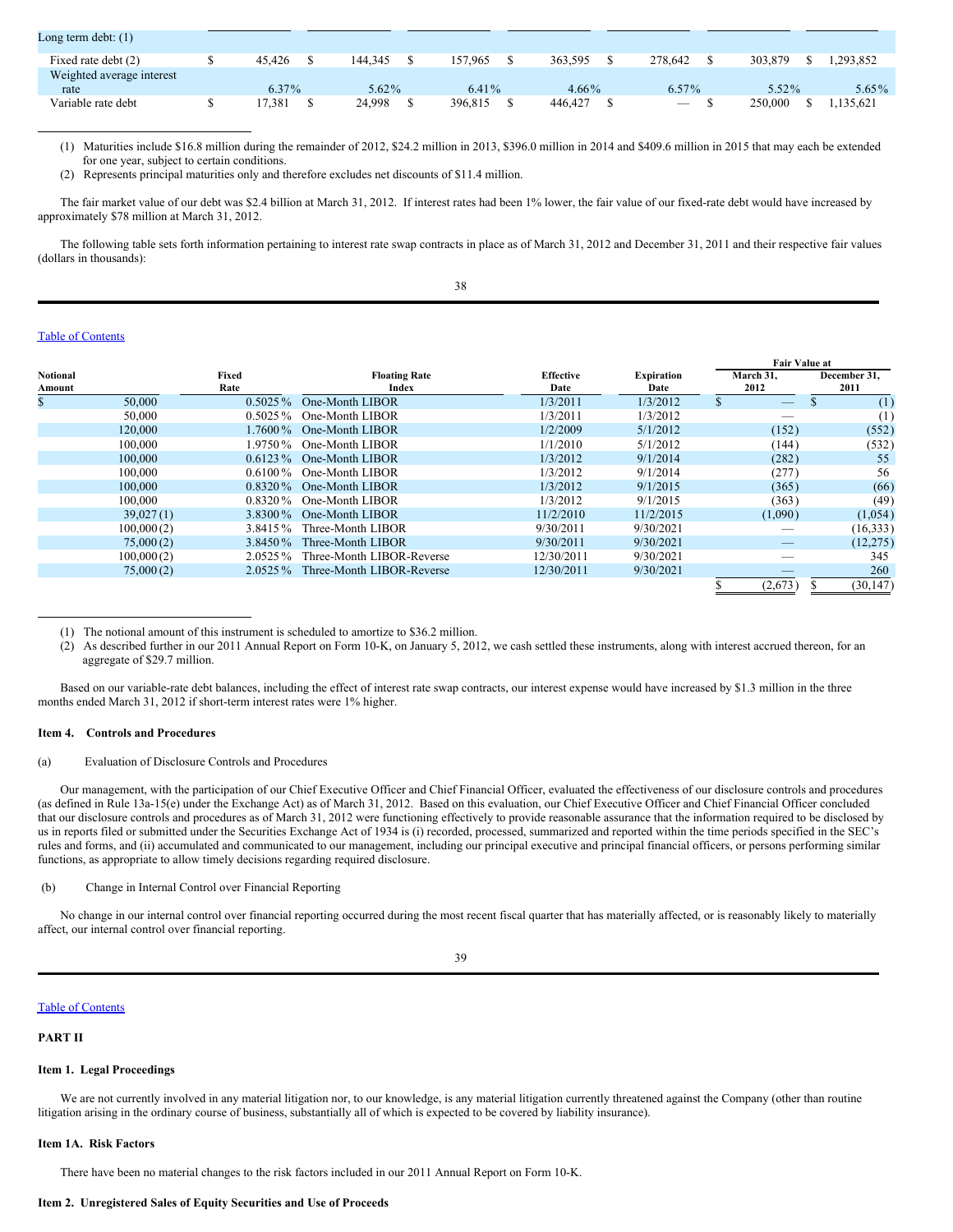- (a) During the three months ended March 31, 2012, 34,550 of the Operating Partnership's common units were exchanged for 34,550 common shares in accordance with the Operating Partnership's Second Amended and Restated Limited Partnership Agreement, as amended. The issuance of these common shares was effected in reliance upon the exemption from registration under Section 4(2) of the Securities Act of 1933, as amended.
- (b) Not applicable
- (c) Not applicable

# <span id="page-24-0"></span>**Item 3. Defaults Upon Senior Securities**

- (a) Not applicable
- (b) Not applicable

## **Item 4. Mine Safety Disclosures**

<span id="page-24-2"></span><span id="page-24-1"></span>Not applicable

## **Item 5. Other Information**

None

### **Item 6. Exhibits**

## (a) Exhibits:

<span id="page-24-3"></span>

| <b>EXHIBIT</b><br>NO. | <b>DESCRIPTION</b>                                                                                                                                                                                                                                                                                                                                                                                        |
|-----------------------|-----------------------------------------------------------------------------------------------------------------------------------------------------------------------------------------------------------------------------------------------------------------------------------------------------------------------------------------------------------------------------------------------------------|
| 10.1                  | Term Loan Agreement, dated as of February 14, 2012, by and among Corporate Office Properties, L.P.; Corporate Office<br>Properties Trust; J.P. Morgan Securities LLC; KeyBanc Capital Markets; KeyBank National Association; JPMorgan Chase Bank,<br>N.A.; Bank of America, N.A.; PNC Bank, National Association; Royal Bank of Canada; and Wells Fargo Bank, National<br>Association (previously filed). |
| 31.1                  | Certification of the Chief Executive Officer of Corporate Office Properties Trust required by Rule 13a-14(a) under the Securities<br>Exchange Act of 1934, as amended (filed herewith).                                                                                                                                                                                                                   |

40

## Table of [Contents](#page-1-0)

| <b>EXHIBIT</b><br>NO. | <b>DESCRIPTION</b>                                                                                                                                                                                                                                                                                                                                                                                                                                                                                                                                                                          |
|-----------------------|---------------------------------------------------------------------------------------------------------------------------------------------------------------------------------------------------------------------------------------------------------------------------------------------------------------------------------------------------------------------------------------------------------------------------------------------------------------------------------------------------------------------------------------------------------------------------------------------|
| 31.2                  | Certification of the Chief Financial Officer of Corporate Office Properties Trust required by Rule 13a-14(a) under the Securities<br>Exchange Act of 1934, as amended (filed herewith).                                                                                                                                                                                                                                                                                                                                                                                                     |
| 32.1                  | Certification of the Chief Executive Officer of Corporate Office Properties Trust required by Rule 13a-14(b) under the Securities<br>Exchange Act of 1934, as amended. (This exhibit shall not be deemed "filed" for purposes of Section 18 of the Securities<br>Exchange Act of 1934, as amended, or otherwise subject to the liability of that section. Further, this exhibit shall not be deemed to<br>be incorporated by reference into any filing under the Securities Exchange Act of 1933, as amended, or the Securities Exchange<br>Act of 1934, as amended.) (Furnished herewith). |
| 32.2                  | Certification of the Chief Financial Officer of Corporate Office Properties Trust required by Rule 13a-14(b) under the Securities<br>Exchange Act of 1934, as amended. (This exhibit shall not be deemed "filed" for purposes of Section 18 of the Securities<br>Exchange Act of 1934, as amended, or otherwise subject to the liability of that section. Further, this exhibit shall not be deemed to<br>be incorporated by reference into any filing under the Securities Exchange Act of 1933, as amended, or the Securities Exchange<br>Act of 1934, as amended). (Furnished herewith). |
| 101.INS               | XBRL Instance Document (furnished herewith).                                                                                                                                                                                                                                                                                                                                                                                                                                                                                                                                                |
| 101.SCH               | XBRL Taxonomy Extension Schema Document (furnished herewith).                                                                                                                                                                                                                                                                                                                                                                                                                                                                                                                               |
| 101.CAL               | XBRL Taxonomy Extension Calculation Linkbase Document (furnished herewith).                                                                                                                                                                                                                                                                                                                                                                                                                                                                                                                 |
| 101.LAB               | XBRL Extension Labels Linkbase (furnished herewith).                                                                                                                                                                                                                                                                                                                                                                                                                                                                                                                                        |
| 101.PRE               | XBRL Taxonomy Extension Presentation Linkbase Document (furnished herewith).                                                                                                                                                                                                                                                                                                                                                                                                                                                                                                                |
| 101.DEF               | XBRL Taxonomy Extension Definition Linkbase Document (furnished herewith).                                                                                                                                                                                                                                                                                                                                                                                                                                                                                                                  |
|                       |                                                                                                                                                                                                                                                                                                                                                                                                                                                                                                                                                                                             |

# Table of [Contents](#page-1-0)

# <span id="page-24-4"></span>**SIGNATURES**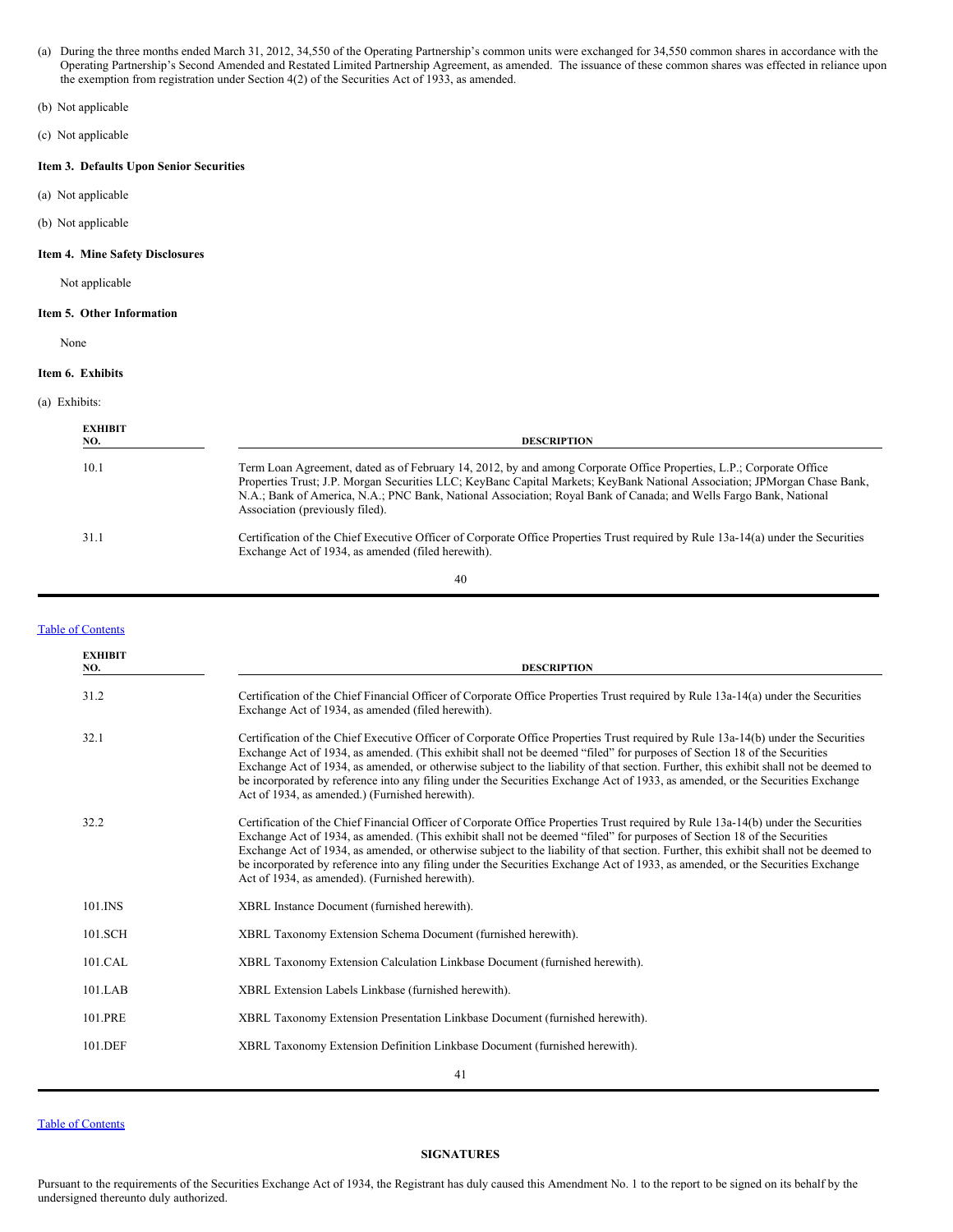| Date: June 19, 2012 | By: | /s/ Roger A. Waesche, Jr.<br>Roger A. Waesche, Jr.<br>President and Chief Executive Officer        |
|---------------------|-----|----------------------------------------------------------------------------------------------------|
| Date: June 19, 2012 | By: | /s/ Stephen E. Riffee<br>Stephen E. Riffee<br>Executive Vice President and Chief Financial Officer |
|                     | 42  |                                                                                                    |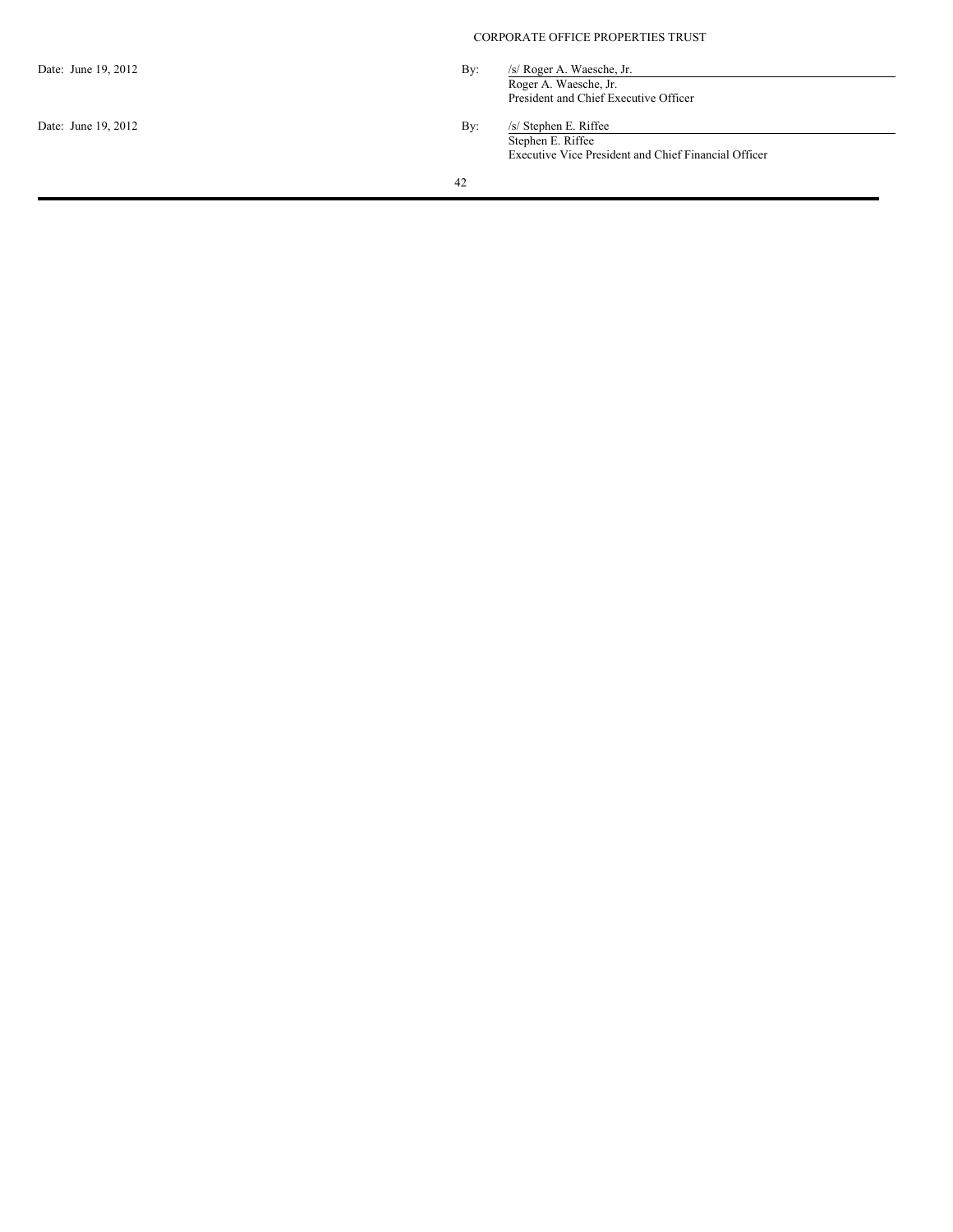# CERTIFICATIONS REQUIRED BY RULE 13a-14(a) UNDER THE SECURITIES EXCHANGE ACT OF 1934

### **CERTIFICATIONS**

I, Roger A. Waesche, Jr., certify that:

1. I have reviewed this Amendment No. 1 to the quarterly report on Form 10-Q of Corporate Office Properties Trust;

2. Based on my knowledge, this report does not contain any untrue statement of a material fact or omit to state a material fact necessary to make the statements made, in light of the circumstances under which such statements were made, not misleading with respect to the period covered by this report;

3. Based on my knowledge, the financial statements, and other financial information included in this report, fairly present in all material respects the financial condition, results of operations and cash flows of the registrant as of, and for, the periods presented in this report;

4. The registrant's other certifying officer(s) and I are responsible for establishing and maintaining disclosure controls and procedures (as defined in Exchange Act Rules 13a-15(e) and 15d-15(e)) and internal control over financial reporting (as defined in Exchange Act Rules 13a-15(f) and 15d-15(f)) for the registrant and have:

- a) Designed such disclosure controls and procedures, or caused such disclosure controls and procedures to be designed under our supervision, to ensure that material information relating to the registrant, including its consolidated subsidiaries, is made known to us by others within those entities, particularly during the period in which this report is being prepared;
- b) Designed such internal control over financial reporting, or caused such internal control over financial reporting to be designed under our supervision, to provide reasonable assurance regarding the reliability of financial reporting and the preparation of financial statements for external purposes in accordance with generally accepted accounting principles;
- c) Evaluated the effectiveness of the registrant's disclosure controls and procedures and presented in this report our conclusions about the effectiveness of the disclosure controls and procedures, as of the end of the period covered by this report based on such evaluation; and
- d) Disclosed in this report any change in the registrant's internal control over financial reporting that occurred during the registrant's most recent fiscal quarter (the registrant's fourth fiscal quarter in the case of an annual report) that has materially affected, or is reasonably likely to materially affect, the registrant's internal control over financial reporting; and

5. The registrant's other certifying officer(s) and I have disclosed, based on our most recent evaluation of internal control over financial reporting, to the registrant's auditors and the audit committee of the registrant's board of directors (or persons performing the equivalent functions):

- a) All significant deficiencies and material weaknesses in the design or operation of internal control over financial reporting which are reasonably likely to adversely affect the registrant's ability to record, process, summarize and report financial information; and
- b) Any fraud, whether or not material, that involves management or other employees who have a significant role in the registrant's internal control over financial reporting.

Date: June 19, 2012 /s/ Roger A. Waesche, Jr.

Roger A. Waesche, Jr. President and Chief Executive Officer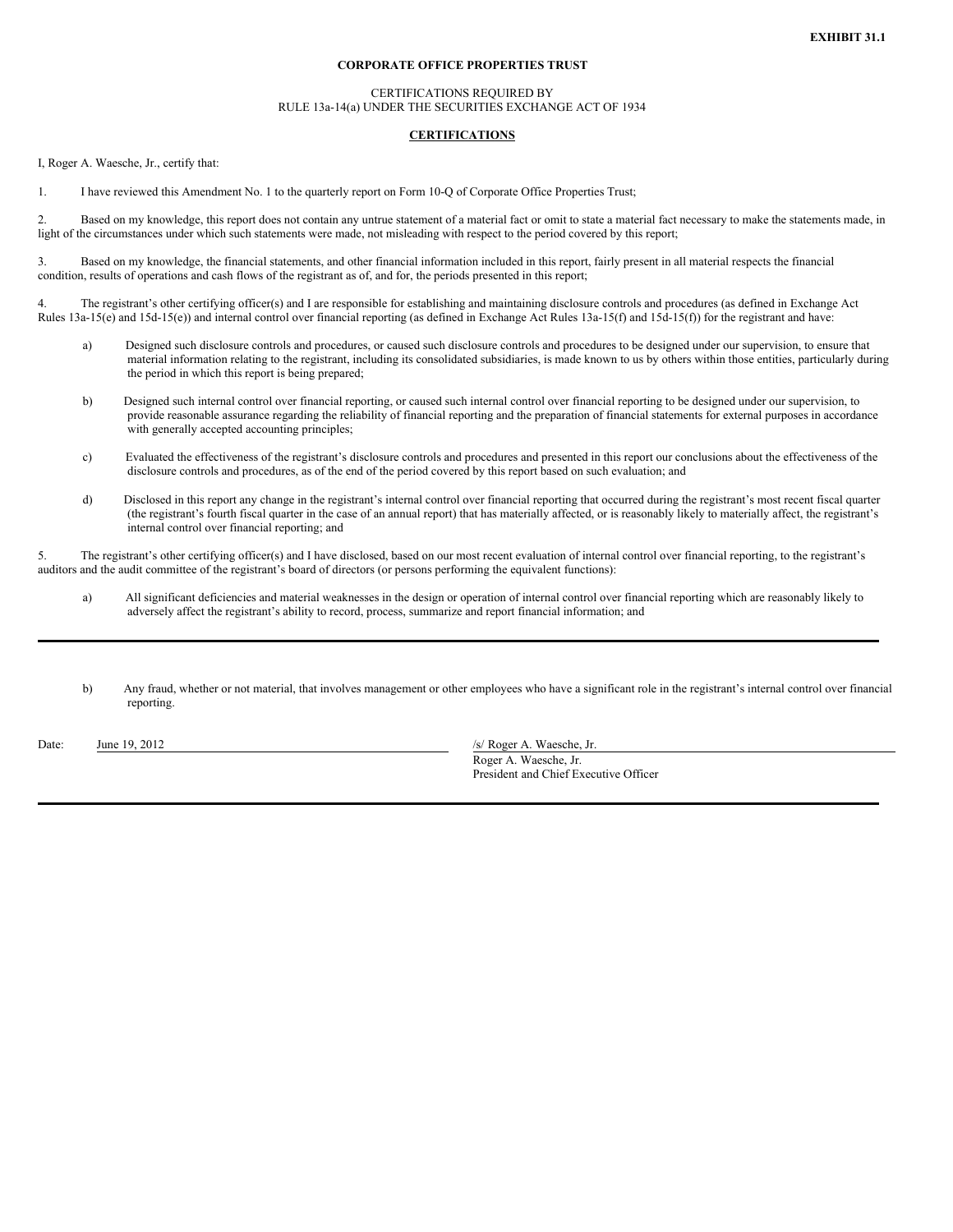# CERTIFICATIONS REQUIRED BY RULE 13a-14(a) UNDER THE SECURITIES EXCHANGE ACT OF 1934

### **CERTIFICATIONS**

I, Stephen E. Riffee, certify that:

1. I have reviewed this Amendment No. 1 to the quarterly report on Form 10-Q of Corporate Office Properties Trust;

2. Based on my knowledge, this report does not contain any untrue statement of a material fact or omit to state a material fact necessary to make the statements made, in light of the circumstances under which such statements were made, not misleading with respect to the period covered by this report;

3. Based on my knowledge, the financial statements, and other financial information included in this report, fairly present in all material respects the financial condition, results of operations and cash flows of the registrant as of, and for, the periods presented in this report;

4. The registrant's other certifying officer(s) and I are responsible for establishing and maintaining disclosure controls and procedures (as defined in Exchange Act Rules 13a-15(e) and 15d-15(e)) and internal control over financial reporting (as defined in Exchange Act Rules 13a-15(f) and 15d-15(f)) for the registrant and have:

- a) Designed such disclosure controls and procedures, or caused such disclosure controls and procedures to be designed under our supervision, to ensure that material information relating to the registrant, including its consolidated subsidiaries, is made known to us by others within those entities, particularly during the period in which this report is being prepared;
- b) Designed such internal control over financial reporting, or caused such internal control over financial reporting to be designed under our supervision, to provide reasonable assurance regarding the reliability of financial reporting and the preparation of financial statements for external purposes in accordance with generally accepted accounting principles;
- c) Evaluated the effectiveness of the registrant's disclosure controls and procedures and presented in this report our conclusions about the effectiveness of the disclosure controls and procedures, as of the end of the period covered by this report based on such evaluation; and
- d) Disclosed in this report any change in the registrant's internal control over financial reporting that occurred during the registrant's most recent fiscal quarter (the registrant's fourth fiscal quarter in the case of an annual report) that has materially affected, or is reasonably likely to materially affect, the registrant's internal control over financial reporting; and

5. The registrant's other certifying officer(s) and I have disclosed, based on our most recent evaluation of internal control over financial reporting, to the registrant's auditors and the audit committee of the registrant's board of directors (or persons performing the equivalent functions):

- a) All significant deficiencies and material weaknesses in the design or operation of internal control over financial reporting which are reasonably likely to adversely affect the registrant's ability to record, process, summarize and report financial information; and
- b) Any fraud, whether or not material, that involves management or other employees who have a significant role in the registrant's internal control over financial reporting.

Date: June 19, 2012 /s/ Stephen E. Riffee

Stephen E. Riffee Chief Financial Officer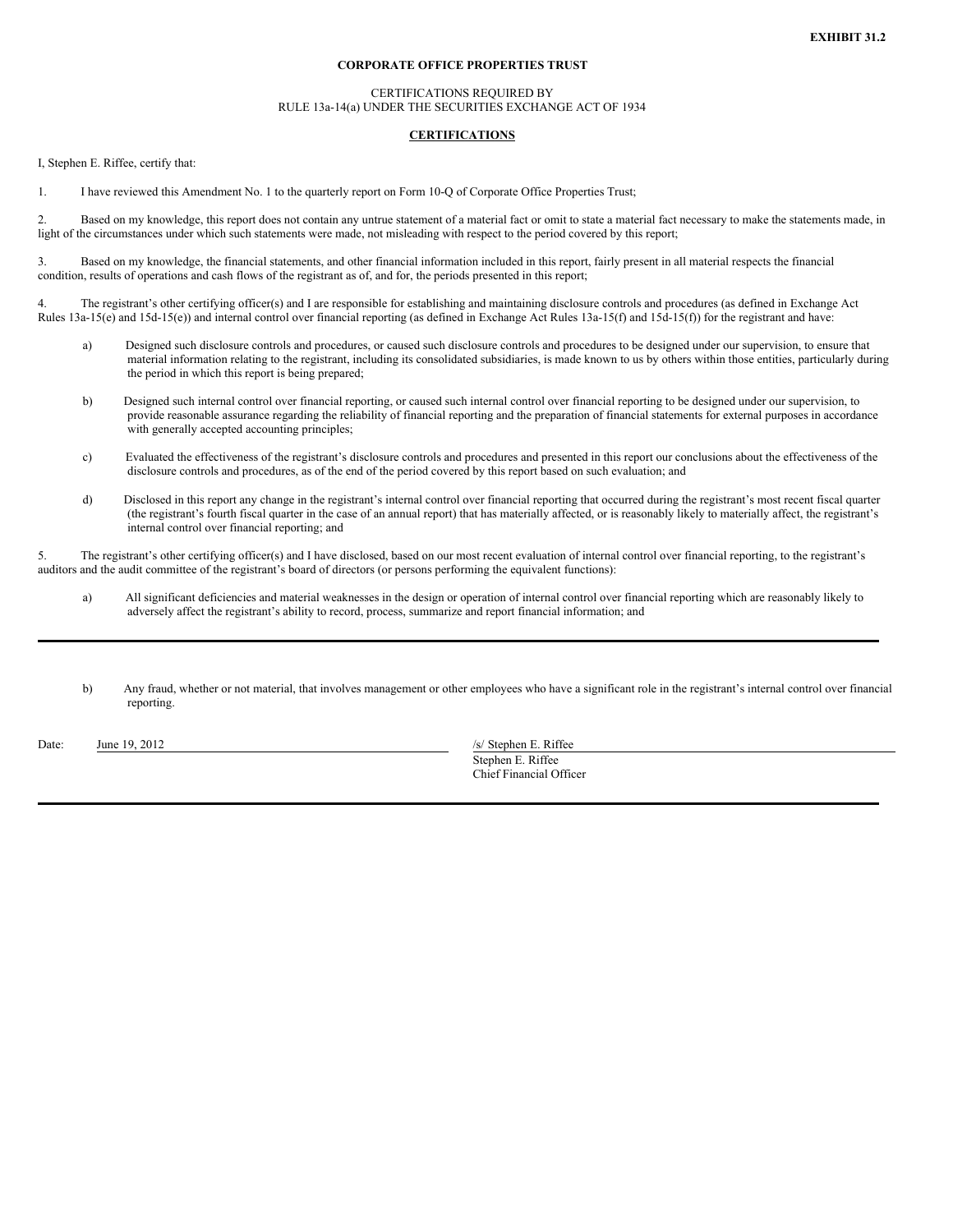# CERTIFICATIONS REQUIRED BY RULE 13a-14(b) UNDER THE SECURITIES EXCHANGE ACT OF 1934

In connection with this Amendment No. 1 to the Quarterly Report on Form 10-Q of Corporate Office Properties Trust (the "Company") for the quarter ended March 31, 2012, as filed with the Securities and Exchange Commission on the date hereof (the "Report"), I, Roger A. Waesche, Jr., President and Chief Executive Officer of the Company, certify that to my knowledge:

- (1) The Report fully complies with the requirements of section 13(a) or 15(d) of the Securities Exchange Act of 1934; and
- (2) The information contained in the Report fairly presents, in all material respects, the financial condition and result of operations of the Company.

/s/ Roger A. Waesche, Jr. Roger A. Waesche, Jr. President and Chief Executive Officer

Date: June 19, 2012